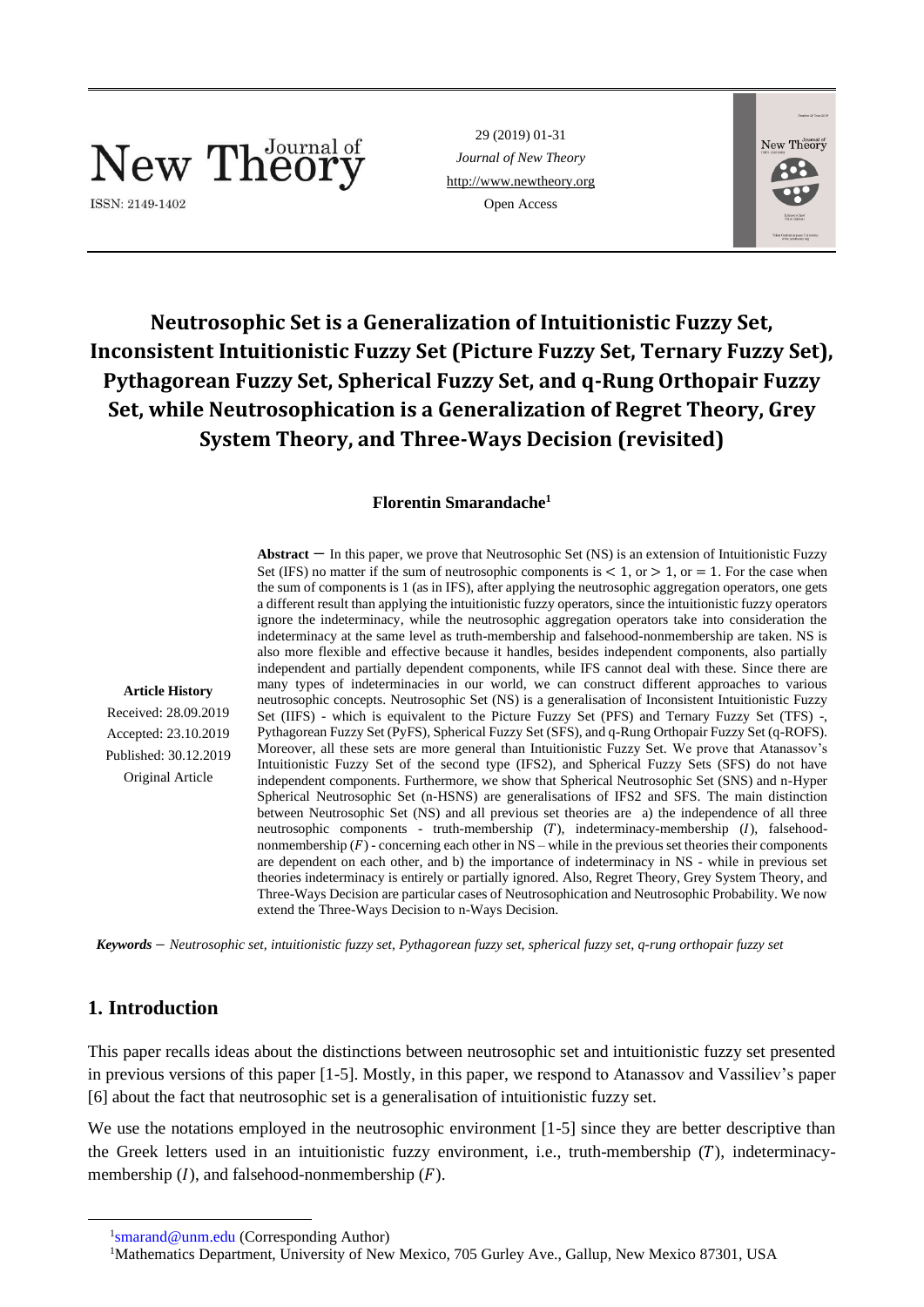We also use the triplet components in this order:  $(T, I, F)$ .

Neutrosophic "Fuzzy" Set (as named by Atanassov and Vassiliev [6]) is commonly called "Single-Valued" Neutrosophic Set (i.e. the neutrosophic components are single-valued numbers) by the neutrosophic community that now riches about 1,000 researchers, from 56 countries around the world, which have produced about 2,000 publications (papers, conference presentations, books, MSc theses and PhD dissertations).

The NS is more complex and more general than previous (crisp/fuzzy/intuitionistic fuzzy/picture fuzzy/ternary fuzzy set/Pythagorean fuzzy/spherical fuzzy/q-Rung orthopair fuzzy) sets, because:

- *i.* A new branch of philosophy was born, called Neutrosophy [7], which is a generalisation of Dialectics (and of YinYang Chinese philosophy), where not only the dynamics of opposites are studied, but the dynamics of opposites together with their neutrals as well, i.e.  $(<\&A$  >  $,$   $<$  neut $A$  >,  $<$  anti $A$  >), where  $\lt A > i$  is an item,  $\lt antiA > i$ ts opposite, and  $\lt n$  eut $A > i$  their neutral (indeterminacy between them).
- *ii.* Neutrosophy show the significance of neutrality/indeterminacy ( $\langle$  neut $A \rangle$ ) that gave birth to neutrosophic set/logic/probability/statistics/measure/integral and so on, that have many practical applications in various fields.
- *iii.* The sum of the Single-Valued Neutrosophic Set/Logic components was allowed to be up to 3 (showing the importance of independence of the neutrosophic components among themselves), which permitted the characterisation of paraconsistent/conflictual sets/propositions (by letting the sum of components  $> 1$ ), and of paradoxical sets/propositions, represented by the neutrosophic triplet (1, 1, 1).
- *iv.* NS can distinguish between absolute truth/indeterminacy/falsehood and relative truth/indeterminacy/falsehood using nonstandard analysis, which generated the Nonstandard Neutrosophic Set (NNS).
- *v.* Each neutrosophic component was allowed to take values outside of the interval [0,1], that culminated with the introduction of the neutrosophic overset/underset/offset [8].
- *vi.* NS was enlarged by Smarandache to Refined Neutrosophic Set (RNS), where each neutrosophic component was refined / split into sub-components [9]., i.e. T was refined/split into  $T_1, T_2, ..., T_p$ ; I was refined / split into  $I_1, I_2, ..., I_r$ ; and F was refined split into  $F_1, F_2, ..., F_s$ ; where  $p, r, s \ge 1$  are integers and  $p + r + s \ge 4$ ; all  $T_j$ ,  $I_k$ ,  $F_l$  are subsets of [0,1] with no other restriction.
- *vii.* RNS permitted the extension of the Law of Included Middle to the neutrosophic Law of Included Multiple-Middle [10].
- *viii.* Classical Probability and Imprecise Probability were extended to Neutrosophic Probability [11], where for each event E one has: the chance that event E occurs  $(ch(E))$ , indeterminate-chance that event E occurs or not (ch(neutE)), and the chance that the event E does not occur (ch(antiE)), with:  $0 \le$  $sup{ch(E)} + sup{ch(newE)} + sup{ch(antiE)} \leq 3.$
- *ix.* Classical Statistics was extended to Neutrosophic Statistics [12] that deals with indeterminate/ incomplete/inconsistent/vague data regarding samples and populations.

And so on (see below more details). Several definitions are recalled for paper's self-containment.

## **2. Definition of Single-Valued Neutrosophic Set (NS)**

Introduced by Smarandache [13-15] in 1998. Let U be a universe of discourse and a set  $A_{NS} \subseteq U$ .

Then,  $A_{NS} = \{ \langle x, T_A(x), I_A(x), F_A(x) \rangle | x \in U \}$ , where  $T_A(x), I_A(x), F_A(x) : U \rightarrow [0, 1]$  represent the degree of truth-membership, degree of indeterminacy-membership, and degree of false-nonmembership respectively, with  $0 \leq T_A(x) + I_A(x) + F_A(x) \leq 3$ .

The neutrosophic components  $T_A(x)$ ,  $I_A(x)$ ,  $F_A(x)$  are independent concerning each other.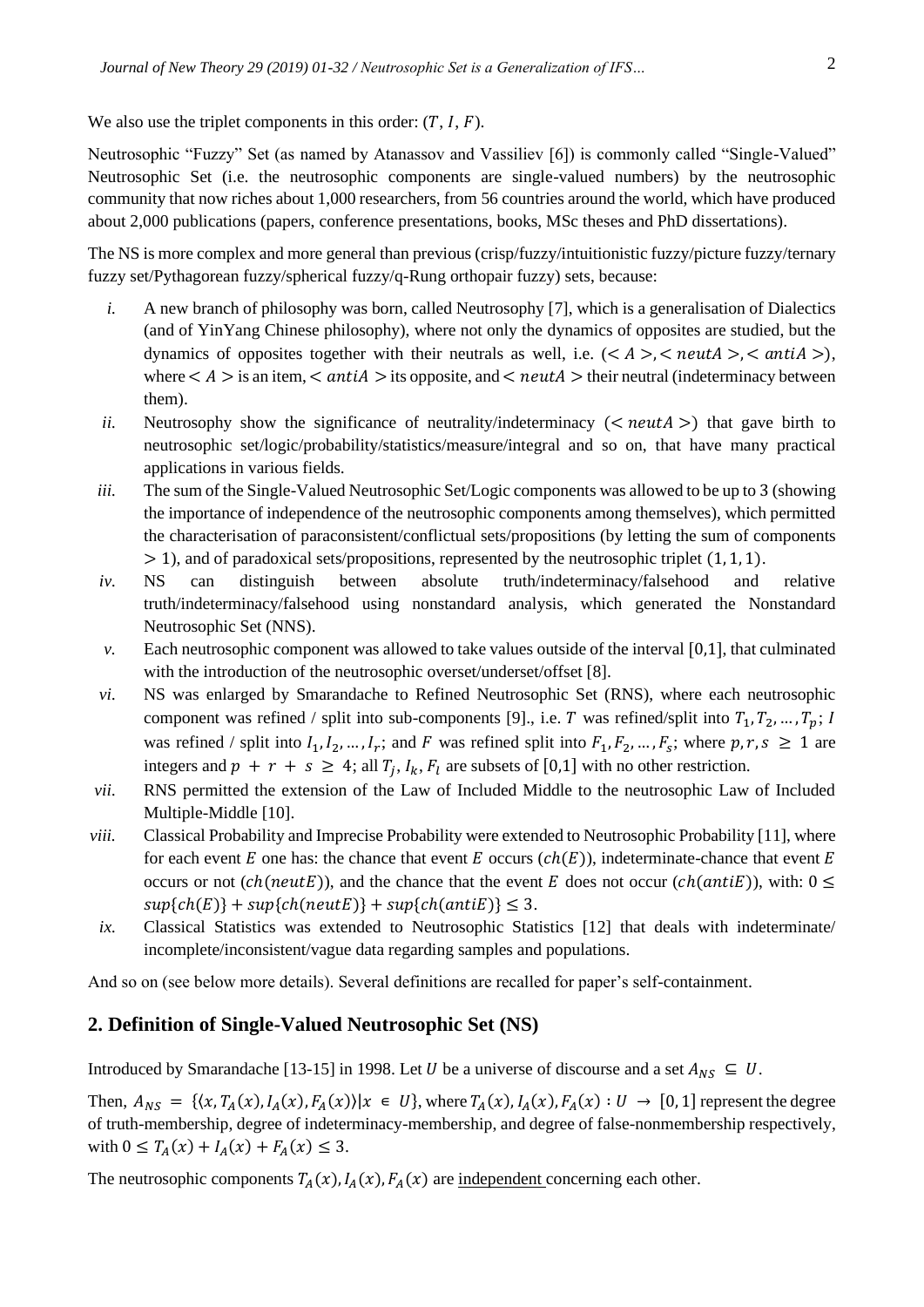## **3. Definition of Single-Valued Refined Neutrosophic Set (RNS)**

Introduced by Smarandache [9] in 2013. Let U be a universe of discourse and a set  $A_{RNS} \subseteq U$ . Then,

$$
A_{RNS} = \{ (x, T_{1A}(x), T_{2A}(x), \dots, T_{pA}(x); I_{1A}(x), I_{2A}(x), \dots, I_{rA}(x); F_{1A}(x), F_{2A}(x), \dots, F_{SA}(x)) | x \in U \},
$$

where all  $T_{iA}(x), 1 \leq j \leq p$ ,  $I_{kA}(x), 1 \leq k \leq r$ ,  $F_{iA}(x), 1 \leq l \leq s : U \rightarrow [0, 1]$ , and

- *i.*  $T_{jA}(x)$  represents the *j*<sup>th</sup> sub-membership degree,
- *ii.*  $I_{kA}(x)$  represents the  $k^{th}$  sub-indeterminacy degree,
- *iii.*  $F_{lA}(x)$  represents the  $l^{th}$  sub-nonmembership degree,

with  $p, r, s \ge 1$  integers, where  $p + r + s = n \ge 4$ , and:

$$
0 \le \sum_{j=1}^p T_{jA}(x) + \sum_{k=1}^r I_{kA}(x) + \sum_{l=1}^s T_{jA}(x) \le n.
$$

All neutrosophic sub-components  $T_{iA}(x)$ ,  $I_{kA}(x)$ ,  $F_{iA}(x)$  are <u>independent</u> concerning each other.

## **4. Definition of Single-Valued Intuitionistic Fuzzy Set (IFS)**

Introduced by Atanassov [16-18] in 1983. Let *U* be a universe of discourse and a set  $A_{IFS} \subseteq U$ . Then,

$$
A_{IFS} = \{ \langle x, T_A(x), F_A(x) \rangle | x \in U \},
$$

where  $T_A(x)$ ,  $F_A(x)$ :  $U \rightarrow [0, 1]$  represent the degree of membership and degree of nonmembership respectively, with  $T_A(x) + F_A(x) \le 1$ , and  $I_A(x) = 1 - T_A(x) - F_A(x)$  represents degree of indeterminacy (in previous publications it was called degree of hesitancy).

The intuitionistic fuzzy components  $T_A(x)$ ,  $I_A(x)$ ,  $F_A(x)$  are dependent concerning each other.

## **5. Definition of Single-Valued Inconsistent Intuitionistic Fuzzy Set (Equivalent to Single-Valued Picture Fuzzy Set, and with Single-Valued Ternary Fuzzy Set)**

The single-valued *Inconsistent Intuitionistic Fuzzy Set* (IIFS), introduced by Hindde and Patching [19] in 2008, and the single-valued *Picture Fuzzy Set* (PFS), introduced by Cuong [20] in 2013, indeed coincide, as Atanassov and Vassiliev have observed; also we add that single-valued *Ternary Fuzzy Set*, introduced by Wang, Ha and Liu [21] in 2015 also coincided with them. All these three notions are defined as follows.

Let U be a universe of discourse, and let us consider a subset  $A \subseteq U$ . Then,

$$
A_{IIFS} = A_{PFS} = A_{TFS} = \{ \langle x, T_A(x), I_A(x), F_A(x) \rangle | x \in U \},
$$

where  $T_A(x)$ ,  $I_A(x)$ ,  $F_A(x) \in [0, 1]$ , and the sum  $0 \le T_A(x) + I_A(x) + F_A(x) \le 1$ , for all  $x \in \mathcal{U}$ .

In these sets, the denominations are:

- *i.*  $T_A(x)$  is called *degree of membership* (or validity, or positive membership);
- *ii.*  $I_A(x)$  is called *degree of neutral membership*;
- *iii.*  $F_A(x)$  is called *degree of nonmembership* (or nonvalidity, or negative membership).

The *refusal degree* is:  $R_A(x) = 1 - T_A(x) - I_A(x) - F_A(x) \in [0, 1]$ , for all  $x \in \mathcal{U}$ .

The IIFS (PFS, TFS) components  $T_A(x)$ ,  $I_A(x)$ ,  $F_A(x)$ ,  $R_A(x)$  are dependent concerning each other.

Wang, Ha and Liu's [21] assertion that "neutrosophic set theory is difficult to handle the voting problem, as the sum of the three components is greater than 1" is not true, since the sum of the three neutrosophic components is not necessarily greater than 1, but it can be less than or equal to any number between 0 and 3, i.e.  $0 \leq T_A(x) + I_A(x) + F_A(x) \leq 3$ , so, for example, the sum of the three neutrosophic components can be less than 1, or equal to 1, or greater than 1 depending on each application.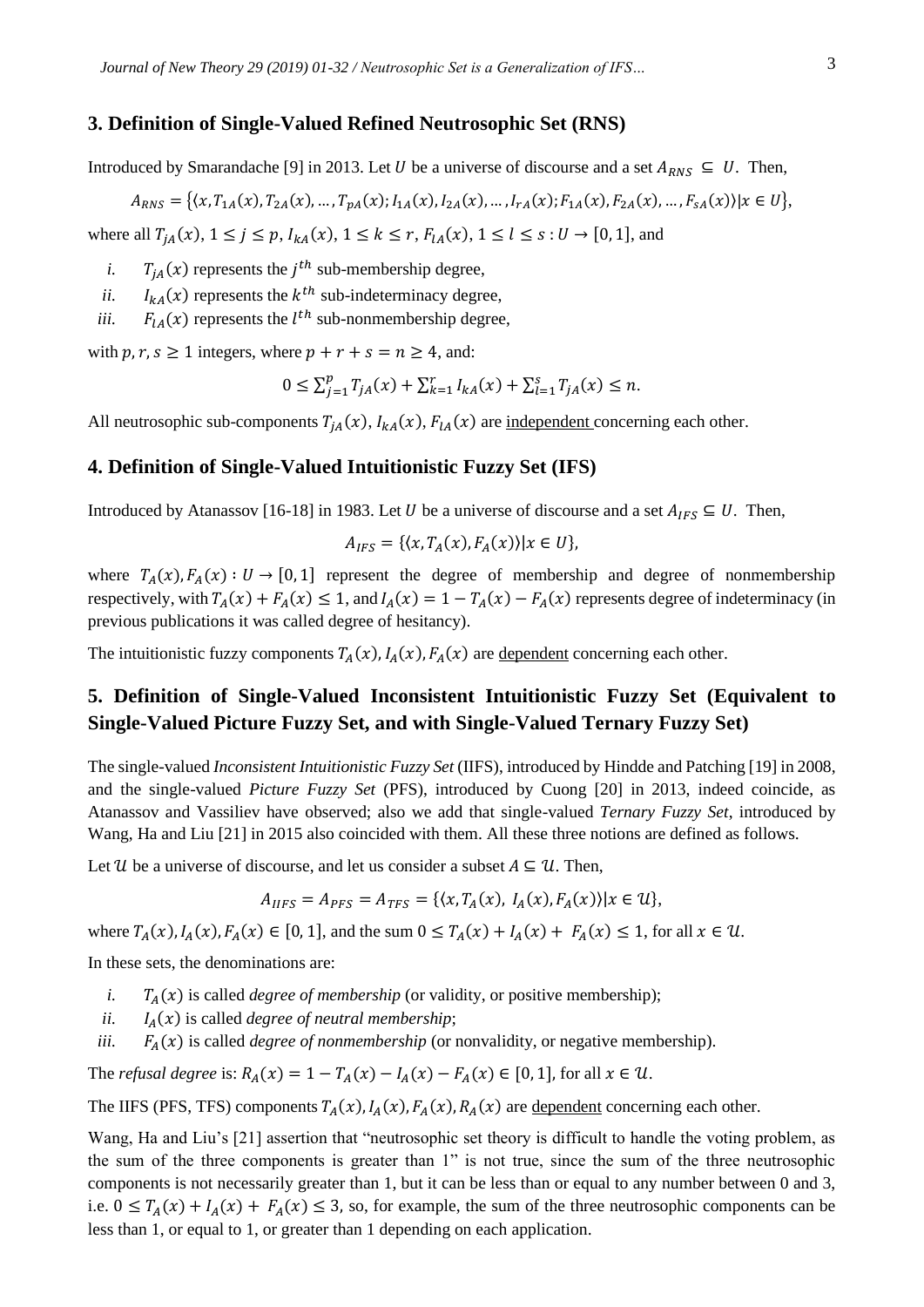## **6. Inconsistent Intuitionistic Fuzzy Set and the Picture Fuzzy Set are Particular Cases of the Neutrosophic Set**

The *Inconsistent Intuitionistic Fuzzy Set* and the *Picture Fuzzy Set* and *Ternary Fuzzy Set* are particular cases of the *Neutrosophic Set* (NS). Because, in neutrosophic set, similarly taking single-valued components  $T_A(x)$ ,  $I_A(x)$ ,  $F_A(x) \in [0, 1]$ , one has the sum  $T_A(x) + I_A(x) + F_A(x) \le 3$ , which means that  $T_A(x) + I_A(x) +$  $F_A(x)$  can be equal to or less than any number between 0 and 3.

Therefore, in the particular case when choosing the sum equal to  $1 \in [0, 3]$  and getting  $T_A(x) + I_A(x) +$  $F_A(x) \leq 1$ , one obtains IIFS and PFS and TFS.

## **7. Single-Valued Intuitionistic Fuzzy Set is a Particular Case of Single-Valued Neutrosophic Set**

Single-valued Intuitionistic Fuzzy Set is a particular case of single-valued Neutrosophic Set because we can choose the sum to be equal to 1:

$$
T_A(x) + I_A(x) + F_A(x) = 1.
$$

## **8. Inconsistent Intuitionistic Fuzzy Set and Picture Fuzzy Set are Also Particular Cases of Single-Valued Refined Neutrosophic Set**

The *Inconsistent Intuitionistic Fuzzy Set* (IIFS), *Picture Fuzzy Set* (PFS), and *Ternary Fuzzy Set* (TFS) that coincide with each other are besides particular case(s) of *Single-Valued Refined Neutrosophic Set* (RNS).

We may define:

$$
A_{IIFS} \equiv A_{PFS} = A_{TFS} = \{x, T_A(x), I_{1_A}(x), I_{2_A}(x), F_A(x) | x \in U\},\
$$

with  $T_A(x)$ ,  $I_{1_A}(x)$ ,  $I_{2_A}(x)$ ,  $F_A(x) \in [0, 1]$ , and the sum  $T_A(x) + I_{1_A}(x) + I_{2_A}(x) + F_A(x) = 1$ , for all  $x \in \mathcal{U}$ ; where:

- *i.*  $T_A(x)$  is the degree of positive membership (validity, etc.);
- ii.  $I_{1_A}(x)$  is the degree of neutral membership;
- *iii.*  $I_{2_A}(x)$  is the refusal degree;
- *iv.*  $F_A(x)$  is the degree of negative membership (non-validity, etc.).

 $n = 4$ , and as a particular case of the sum  $T_A(x) + I_{1_A}(x) + I_{2_A}(x) + F_A(x) \le 4$ , where the sum can be any positive number up to 4, we take the positive number 1 for the sum:

$$
T_A(x) + I_{1_A}(x) + I_{2_A}(x) + F_A(x) = 1.
$$

## **9. Independence of Neutrosophic Components vs Dependence of Intuitionistic Fuzzy Components**

Section 4, equations (46) - (51) in Atanassov's and Vassiliev's paper [6], is reproduced below:

*"4. Interval-valued intuitionistic fuzzy sets, intuitionistic fuzzy sets, and neutrosophic fuzzy sets*

(…) the concept of a Neutrosophic Fuzzy Set (NFS) is introduced, as follows:

$$
A^{n} = \{x, \mu_{A}^{n}(x), \nu_{A}^{n}(x), \pi_{A}^{n}(x) | x \in E\}
$$
\n(1)

where  $\mu_A^n(x)$ ,  $\nu_A^n(x)$ ,  $\pi_A^n(x) \in [0,1]$ , and have the same sense as IFS.

Let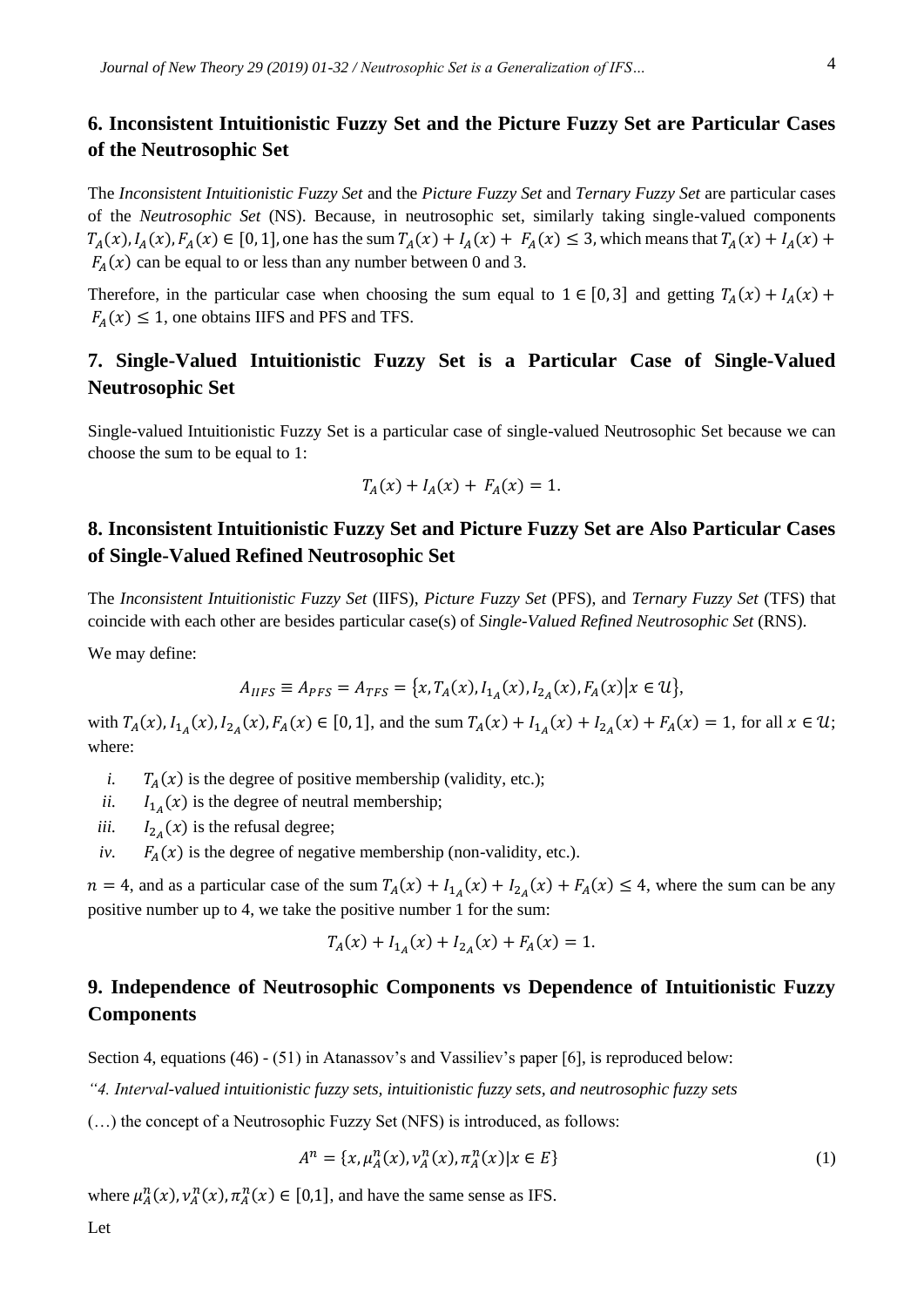*Journal of New Theory 29 (2019) 01-32 / Neutrosophic Set is a Generalization of IFS…* 5

$$
\sup_{y \in E} \mu_A^n(y) + \sup_{y \in E} \nu_A^n(y) + \sup_{y \in E} \pi_A^n(y) \neq 0
$$
\n(2)

Then, we define:

$$
\mu_A^i(x) = \frac{\mu_A^n(x)}{\sup_{y \in E} \mu_A^n(y) + \sup_{y \in E} \nu_A^n(y) + \sup_{y \in E} \pi_A^n(y)}
$$
(3)

$$
\nu_A^i(x) = \frac{\nu_A^n(x)}{\sup_{y \in E} \mu_A^n(y) + \sup_{y \in E} \nu_A^n(y) + \sup_{y \in E} \pi_A^n(y)}
$$
(4)

$$
\pi_A^i(x) = \frac{\pi_A^n(x)}{\sup_{y \in E} \mu_A^n(y) + \sup_{y \in E} \nu_A^n(y) + \sup_{y \in E} \pi_A^n(y)}
$$
(5)

$$
i_A^i(x) = 1 - \mu_A^i(x) - \nu_A^i(x) - \pi_A^i(x) \tag{6}
$$

Using the neutrosophic component common notations,  $T_A(x) \equiv \mu_A^n(x)$ ,  $I_A(x) \equiv \pi_A^n(x)$ , and  $F_A(x) \equiv \nu_A^n(x)$ , the refusal degree  $R_A(x)$ , and  $A_N \equiv A^n$  for the neutrosophic set, and considering the triplet's order  $(T, I, F)$ , with the universe of discourse  $\mathcal{U} \equiv E$ , we can re-write the above formulas as follows:

$$
A_N = \{ (x, T_A(x), I_A(x), F_A(x)) | x \in U \}
$$
\n(7)

where  $T_A(x)$ ,  $I_A(x)$ ,  $F_A(x) \in [0, 1]$ , for all  $x \in \mathcal{U}$ .

Neutrosophic *Fuzzy* Set is commonly named *Single-Valued* Neutrosophic Set (SVNS), i.e. the components are single-valued numbers.

The authors, Atanassov and Vassiliev, assert that  $T_A(x)$ ,  $I_A(x)$ ,  $F_A(x)$  "have the same sense as IFS" (Intuitionistic Fuzzy Set).

But this is untrue since in IFS one has  $T_A(x) + I_A(x) + F_A(x) \le 1$ , therefore the IFS components  $T_A(x)$ ,  $I_A(x)$ ,  $T_A(x)$  are dependent, while in SVNS (Single-Valued Neutrosophic Set), one has  $T_A(x) + I_A(x) +$  $F_A(x) \leq 3$ , what the authors omit to mention, therefore the SVNS components  $T_A(x)$ ,  $I_A(x)$ ,  $F_A(x)$  are independent, and this makes a big difference, as we will see below.

In general, for the *dependent components*, if one component's value changes, the other components values also change (in order for their total sum to keep being up to 1). While for the *independent components*, if one component changes, the other components do not need to change since their total sum is always up to 3.

Let us re-write the equations (2) - (6) from authors' paper:

Assume

$$
\sup_{y \in \mathcal{U}} T_A(y) + \sup_{y \in \mathcal{U}} I_A(y) + \sup_{y \in \mathcal{U}} F_A(y) \neq 0
$$
\n(8)

The authors have defined:

$$
T_A^{IIFS}(x) = \frac{T_A(x)}{\sup_{y \in \mathcal{U}} T_A(y) + \sup_{y \in \mathcal{U}} I_A(y) + \sup_{y \in \mathcal{U}} F_A(y)}
$$
(9)

$$
F_A^{IIFS}(x) = \frac{F_A(x)}{\sup_{y \in \mathcal{U}} T_A(y) + \sup_{y \in \mathcal{U}} I_A(y) + \sup_{y \in \mathcal{U}} F_A(y)}
$$
(10)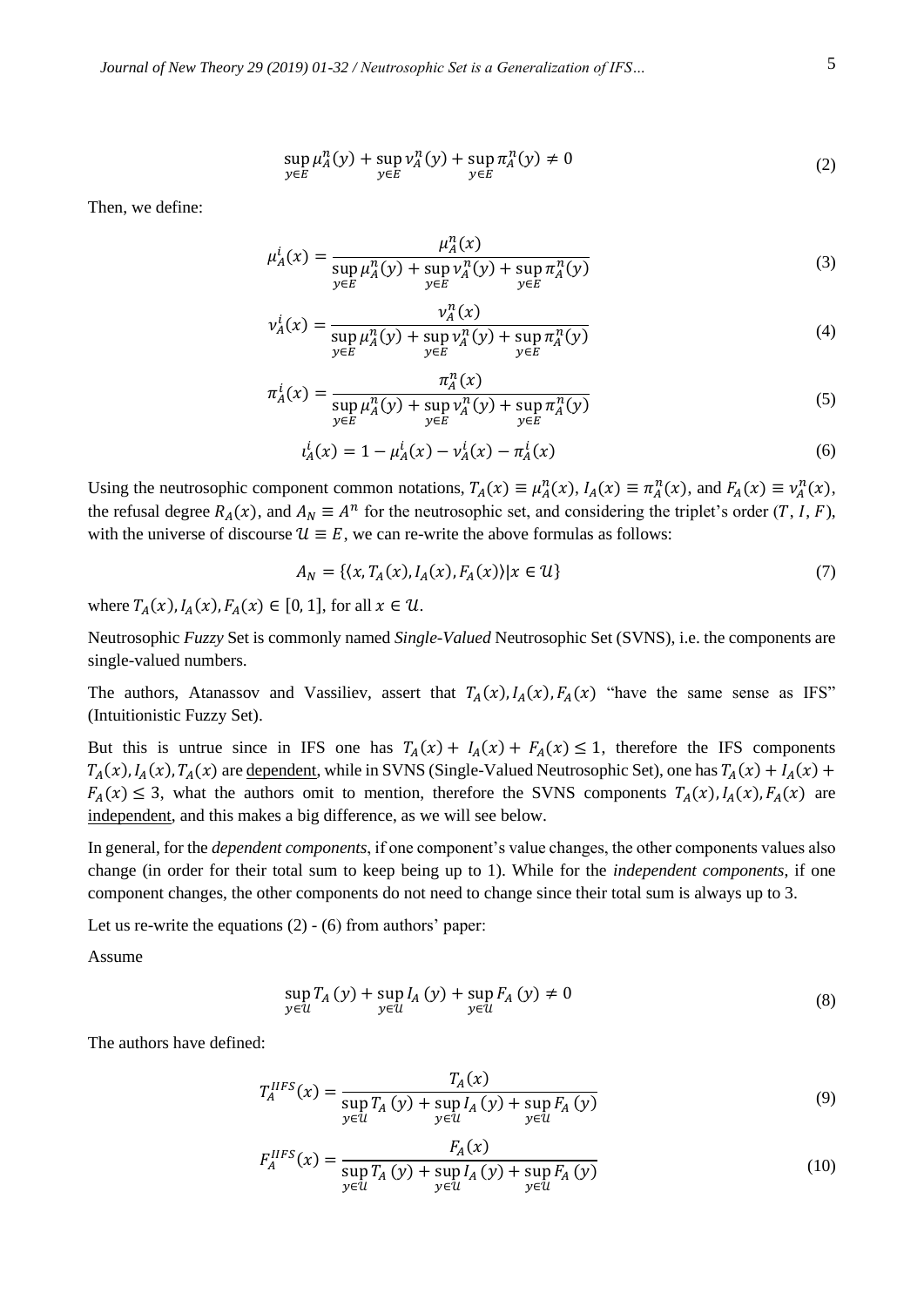$$
I_A^{IIFS}(x) = \frac{I_A(x)}{\sup_{y \in \mathcal{U}} T_A(y) + \sup_{y \in \mathcal{U}} I_A(y) + \sup_{y \in \mathcal{U}} F_A(y)}
$$
(11)

These mathematical transfigurations, which transform [change in form] the neutrosophic components  $T_A(x)$ ,  $I_A(x)$ ,  $F_A(x) \in [0, 1]$ , whose sum  $T_A(x) + I_A(x) + F_A(x) \leq 3$ , into inconsistent intuitionistic fuzzy components:  $T_A^{IIFS}(x)$ ,  $I_A^{IIFS}(x)$ ,  $F_A^{IIFS}(x) \in [0,1]$ , whose sum  $T_A^{IIFS}(x) + I_A^{IIFS}(x) + F_A^{IIFS}(x) \le 1$ , and the refusal degree

$$
R_A^{IIFS}(x) = 1 - T_A^{IIFS}(x) - I_A^{IIFS}(x) - F_A^{IIFS}(x) \in [0,1]
$$
\n(12)

distort the original application, i.e. the original neutrosophic application and its intuitionistic fuzzy transformed application are not equivalent, see below.

This is because, in this case, *the change in form brings a change in content*.

## **10. By Transforming the Neutrosophic Components into Intuitionistic Fuzzy Components the Independence of the Neutrosophic Components is Lost**

In reference paper [6], Section 4, Atanassov and Vassilev, convert the neutrosophic components into intuitionistic fuzzy components.

But, converting a single-valued neutrosophic triplet  $(T_1, I_1, F_1)$ , with  $T_1, I_1, F_1 \in [0,1]$  and

 $T_1 + I_1 + F_1 \leq 3$  that occurs into a neutrosophic application  $\alpha_N$ , to a single-valued intuitionistic triplet  $(T_2, I_2, I_3)$  $F_2$ ), with  $T_2$ ,  $I_2$ ,  $F_2 \in [0,1]$  and  $T_2 + F_2 \le 1$  (or  $T_2 + I_2 + F_2 = 1$ ) that would occur into an intuitionistic fuzzy application  $\alpha_{IF}$ , is just a *mathematical artefact*, and there could be constructed many such mathematical operators [the authors present four of them], even more: it is possible to convert from the sum  $T_1 + I_1 + F_1 \leq 3$ to the sum

 $T_2 + I_2 + F_2$  equals to any positive number – but they are just *abstract transformations*.

The neutrosophic application  $\alpha_N$  will not be equivalent to the resulting intuitionistic fuzzy application  $\alpha_{IF}$ , since while in  $\alpha_N$  the neutrosophic components  $T_1$ ,  $I_1$ ,  $F_1$  are <u>independent</u> (because their sum is up to 3), in  $\alpha_{IF}$  the intuitionistic fuzzy components  $T_2$ ,  $I_2$ ,  $F_2$  are dependent (because their sum is 1). Therefore, the independence of components is lost.

Moreover, the *independence* of the neutrosophic components is the main distinction between neutrosophic set vs intuitionistic fuzzy set.

Therefore, the resulted in the intuitionistic fuzzy application  $\alpha_{IF}$  after the mathematical transformation is just a sub-application (particular case) of the original neutrosophic application  $\alpha_N$ .

## **11. Degree of Dependence/Independence between the Components**

The degree of dependence/independence between components was introduced by Smarandache [22] in 2006. In general, the sum of two components  $x$  and  $y$  that vary in the unitary interval [0,1] is:

$$
0 \le x + y \le 2 - d(x, y),
$$

where  $d(x, y)$  is the degree of dependence between x and y, while  $1 - d(x, y)$  is the degree of independence between  $x$  and  $y$ .

NS is also flexible because it handles, besides independent components, also partially independent and partially dependent components, while IFS cannot deal with these.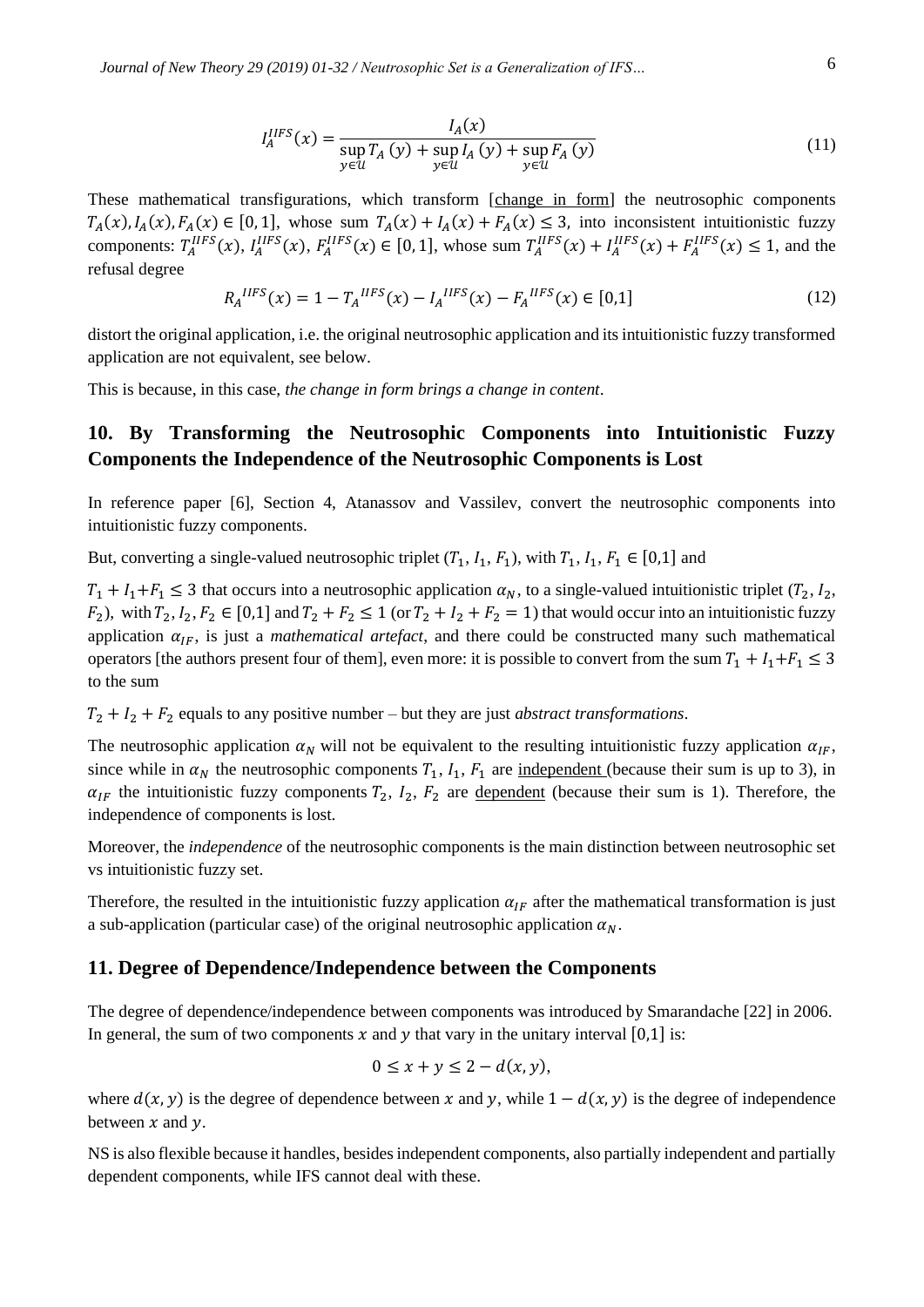For example, if T and F are dependent, then  $0 \le T + F \le 1$ , while if component I is independent of them, thus  $0 \le I \le 1$ , then  $0 \le T + I + F \le 2$ . Therefore, the components *T*, *I*, *F*, in general, are partially dependent and partially independent.

## **12. Intuitionistic Fuzzy Operators Ignore the Indeterminacy, while Neutrosophic Operators Give Indeterminacy the Same Weight as to Truth-Membership and Falsehood-Nonmembership**

Indeterminacy in intuitionistic fuzzy set is ignored by the intuitionistic fuzzy aggregation operators, while the neutrosophic aggregation operators treat the indeterminacy at the same weight as the other two neutrosophic components (truth-membership and falsehood-membership).

Thus, even if we have two single-valued triplets, with the sum of each three components equal to 1 {therefore triplet that may be treated both as *intuitionistic fuzzy triplet*, and *neutrosophic triplet* in the same time (since in neutrosophic environment the sum of the neutrosophic components can be any number between 0 and 3, whence, in particular, we may take the sum  $1)$ , after applying the intuitionistic fuzzy aggregation operators we get a different result from that obtained after applying the neutrosophic aggregation operators.

## **13. Intuitionistic Fuzzy Operators and Neutrosophic Operators**

Let the intuitionistic fuzzy operators be denoted as negation ( $\neg_{IF}$ ), intersection ( $\land_{IF}$ ), union ( $V_{IF}$ ), and implication  $(\rightarrow_{IF})$ , and the neutrosophic operators [complement, intersection, union, and implication respectively] be denoted as negation ( $\neg_N$ ), intersection ( $\land_N$ ), union ( $V_N$ ), and implication ( $\neg_N$ ).

Let  $A_1 = (a_1, b_1, c_1)$  and  $A_2 = (a_2, b_2, c_2)$  be two triplets such that  $a_1, b_1, c_1, a_2, b_2, c_2 \in [0,1]$  and

$$
a_1 + b_1 + c_1 = a_2 + b_2 + c_2 = 1.
$$

The intuitionistic fuzzy operators and neutrosophic operators are based on *fuzzy t-norm* ( $\Lambda_F$ ) and *fuzzy t-conorm*  $(V<sub>F</sub>)$ . We will take for this article the simplest ones:

$$
a_1 \wedge_F a_2 = min\{a_1, a_2\}
$$
 and  $a_1 \vee_F a_2 = max\{a_1, a_2\}$ ,

where  $\Lambda_F$  is the fuzzy intersection (*t-norm*) and  $V_F$  is the fuzzy union (*t-conorm*).

For the intuitionistic fuzzy implication and neutrosophic implication, we extend the classical implication:

 $A_1 \rightarrow A_2$  that is classically equivalent to  $\neg A_1 \lor A_2$ ,

where → is the classical implication, ¬ the classical negation (complement), and ∨ the classical union, to the intuitionistic fuzzy environment and respectively to the neutrosophic environment.

However, taking other fuzzy *t-norm* and fuzzy *t-conorm*, the conclusion will be the same, i.e. the results of intuitionistic fuzzy aggregation operators are different from the results of neutrosophic aggregation operators applied on the same triplets.

*Intuitionistic Fuzzy Aggregation Operators* {the simplest used intuitionistic fuzzy operations}:

Intuitionistic Fuzzy Negation:

$$
\neg_{IF}(a_1, b_1, c_1) = (c_1, b_1, a_1)
$$

Intuitionistic Fuzzy Intersection:

$$
(a_1, b_1, c_1) \wedge_{IF} (a_2, b_2, c_2) = (\min\{a_1, a_2\}, 1 - \min\{a_1, a_2\} - \max\{c_1, c_2\}, \max\{c_1, c_2\})
$$

Intuitionistic Fuzzy Union:

$$
(a_1, b_1, c_1) \vee_{IF} (a_2, b_2, c_2) = (\max\{a_1, a_2\}, 1 - \max\{a_1, a_2\} - \min\{c_1, c_2\}, \min\{c_1, c_2\})
$$

Intuitionistic Fuzzy Implication: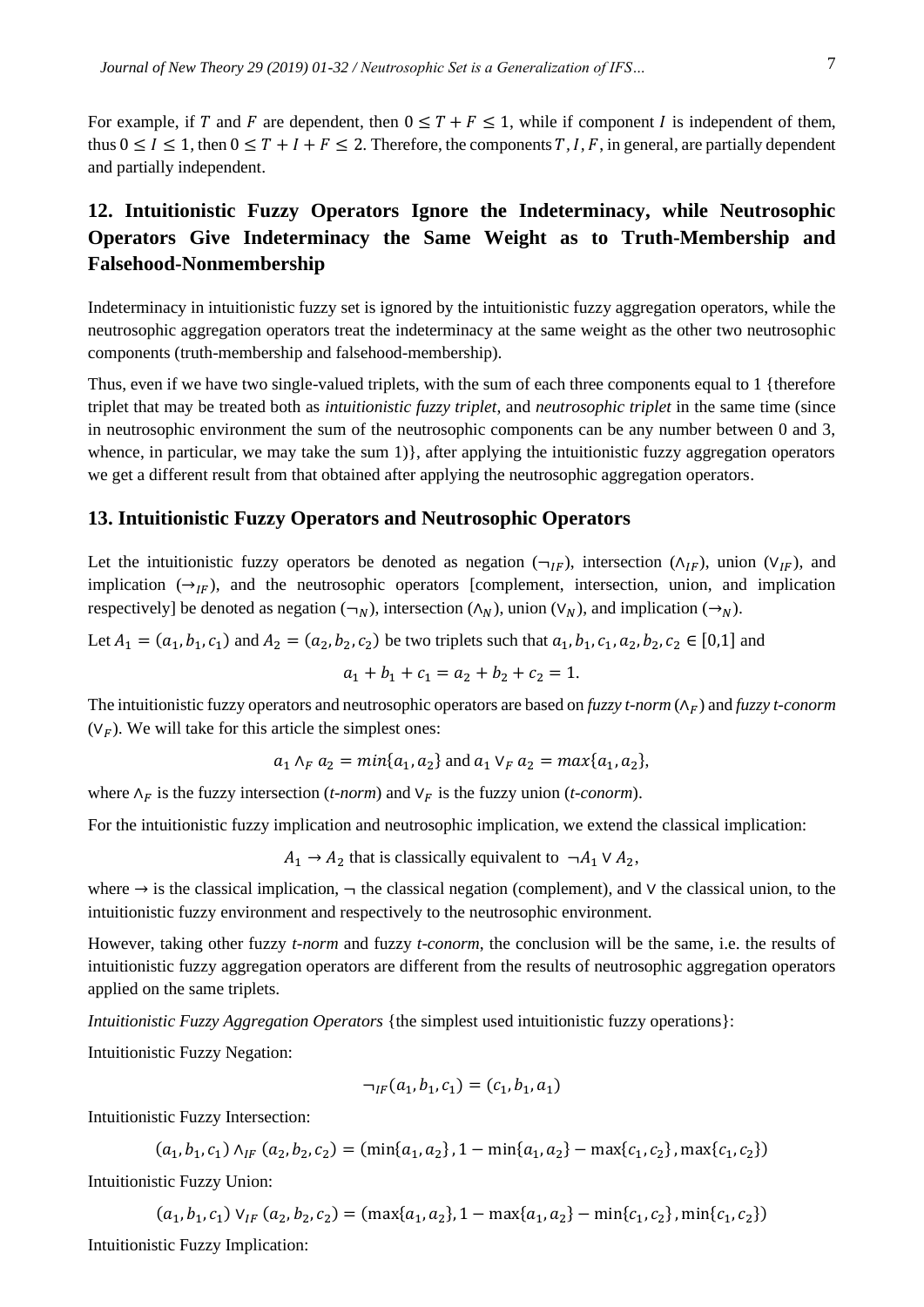$$
(a_1, b_1, c_1) \rightarrow_{IF} (a_2, b_2, c_2)
$$
 is intuitionistically fuzzy equivalent to  $\rightarrow_{IF} (a_1, b_1, c_1) \vee_{IF} (a_2, b_2, c_2)$   
*Neutrosophic Aggregation Operators* {the simplest used neutrosophic operations}:

Neutrosophic Negation:

$$
\neg_N(a_1, b_1, c_1) = (c_1, 1 - b_1, a_1)
$$

Neutrosophic Intersection:

$$
(a_1, b_1, c_1) \land_N (a_2, b_2, c_2) = (\min\{a_1, a_2\}, \max\{b_1, b_2\}, \max\{c_1, c_2\})
$$

Neutrosophic Union:

$$
(a_1, b_1, c_1) \vee_N (a_2, b_2, c_2) = (\max\{a_1, a_2\}, \min\{b_1, b_2\}, \min\{c_1, c_2\})
$$

Neutrosophic Implication:

 $(a_1, b_1, c_1) \rightarrow_N (a_2, b_2, c_2)$  is neutrosophically equivalent to  $\neg_N(a_1, b_1, c_1) \vee_N (a_2, b_2, c_2)$ .

## **14. Numerical Example of Triplet Components whose Summation is 1**

Let  $A_1 = (0.3, 0.6, 0.1)$  and  $A_2 = (0.4, 0.1, 0.5)$  be two triplets, each having the sum:

 $0.3 + 0.6 + 0.1 = 0.4 + 0.1 + 0.5 = 1.$ 

Therefore, they can both be treated as neutrosophic triplets and as intuitionistic fuzzy triplets simultaneously. We apply both, the intuitionistic fuzzy operators and then the neutrosophic operators and we prove that we get different results, especially with respect with Indeterminacy component that is ignored by the intuitionistic fuzzy operators.

#### **14.1 Complement/Negation**

Intuitionistic Fuzzy:

$$
\neg_{IF}(0.3, 0.6, 0.1) = (0.1, 0.6, 0.3)
$$
, and  $\neg_{IF}(0.4, 0.1, 0.5) = (0.5, 0.1, 0.4)$ .

Neutrosophic:

$$
\neg_N(0.3, 0.6, 0.1) = (0.1, 1 - 0.6, 0.3) = (0.1, 0.4, 0.3) \neq (0.1, 0.6, 0.3), \text{ and}
$$

$$
\neg_N(0.4, 0.1, 0.5) = (0.5, 1 - 0.1, 0.4) = (0.5, 0.9, 0.4) \neq (0.5, 0.1, 0.4).
$$

## **14.2 Intersection**

Intuitionistic Fuzzy

$$
(0.3, 0.6, 0.1) \land_{IF} (0.4, 0.1, 0.5) = (\min\{0.3, 0.4\}, 1 - \min\{0.3, 0.4\} - \max\{0.1, 0.5\}, \max\{0.1, 0.5\}) = (0.3, 0.2, 0.5)
$$

As we see, the indeterminacies 0.6 of  $A_1$  and 0.1 of  $A_2$  were completely ignored into the above calculations, which is unfair. Herein, the resulting indeterminacy from the intersection is just what is left from truthmembership and falsehood-nonmembership  $(1 - 0.3 - 0.5 = 0.2)$ .

Neutrosophic

$$
(0.3, 0.6, 0.1) \land_N (0.4, 0.1, 0.5) = (\min\{0.3, 0.4\}, \max\{0.6, 0.1\}, \max\{0.1, 0.5\}) = (0.3, 0.6, 0.5) \neq (0.3, 0.2, 0.5).
$$

In the neutrosophic environment the indeterminacies 0.6 of  $A_1$  and 0.1 of  $A_2$  are given full consideration in calculating the resulting intersection's indeterminacy:  $max\{0.6, 0.1\} = 0.6$ .

#### **14.3 Union**

Intuitionistic Fuzzy:

 $(0.3,0.6,0.1)$   $V_{IF}$   $(0.4,0.1,0.5) = (max{0.3,0.4}, 1 - max{0.3,0.4} - min{0.1,0.5}, max{0.1,0.5}) = (0.4,0.5,0.1)$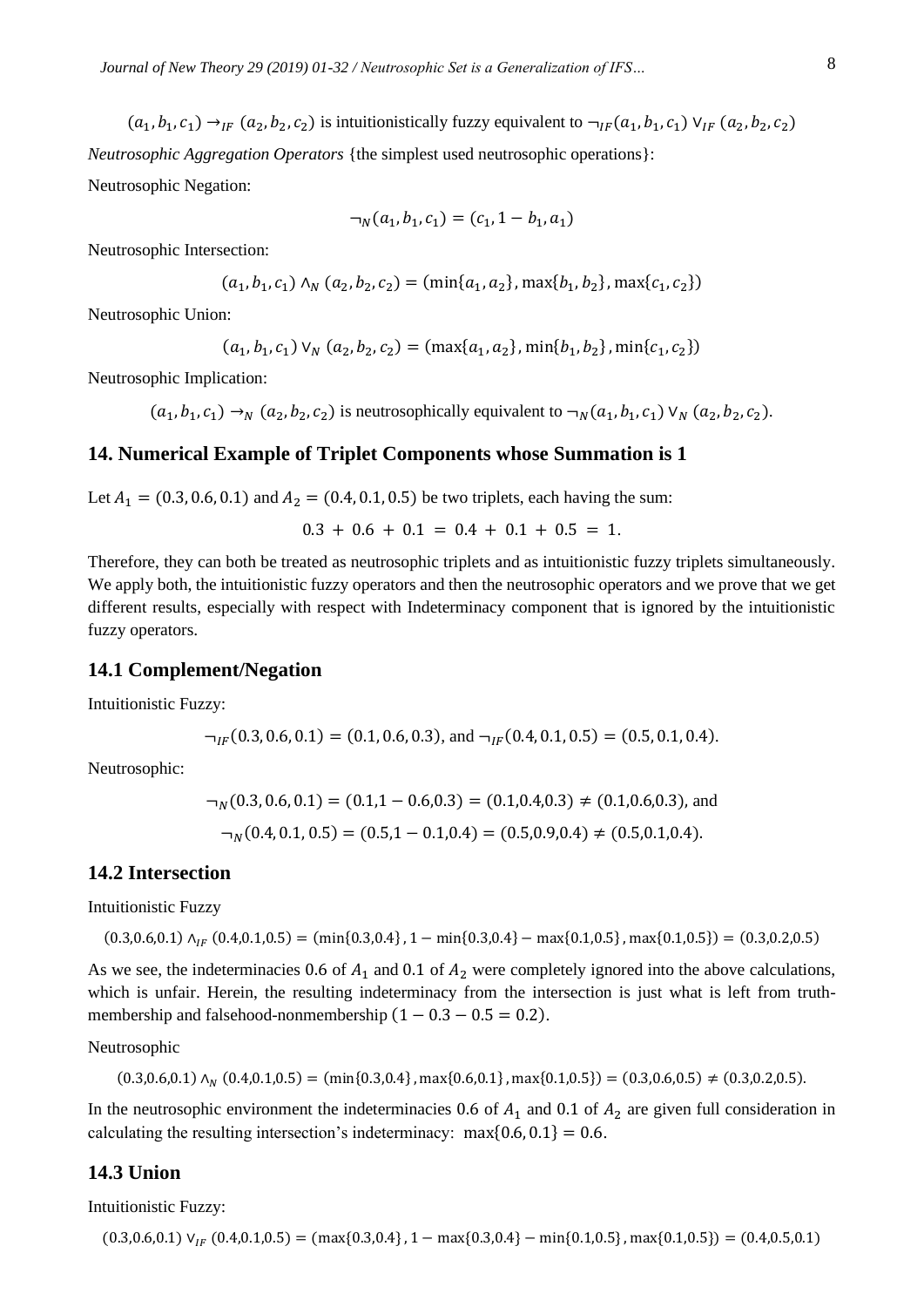Again, the indeterminacies 0.6 of  $A_1$  and 0.1 of  $A_2$  were completely ignored into the above calculations, which is not fair. Herein, the resulting indeterminacy from the union is just what is left from truth-membership and falsehood-nonmembership  $(1 - 0.4 - 0.1 = 0.5)$ .

Neutrosophic:

 $(0.3,0.6,0.1)$   $\vee_N$   $(0.4,0.1,0.5)$  =  $(\max\{0.3,0.4\}, \min\{0.6,0.1\}, \min\{0.1,0.5\})$  =  $(0.4,0.1,0.1) \neq (0.4,0.5,0.1)$ 

Similarly, in the neutrosophic environment the indeterminacies 0.6 of  $A_1$  and 0.1 of  $A_2$  are given full consideration in calculating the resulting union's indeterminacy: min $\{0.6, 0.1\} = 0.1$ .

## **14.4 Implication**

Intuitionistic Fuzzy

 $(0.3,0.6,0.1) \rightarrow_{IF} (0.4,0.1,0.5) = \rightarrow_{IF} (0.3,0.6,0.1) \vee_{IF} (0.4,0.1,0.5) = (0.1,0.6,0.3) \vee_{IF} (0.4,0.1,0.5) = (0.4,0.3,0.3)$ Similarly, indeterminacies of  $A_1$  and  $A_2$  are completely ignored.

Neutrosophic

 $(0.3,0.6,0.1) \rightarrow_N (0.4,0.1,0.5) = \rightarrow_N (0.3,0.6,0.1) \vee_N (0.4,0.1,0.5) = (0.1,0.4,0.3) \vee_N (0.4,0.1,0.5) = (0.4,0.1,0.3) \neq (0.4,0.3,0.3)$ 

While in the neutrosophic environment the indeterminacies of  $A_1$  and  $A_2$  are taken into calculations.

## **14.5 Remark**

We have proven that even when the sum of the triplet components is equal to 1, as demanded by the intuitionistic fuzzy environment, the results of the intuitionistic fuzzy operators are different from those of the neutrosophic operators – because the indeterminacy is ignored into the intuitionistic fuzzy operators.

## **15. Simple Counterexample , Showing Different Results between Neutrosophic Operators and Intuitionistic Fuzzy Operators Applied on the Same Sets (with**  component sums  $> 1$  or  $< 1$ )

Let the universe of discourse  $\mathcal{U} = \{x_1, x_2\}$  and two neutrosophic sets included in  $\mathcal{U}$ :

$$
A_N = \{x_1(0.8, 0.3, 0.5), x_2(0.9, 0.2, 0.6)\}, \text{ and } B_N = \{x_1(0.2, 0.1, 0.3), x_2(0.6, 0.2, 0.1)\}
$$

Whence, for  $A_N$  one has, after using Atanassov and Vassiliev's transformations (9) - (12):

$$
T_A^{IIFS}(x_1) = \frac{0.8}{0.9 + 0.3 + 0.6} = \frac{0.8}{1.8} \approx 0.44, I_A^{IIFS}(x_1) = \frac{0.3}{1.8} \approx 0.17, \text{ and } F_A^{IIFS}(x_1) = \frac{0.5}{1.8} \approx 0.28
$$

The refusal degree for  $x_1$  concerning  $A_N$  is  $R_A^{IIFS}(x_1) = 1 - 0.44 - 0.17 - 0.28 = 0.11$ . Then,

$$
T_A^{IIFS}(x_2) = \frac{0.9}{1.8} = 0.50, I_A^{IIFS}(x_2) = \frac{0.2}{1.8} \approx 0.11, \text{ and } F_A^{IIFS}(x_2) = \frac{0.6}{1.8} \approx 0.33
$$

The refusal degree for  $x_2$  concerning  $A_N$  is  $R_A^{IIFS}(x_2) = 1 - 0.50 - 0.11 - 0.33 = 0.06$ . Then,

$$
A_{IIFS} = \{x_1(0.44, 0.17, 0.28), x_2(0.50, 0.11, 0.33)\}
$$

For  $B_N$  one has:

$$
T_B^{IIFS}(x_1) = \mu_B^i(x_1) = \frac{0.2}{0.6 + 0.2 + 0.3} = \frac{0.2}{1.1} \approx 0.18, I_B^{IIFS}(x_1) = \nu_B^i(x_1) = \frac{0.1}{1.1} \approx 0.09, \text{ and}
$$

$$
F_B^{IIFS}(x_1) = \pi_B^i(x_1) = \frac{0.3}{1.1} \approx 0.27
$$

The refusal degree for  $x_1$  concerning  $B_N$  is  $R_B^{IIFS}(x_1) = 1 - 0.18 - 0.09 - 0.27 = 0.46$ .

$$
T_B^{IIFS}(x_2) = \frac{0.6}{1.1} \approx 0.55
$$
, and  $I_B^{IIFS}(x_2) = \frac{0.2}{1.1} \approx 0.18$ , and  $F_B^{IIFS}(x_2) = \frac{0.1}{1.1} \approx 0.09$ 

The refusal degree for  $x_2$  concerning the set  $B_N$  is  $R_B^{IIFS}(x_2) = 1 - 0.55 - 0.18 - 0.09 = 0.18$ . Therefore: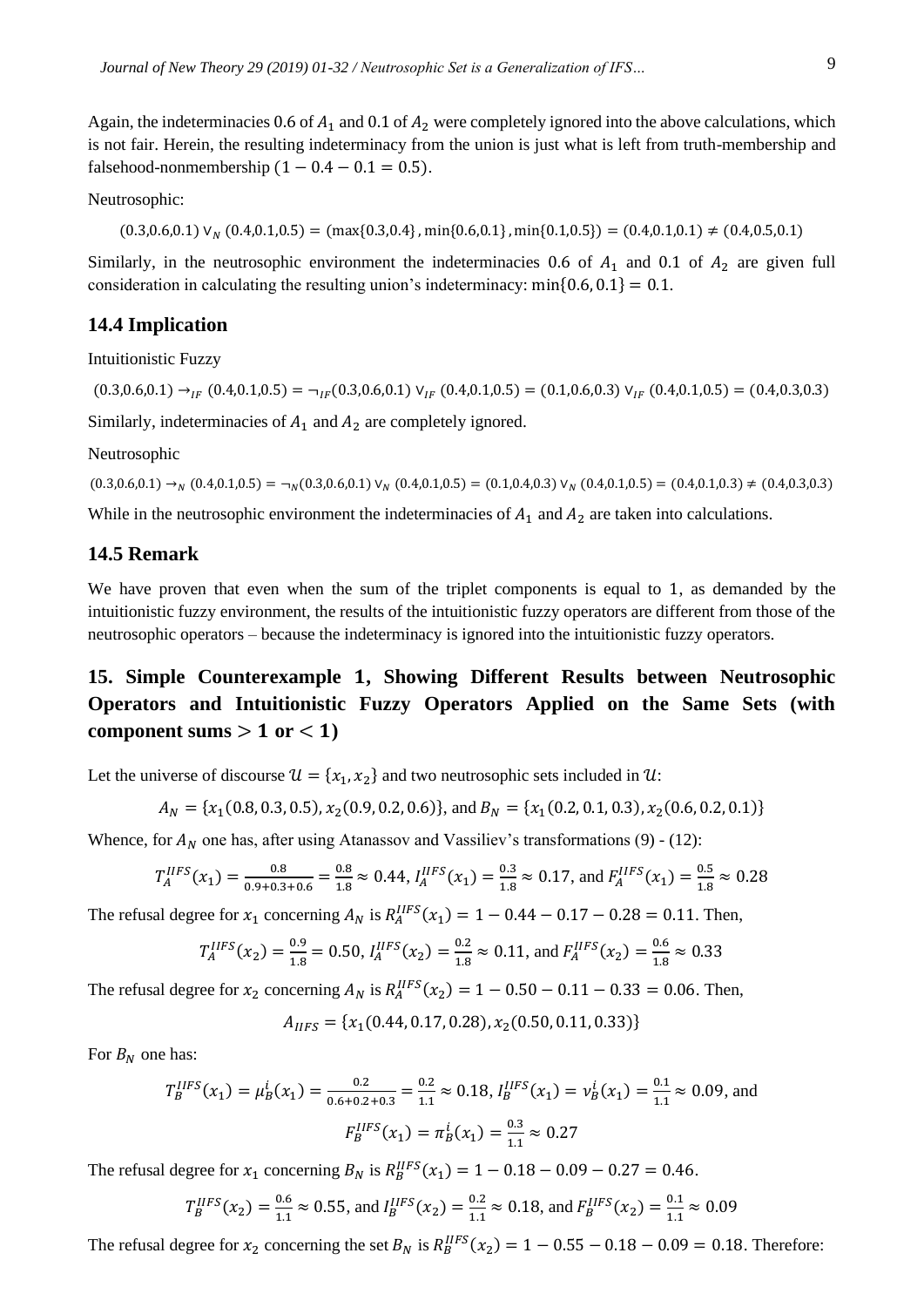$$
B_{IIFS} = \{x_1, (0.18, 0.09, 0.27), x_2(0.55, 0.18, 0.09)\}
$$

Therefore, the neutrosophic sets:

$$
A_N = \{x_1(0.8, 0.3, 0.5), x_2(0.9, 0.2, 0.6)\} \text{ and } B_N = \{x_1(0.2, 0.1, 0.3), x_2(0.6, 0.2, 0.1)\},
$$

where transformed (restricted), using Atanassov and Vassiliev's transformations (3)-(6), into inconsistent intuitionistic fuzzy sets respectively as follows:

$$
A_{IIFS}^{(t)} = \{x_1(0.44, 0.17, 0.28), x_2(0.50, 0.11, 0.33)\} \text{ and } B_{IIFS}^{(t)} = \{x_1(0.18, 0.09, 0.27), x_2(0.55, 0.18, 0.09)\}
$$

where the upper script (t) means "after Atanassov and Vassiliev's transformations".

We shall remark that the set  $B_N$ , as neutrosophic set (where the sum of the components is also allowed to be strictly less than 1 as well), happens to be in the same time an inconsistent intuitionistic fuzzy set, or  $B<sub>N</sub> \equiv$  $B_{IIFS}$ .

Therefore,  $B_N$  transformed into  $B_{IIFS}^{(t)}$  was a distortion of  $B_N$ , since we got different IIFS components:

$$
x_1^{B_N}(0.2, 0.1, 0.3) \equiv x_1^{B_{IIFS}}(0.2, 0.1, 0.3) \neq x_1^{B_{IIFS}^{(t)}}(0.18, 0.09, 0.27)
$$

Similarly:

$$
x_2^{B_N}(0.6, 0.2, 0.1) \equiv x_2^{B_{IIFS}}(0.6, 0.2, 0.1) \neq x_2^{B_{IIFS}^{(t)}}(0.55, 0.18, 0.09)
$$

Further on, we show that the NS operators and IIFS operators, applied on these sets, give *different results*. For each individual set operation (intersection, union, complement/negation, inclusion/implication, and equality/equivalence) there exist classes of operators, not a single one. We choose the simplest one in each case, which is based on min/max (fuzzy *t-norm* / fuzzy *t-conorm*).

## **15.1 Intersection**

*Neutrosophic Sets* (min/max/max)

$$
x_1^A \wedge_N x_1^B = (0.8, 0.3, 0.5) \wedge_N (0.2, 0.1, 0.3) = (\min\{0.8, 0.2\}, \max\{0.3, 0.1\}, \max\{0.5, 0.3\}) = (0.2, 0.3, 0.5)
$$

$$
x_2^A \wedge_N x_2^B = (0.9, 0.2, 0.6) \wedge_N (0.6, 0.2, 0.1) = (0.6, 0.2, 0.6)
$$

Therefore:

$$
A_N \wedge_N B_N = \{x_1(0.2, 0.3, 0.5), x_2(0.6, 0.2, 0.6)\} \stackrel{\text{def}}{=} C_N
$$

*Inconsistent Intuitionistic Fuzzy Set* (min / max / max)

$$
x_1^A \wedge_{HFS} x_1^B = (0.44, 0.17, 0.28) \wedge_{HFS} (0.18, 0.09, 0.27) = (\min\{0.44, 0.18\}, \max\{0.17, 0.09\}, \max\{0.28, 0.27\}) = (0.18, 0.17, 0.28) = 0.18
$$

$$
x_2^A \wedge_{HFS} x_2^B = (0.50, 0.11, 0.33) \wedge_{HFS} (0.55, 0.18, 0.09) = (0.50, 0.18, 0.33)
$$

Since in IIFS the sum of components is not allowed to surpass 1, we normalise:

$$
\left(\frac{0.50}{1.01}, \frac{0.11}{1.01}, \frac{0.33}{1.01}\right) \approx (0.495, 0.109, 0.326)
$$

Therefore:

$$
A_{IIFS} \wedge B_{IIFS} = \{x_1(0.18, 0.17, 0.28), x_2(0.495, 0.109, 0.326)\} \stackrel{\text{def}}{=} C_{IIFS}
$$

Also:  $T_{A_N \wedge_N B_N}(x_1) = 0.2 < 0.3 = I_{A_N \wedge_N B_N}(x_1)$ ,

while 
$$
T_{A_{IIFS} \land_{IIFS} B_{IIFS}}(x_1) = 0.18 > 0.17 = I_{A_{IIFS} \land_{IIFS} B_{IIFS}}(x_1)
$$
,

and other discrepancies can be seen.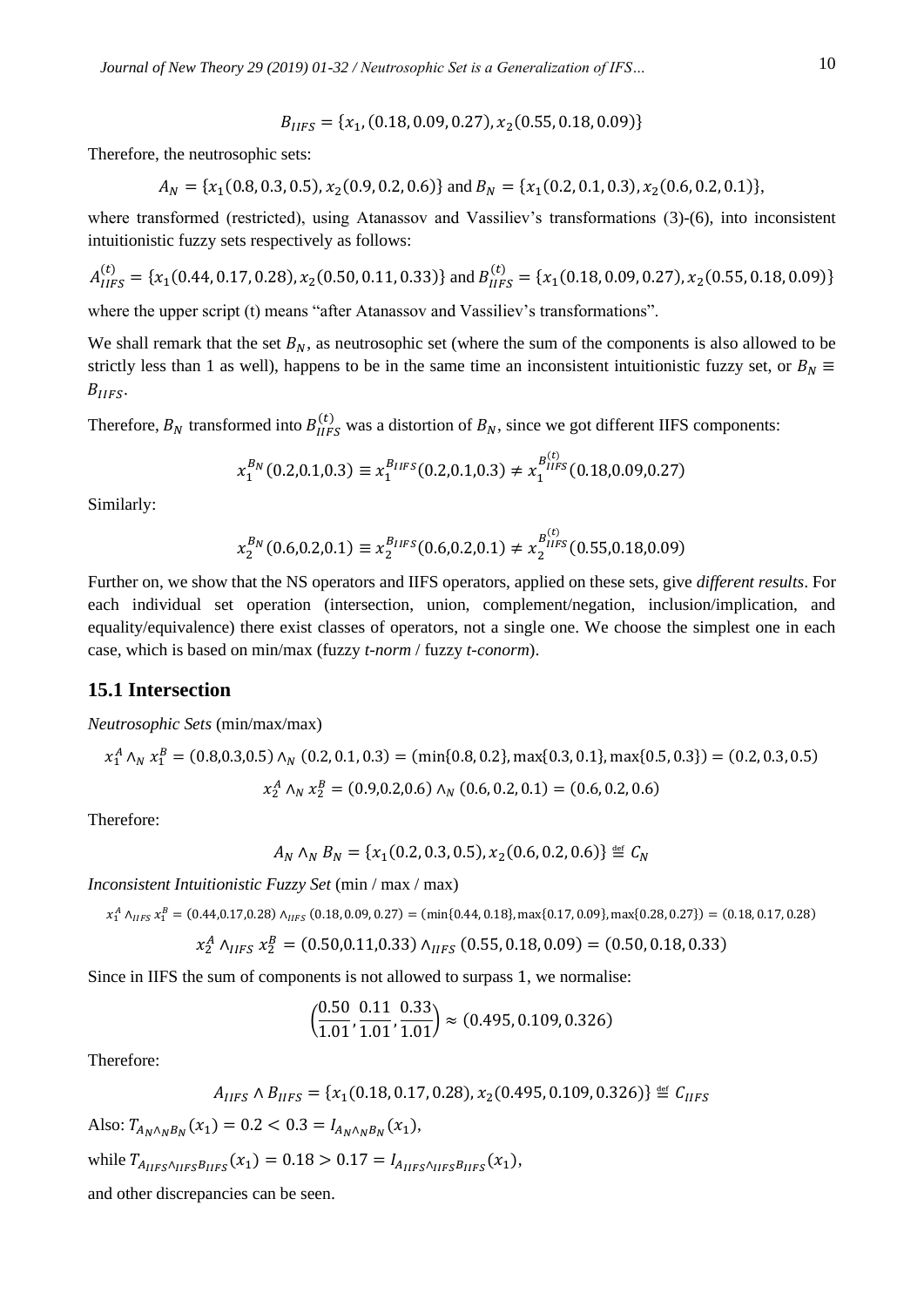*Inconsistent Intuitionistic Fuzzy Set* (with min/min/max, as used by Cuong [20] in order to avoid the sum of components surpassing 1; but this is in discrepancy with the IIFS/PFS union that uses max/min/min, not max/max/min):

$$
x_1^A \wedge_{HFS2} x_1^B = (0.44, 0.17, 0.28) \wedge_{HFS2} (0.18, 0.09, 0.27) = (\min\{0.44, 0.18\}, \min\{0.17, 0.09\}, \max\{0.28, 0.27\}) = (0.18, 0.09, 0.28)
$$

$$
x_2^A \wedge_{IIFS2} x_2^B = (0.50, 0.11, 0.33) \wedge_{IIFS2} (0.55, 0.18, 0.09) = (0.50, 0.11, 0.33)
$$

Therefore:

$$
A_{IIFS} \wedge_{IIFS2} B_{IIFS} = \{x_1(0.18, 0.09, 0.28), x_2(0.50, 0.11, 0.33)\} \stackrel{\text{def}}{=} C_{IIFS2}
$$

We see that:

$$
A_N \wedge_N B_N \neq A_{IIFS} \wedge_{IIFS} B_{IIFS}, \text{or } C_N \neq C_{IIFS}
$$

and  $A_N \wedge_N B_N \neq A_{IIFS} \wedge_{IIFS2} B_{IIFS}, C_N \neq C_{IIFS2}$ . Also  $C_{IIFS} \neq C_{IIFS2}$ .

Let us transform the above neutrosophic set  $C_N$ , resulting from the application of the neutrosophic intersection operator,

 $C_N = \{x_1(0.2, 0.3, 0.5), x_2(0.6, 0.2, 0.6)\},\$ 

into an inconsistent intuitionistic fuzzy set, employing the same equations (3)-(5) of transformations [denoted by (t)], provided by Atanassov and Vassiliev, which are equivalent {using  $(T, I, F)$ -notations} to (9)-(11)

$$
(t)T_C^{IIFS}(x_1) = \frac{0.2}{0.6 + 0.3 + 0.6} = \frac{0.2}{1.5} \approx 0.13, \ (t)I_C^{IIFS}(x_1) = \frac{0.3}{1.5} = 0.20, \ (t)F_C^{IIFS}(x_1) = \frac{0.5}{1.5} \approx 0.33,
$$
\n
$$
(t)T_C^{IIFS}(x_2) = \frac{0.6}{1.5} \approx 0.40, \ (t)I_C^{IIFS}(x_2) = \frac{0.2}{1.5} \approx 0.13, \text{ and } (t)F_C^{IIFS}(x_2) = \frac{0.6}{1.5} \approx 0.40
$$

Whence the results of neutrosophic and IIFS/PFS are different:

 $C_{IIFS}^{(t)} = \{x_1(0.13, 0.20, 0.33), x_2(0.40, 0.13, 0.40)\}\neq \{x_1(0.18, 0.17, 0.28), x_2(0.495, 0.109, 0.326)\}\equiv C_{IIFS}$ and

$$
C_{IIFS}^{(t)} \neq \{x_1(0.18, 0.09, 0.28), x_2(0.50, 0.11, 0.33)\} = C_{IIFS2}
$$

#### **15.2 Union**

*Neutrosophic Sets* (max / min / min)

$$
x_1^A \vee_N x_1^B = (0.8, 0.3, 0.5) \vee_N (0.2, 0.1, 0.3) = (\max\{0.8, 0.2\}, \min\{0.3, 0.1\}, \min\{0.5, 0.3\}) = (0.8, 0.1, 0.3)
$$

$$
x_2^A \vee_N x_2^B = (0.9, 0.2, 0.6) \vee_N (0.6, 0.2, 0.1) = (0.9, 0.2, 0.1)
$$

Therefore:

$$
A_N \vee_N B_N = \{x_1(0.8, 0.1, 0.3), x_2(0.9, 0.2, 0.1)\} \stackrel{\text{def}}{=} D_N
$$

*Inconsistent Intuitionistic Fuzzy Sets* (max / min / min [3])

$$
x_1^A \vee_{IIFS} x_1^B = (0.44, 0.17, 0.28) \vee_{IIFS} (0.18, 0.09, 0.27) = (\max\{0.44, 0.18\}, \min\{0.17, 0.09\}, \min\{0.28, 0.27\}) = (0.44, 0.09, 0.27)
$$

$$
x_2^A \vee_{IIFS} x_2^B = (0.50, 0.11, 0.33) \vee_{IIFS} (0.55, 0.18, 0.09) = (0.55, 0.11, 0.09)
$$

Therefore:

$$
A_{IIFS} \, \mathsf{V}_{IIFS} \, B_{IIFS} = \{x_1(0.44, 0.09, 0.27), x_2(0.55, 0.11, 0.09)\} \stackrel{\text{def}}{=} D_{IIFS}
$$

a) We see that the results are different:  $A_N V_N B_N \neq A_{IIFS} V_{IIFS} B_{IIFS}$ , or  $D_N \neq D_{IIFS}$ .

b) Let us transform the above neutrosophic set,  $D_N$ , resulting from the application of neutrosophic union operator,  $D_N = \{x_1(0.8, 0.1, 0.3), x_2(0.9, 0.2, 0.1)\}\text{, into an inconsistent intuitionistic fuzzy set, employing the}$ same equations (3)-(5) of transformation [denoted by  $(t)$ ], provided by Atanassov and Vassiliev, which are equivalent [using  $(T, I, F)$  notations] to (9)-(11):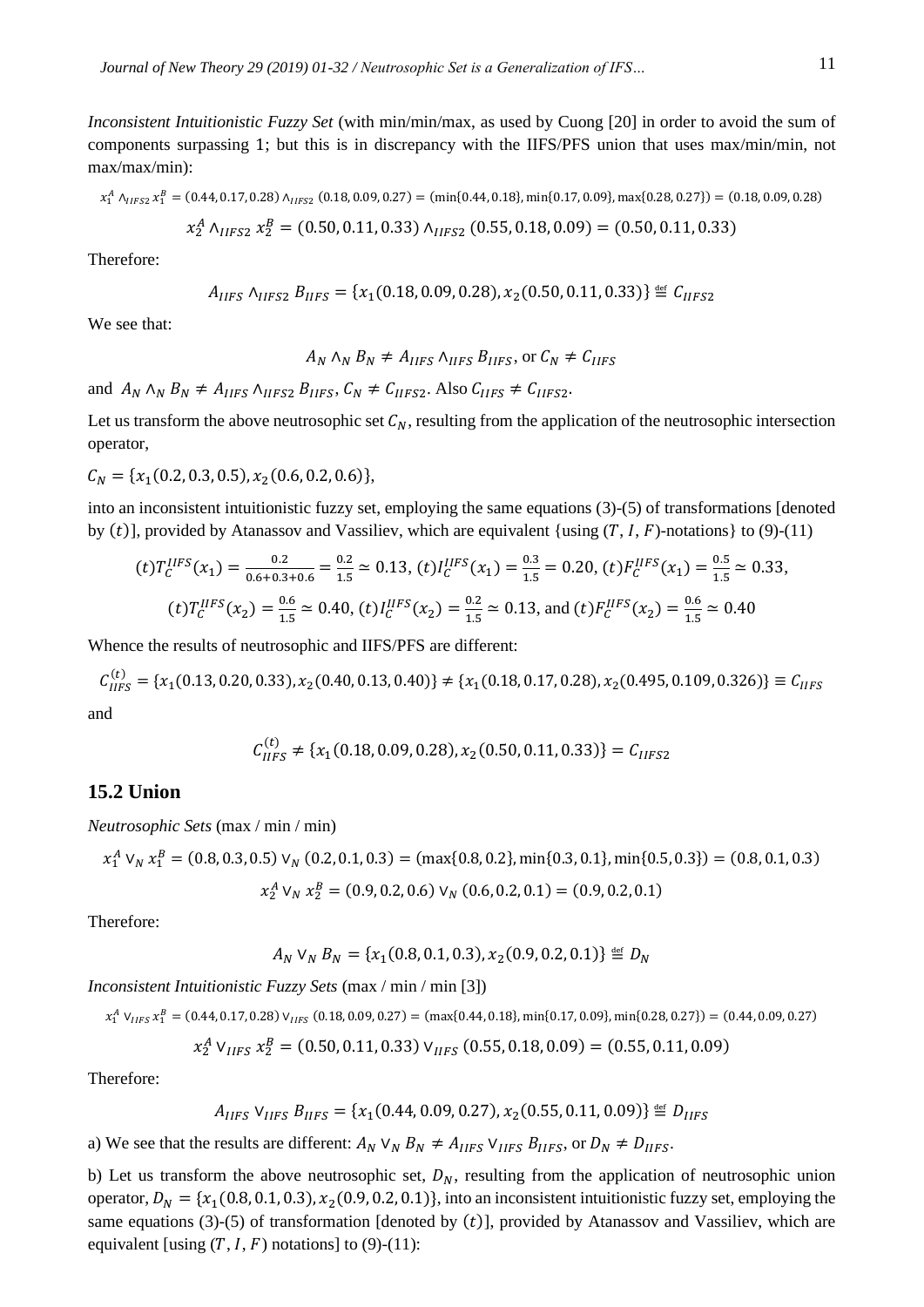$$
(t)T_D^{IIFS}(x_1) = \frac{0.8}{0.9 + 0.2 + 0.3} = \frac{0.8}{1.4} \approx 0.57, (t)I_D^{IIFS}(x_1) = \frac{0.1}{1.4} \approx 0.07, (t)F_D^{IIFS}(x_1) = \frac{0.3}{1.4} \approx 0.21
$$

$$
(t)T_D^{IIFS}(x_2) = \frac{0.9}{1.4} \approx 0.64, (t)I_D^{IIFS}(x_2) = \frac{0.2}{1.4} \approx 0.14, \text{ and } (t)F_D^{IIFS}(x_2) = \frac{0.1}{1.4} \approx 0.07
$$

Whence:

 $D_{IIFS}^{(t)} = \{x_1(0.57, 0.07, 0.21), x_2(0.64, 0.14, 0.07)\} \neq \{x_1(0.44, 0.09, 0.27), x_2(0.55, 0.11, 0.09)\} \equiv D_{IIFS}$ 

The results again are different.

## **15.3 Corollary**

Therefore, no matter if we first transform the neutrosophic components into inconsistent intuitionistic fuzzy components (as suggested by Atanassov and Vassiliev) and then apply the IIFS operators, or we first apply the neutrosophic operators on neutrosophic components, and then later transform the result into IIFS components, in both ways the obtained results in the neutrosophic environment are different from the results obtained in the IIFS environment.

#### **16. Normalisation**

Further on, the authors propose the normalisation of the neutrosophic components, where Atanassov and Vassiliev's [6] equations (57)-(59) are equivalent, using neutrosophic notations, to the following.

Let U be a universe of discourse, a set  $A \subseteq U$ , and a generic element  $x \in U$ , with the neutrosophic components:

$$
x(T_A(x), I_A(x), F_A(x))
$$
, where  $T_A(x), I_A(x), F_A(x) \in [0,1]$ , and  $T_A(x) + I_A(x) + F_A(x) \le 3$ , for all  $x \in U$ .

Suppose  $T_A(x) + I_A(x) + F_A(x) \neq 0$ , for all  $x \in U$ . Then, by the below normalisation of neutrosophic components, Atanassov and Vassiliev obtain the following intuitionistic fuzzy components  $(T_A^{IFS}, I_A^{IFS}, F_A^{IFS})$ :

$$
T_A^{IFS}(x) = \frac{T_A(x)}{T_A(x) + I_A(x) + F_A(x)} \in [0,1]
$$
\n(13)

$$
I_A^{IFS}(x) = \frac{I_A(x)}{T_A(x) + I_A(x) + F_A(x)} \in [0,1]
$$
\n(14)

$$
F_A^{IFS}(x) = \frac{F_A(x)}{T_A(x) + I_A(x) + F_A(x)} \in [0,1]
$$
\n(15)

and  $T_A^{IFS}(x) + I_A^{IFS}(x) + F_A^{IFS}(x) = 1$ , for all  $x \in U$ .

## **16.1 Counterexample 2**

Let us come back to the previous *Counterexample 1*.

 $\mathcal{U} = \{x_1, x_2\}$  be a universe of discourse, and let two neutrosophic sets included in  $\mathcal{U}$ :

$$
A_N = \{x_1(0.8, 0.3, 0.5), x_2(0.9, 0.2, 0.6)\} \text{ and } B_N = \{x_1(0.2, 0.1, 0.3), x_2(0.6, 0.2, 0.1)\}.
$$

Let us normalise their neutrosophic components, as proposed by Atanassov and Vassiliev, in order to restrain them to intuitionistic fuzzy components:

$$
A_{IFS}=\left\{x_1\left(\frac{0.8}{0.8+0.3+0.5},\frac{0.3}{1.6},\frac{0.5}{1.6}\right),x_2\left(\frac{0.9}{1.7},\frac{0.2}{1.7},\frac{0.6}{1.7}\right)\right\}\approx\left\{x_1(0.50,0.19,0.31),x_2(0.53,0.12,0.35)\right\}\equiv\left\{x_1(0.50,0.31),x_2(0.53,0.35)\right\}
$$

since the indeterminacy (called *hesitant degree* in IFS) is neglected.

$$
B_{IFS} = \left\{ x_1 \left( \frac{0.2}{0.6}, \frac{0.1}{0.6}, \frac{0.3}{0.6} \right), x_2 \left( \frac{0.6}{0.9}, \frac{0.2}{0.9}, \frac{0.1}{0.9} \right) \right\} \approx \left\{ x_1 (0.33, 0.17, 0.50), x_2 (0.67, 0.22, 0.11) \right\} \equiv \left\{ x_1 (0.33, 0.50), x_2 (0.67, 0.11) \right\}
$$

since the indeterminacy (hesitance degree) is again neglected.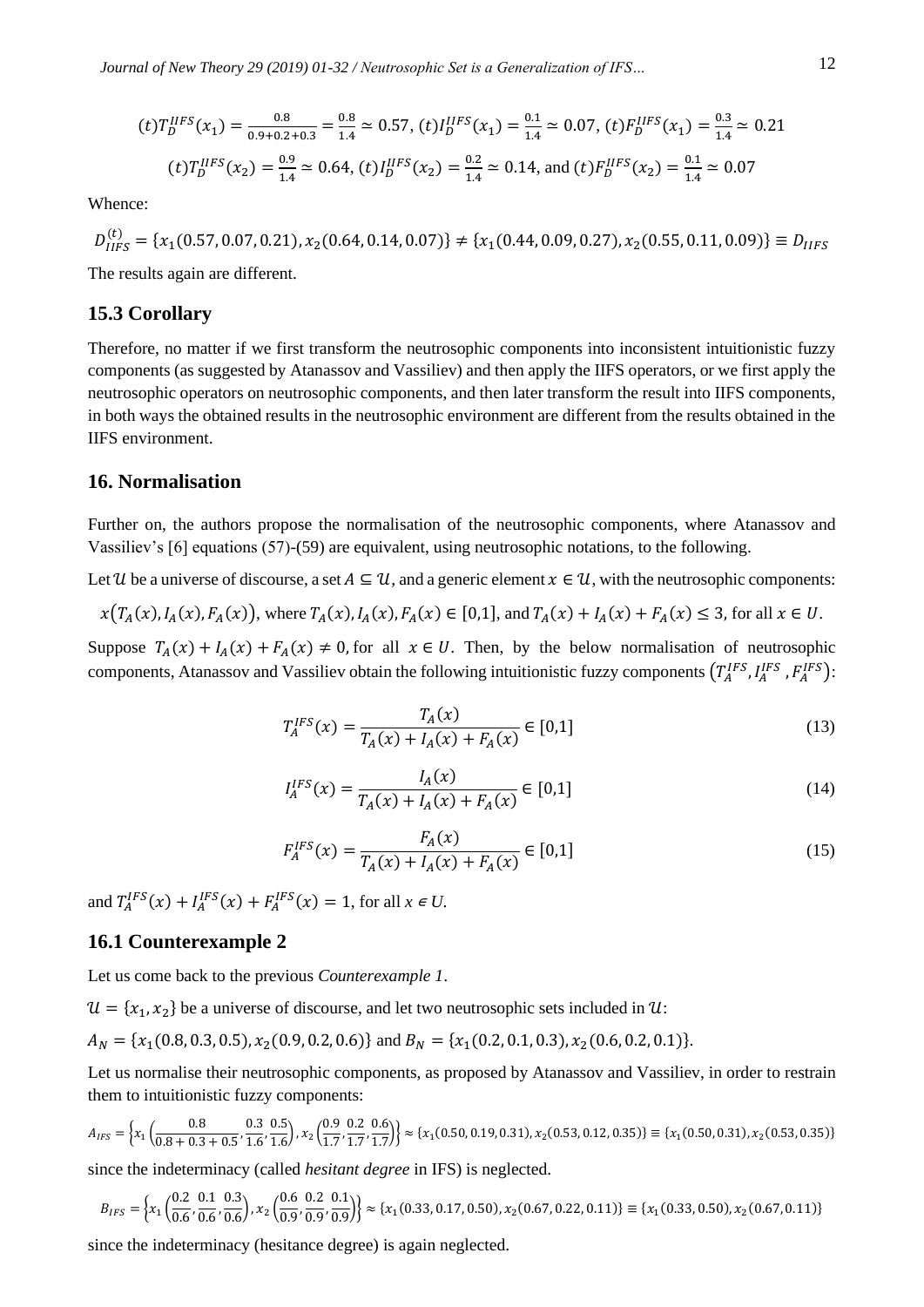The intuitionistic fuzzy operators are applied only on truth-membership and false-nonmembership (but not on indeterminacy).

## **16.1.1 Intersection**

*Intuitionistic Fuzzy Intersection* (min / max)

 $x_1^A \wedge_{IFS} x_1^B = (0.50, 0.31) \wedge_{IFS} (0.33, 0.50) = (\min\{0.50, 0.33\}, \max\{0.31, 0.50\}) = (0.33, 0.50) = (0.33, 0.17, 0.50)$ after adding the indeterminacy which is what is left up to 1, i.e.  $1 - 0.33 - 0.50 = 0.17$ .

 $x_2^A \wedge_{IFS} x_2^B = (0.53, 0.35) \wedge_{IFS} (0.67, 0.11) = (\min\{0.53, 0.63\}, \max\{0.35, 0.11\}) = (0.53, 0.35) = (0.53, 0.12, 0.35)$ 

after adding the indeterminacy.

The results of NS and IFS intersections are very different:

 $A_N \wedge_N B_N = \{x_1(0.2, 0.3, 0.5), x_2(0.6, 0.2, 0.6)\} \neq \{x_1(0.33, 0.17, 0.50), x_2(0.53, 0.12, 0.35)\} = A_{IFS} \wedge_{IFS} B_{IFS}$ 

Even more distinction, between the NS intersection and IFS intersection of the same elements (whose sums of components equal 1)  $x_1^A = (0.50, 0.19, 0.31)$  and  $x_1^B = (0.33, 0.17, 0.50)$  one obtains unequal results, using the (min / max / max) operator:

$$
x_1^A \wedge_N x_1^B = (0.50, 0.19, 0.31) \wedge_N (0.33, 0.17, 0.50) = (0.33, 0.19, 0.50)
$$

while

$$
x_1^A \wedge_{IFS} x_1^B = (0.50, 0.19, 0.31) \wedge_{IFS} (0.33, 0.17, 0.50)
$$
  
\n
$$
\equiv (0.50, 0.31) \wedge_{IFS} (0.33, 0.50) \{ \text{after ignoring the indeterminacy in IFS} \}
$$
  
\n
$$
= (0.33, 0.50) \equiv (0.33, 0.17, 0.50) \neq (0.33, 0.19, 0.50)
$$

## **16.1.2 Union**

*Intuitionistic Fuzzy Union* (max/min/min)

 $x_1^A$   $V_{IFS}$   $x_1^B = (0.50, 0.31)$   $V_{IFS}$   $(0.33, 0.50) = (max\{0.50, 0.33\}, min\{0.31, 0.50\}) = (0.50, 0.31) \equiv (0.50, 0.19, 0.31)$ after adding the indeterminacy.

 $x_2^A$   $V_{IFS}$   $x_2^B$  = (0.53, 0.35)  $V_{IFS}$  (0.67, 0.11) = (max{0.53, 0.67}, min{0.35, 0.11}) = (0.67, 0.11)  $\equiv$  (0.67, 0.22, 0.11) after adding the indeterminacy.

The results of NS and IFS unions are very different:

 $A_N$   $V_N$   $B_N = \{x_1(0.8, 0.1, 0.3), x_2(0.9, 0.2, 0.1)\}\neq \{x_1(0.50, 0.19, 0.31), x_2(0.67, 0.22, 0.11)\}\n= A_{IFS}$   $V_{IFS}$   $B_{IFS}$ Even more distinction, for the NS and IFS union of the same elements:

$$
x_1^A \vee_N x_1^B = (0.50, 0.19, 0.31) \vee_N (0.33, 0.17, 0.50) = (0.50, 0.17, 0.31)
$$

While

$$
x_1^A V_{IFS} x_1^B = (0.50, 0.19, 0.31) V_{IFS} (0.33, 0.17, 0.50)
$$
  
\n
$$
\equiv (0.50, 0.31) V_{IFS} (0.33, 0.50)
$$
  
\n
$$
= (0.50, 0.31) \equiv (0.50, 0.19, 0.31) \{ \text{after adding indeterminacy} \}
$$
  
\n
$$
\neq (0.50, 0.17, 0.31)
$$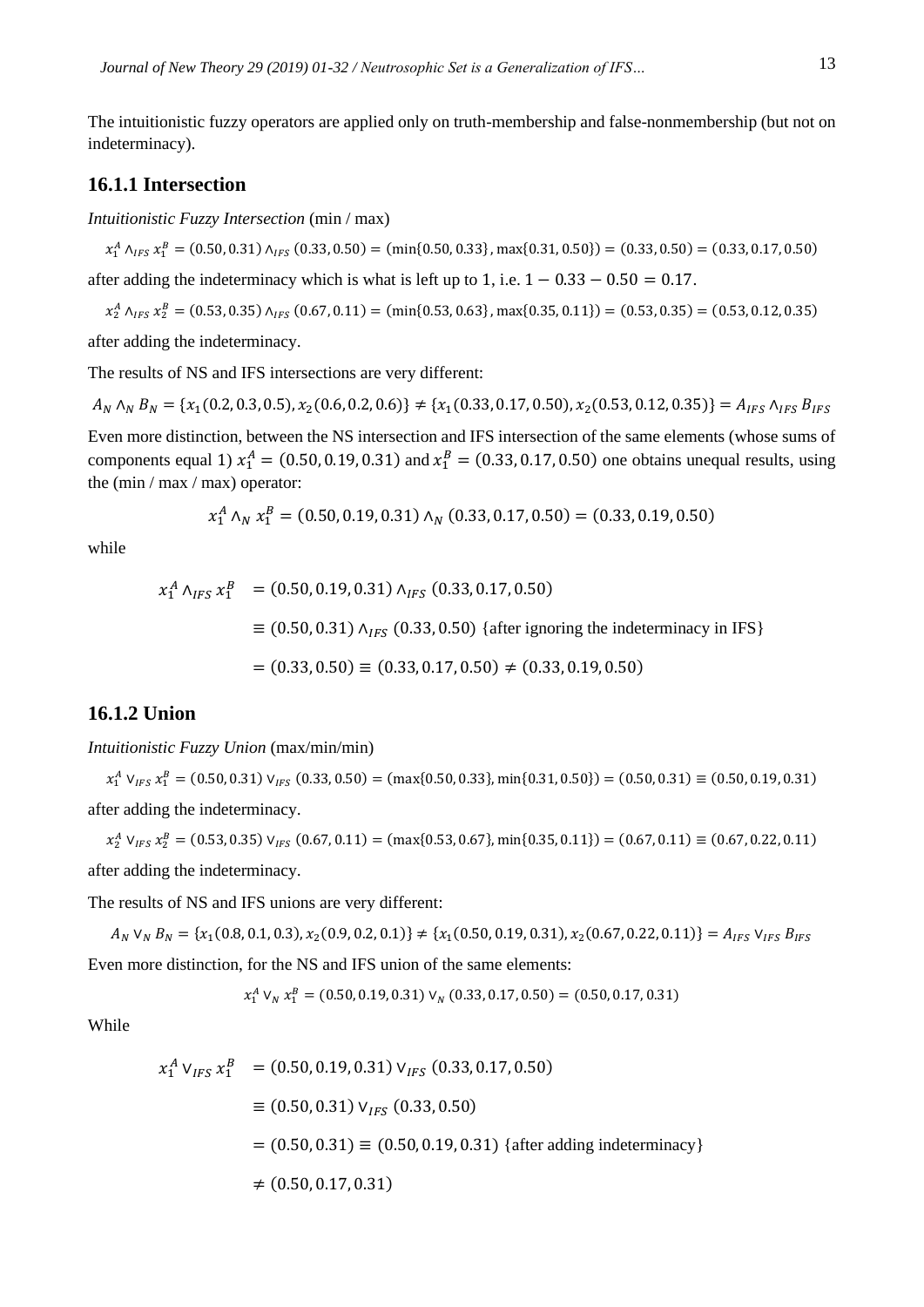## **17. Indeterminacy Makes a Big Difference between NS and IFS**

The authors [6] assert that "Therefore, the NFS can be *represented* by an IFS" (page 5), but this is not correct since it should be:

The NFS (neutrosophic fuzzy set ≡ single-valued neutrosophic set) can be *restrained* (degraded) to an IFS (intuitionistic fuzzy set), yet the independence of components is lost, and the results of the aggregation operators are different between the neutrosophic environment and intuitionistic fuzzy environment since IFS operators ignore indeterminacy.

Since in single-valued neutrosophic set the neutrosophic components are *independent* (their sum can be up to 3, and if a component increases or decreases, it does not change the others), while in intuitionistic fuzzy set the components are *dependent* (in general if one changes, one or both the other components change in order to keep their sum equal to 1). Also, applying the neutrosophic operators is a better aggregation since the indeterminacy (I) is involved into all neutrosophic (complement/negation, intersection, union, inclusion/inequality/implication, equality/equivalence) operators while all intuitionistic fuzzy operators *ignore* (do not take into the calculation) the indeterminacy.

That is why the results after applying the neutrosophic operators and intuitionistic fuzzy operators on the same sets are *different* as proven above).

## **18. The Intuitionistic Fuzzy Logic Cannot Represent Paradoxes**

No previous set/logic theories, including IFS or Intuitionistic Fuzzy Logic (IFL), since the sum of components were not allowed above 1, could characterise a paradox, which is a true proposition  $(T = 1)$  and false  $(F = 1)$ simultaneously; therefore the paradox is 100% indeterminate  $(I = 1)$ . In Neutrosophic Logic (NL), a paradoxical proposition  $P_{NL}$  is represented as  $P_{NL}(1, 1, 1)$ .

If one uses Atanassov and Vassiliev's transformations (for example the normalisation) [1], we get  $P_{IFL}(\frac{1}{2})$  $\frac{1}{3}, \frac{1}{3}$  $\frac{1}{3}, \frac{1}{3}$  $\frac{1}{3}$ ), however, this one cannot represent a paradox, since a paradox is 100% true and 100% false, not 33% true and 33% false.

## **19. Atanassov's Intuitionistic Fuzzy Set of Second Type, Also Called Pythagorean Fuzzy Set**

Single-Valued Atanassov's Intuitionistic Fuzzy Sets of the second type (IFS2) [23], also called Single-Valued Pythagorean Fuzzy Set (PyFS) [24], is defined as follows (using  $T$ ,  $I$ ,  $F$  notations for the components):

## **Definition of IFS2 (PyFS).**

It is a set  $A_{IFS2} \equiv A_{PVFS}$  from the universe of discourse U such that:

$$
A_{IFS2} \equiv A_{PyFS} = \{ \langle x, T_A(x), F_A(x) \rangle | x \in U \},\
$$

where, for all  $x \in U$ , the functions  $T_A(x)$ ,  $F_A(x)$ :  $U \to [0, 1]$ , represent the degree of membership (truth) and degree on nonmembership (falsity) respectively, that satisfy the conditions:

$$
0 \le T_A^2(x) + F_A^2(x) \le 1,
$$

whence the hesitancy degree is:

$$
I_A(x) = \sqrt{1 - T_A^2(x) - F_A^2(x)} \in [0,1].
$$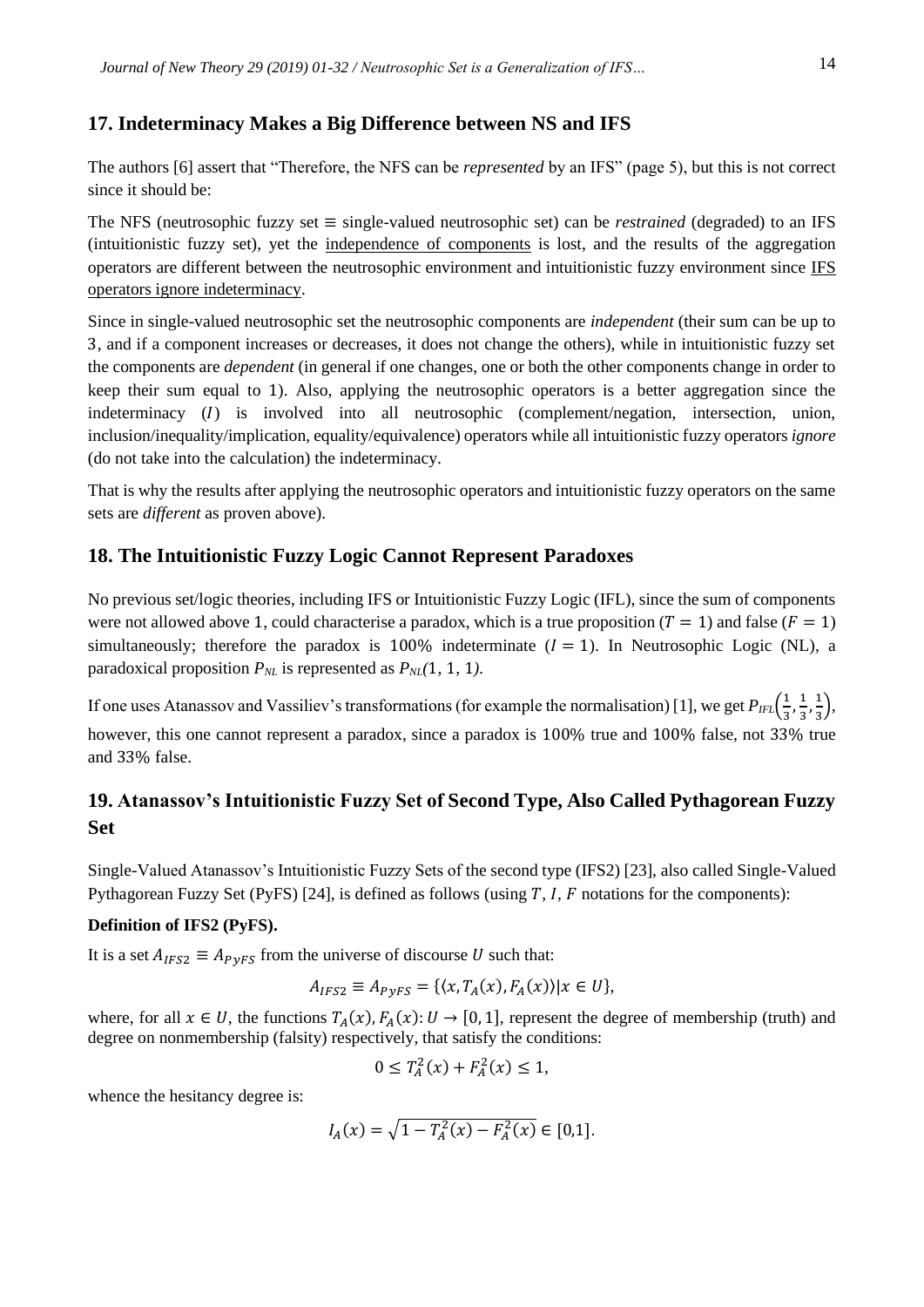## **20. The Components of Atanassov's Intuitionistic Fuzzy Set of Second Type (Pythagorean Fuzzy Set) are not Independent**

Princy R and Mohana K assert in [23] that: "The truth and falsity values and hesitancy value can be independently considered as membership and non-membership and hesitancy degrees respectively". However, this is untrue, since in IFS2 (PyFS) the components are not independent, because they are connected (dependent on each other) through this inequality:

$$
T_A^2(x) + F_A^2(x) \le 1.
$$

## **21. Counterexample 3**

If  $T = 0.9$ , then  $T^2 = 0.92 = 0.81$ , whence  $F^2 \le 1 - T^2 = 1 - 0.81 = 0.19$ , or  $F \le \sqrt{0.19} \approx 0.44$ .

Therefore, if  $T = 0.9$ , then F is restricted to be less than equal to  $\sqrt{0.19}$ .

While in NS if  $T = 0.9$ , F can be equal to any number in [0, 1], F can be even equal to 1.

Also, hesitancy degree depends on  $T$  and  $F$ , because the formula of hesitancy degree is an equation depending on  $T$  and  $F$ , as below:

$$
I_A(x) = \sqrt{1 - T_A^2(x) - F_A^2(x)} \in [0,1].
$$

If  $T = 0.9$  and  $F = 0.2$ , then hesitancy

$$
I = \sqrt{1 - 0.9^2 - 0.2^2} = \sqrt{0.15} \approx 0.39.
$$

Again, in NS if  $T = 0.9$  and  $F = 0.2$ , I can be equal to any number in [0, 1], not only to  $\sqrt{0.15}$ .

## **22. Neutrosophic Set is a Generalization of Pythagorean Fuzzy Set**

In the definition of PyFS, one has  $T_A(x), F_A(x) \in [0, 1]$ , which involves that  $T_A^2(x), F_A^2(x) \in [0, 1]$  too; we denote  $T_A^{NS}(x) = T_A^2(x)$ ,  $F_A^{NS}(x) = F_A^2(x)$ , and  $I_A^{NS}(x) = I_A^2(x) = 1 - T_A^2(x) - F_A^2(x) \in [0,1]$ , where "NS" stands for Neutrosophic Set.

Therefore, one gets:

$$
T_A^{NS}(x) + I_A^{NS}(x) + F_A^{NS}(x) = 1,
$$

which is a particular case of the neutrosophic set, since in NS the sum of the components can be any number between 0 and 3, hence into PyFS has been chosen the sum of the components be equal to 1.

### **23. Spherical Fuzzy Set (SFS)**

#### **Definition of Spherical Fuzzy Set.**

A Single-Valued Spherical Fuzzy Set (SFS) [25-26], of the universe of discourse U, is defined as follows:

$$
A_{SFS} = \{ \langle x, T_A(x), I_A(x), F_A(x) \rangle | x \in U \},\
$$

where, for all  $x \in U$ , the functions  $T_A(x)$ ,  $I_A(x)$ ,  $F_A(x)$ :  $U \to [0, 1]$ , represent the degree of membership (truth), the degree of hesitancy, and degree on nonmembership (falsity) respectively, that satisfy the conditions:

$$
0 \le T_A^2(x) + I_A^2(x) + F_A^2(x) \le 1,
$$

whence the refusal degree is:

$$
R_A(x) = \sqrt{1 - T_A^2(x) - I_A^2(x) - F_A^2(x)} \in [0,1].
$$

#### **24. The Components of the Spherical Fuzzy Set are not Independent**

Princy R and Mohana K assert in [23] that:

"In spherical fuzzy sets, while the squared sum of membership, non-membership and hesitancy parameters can be between 0 and 1, each of them can be defined between 0 and 1 independently."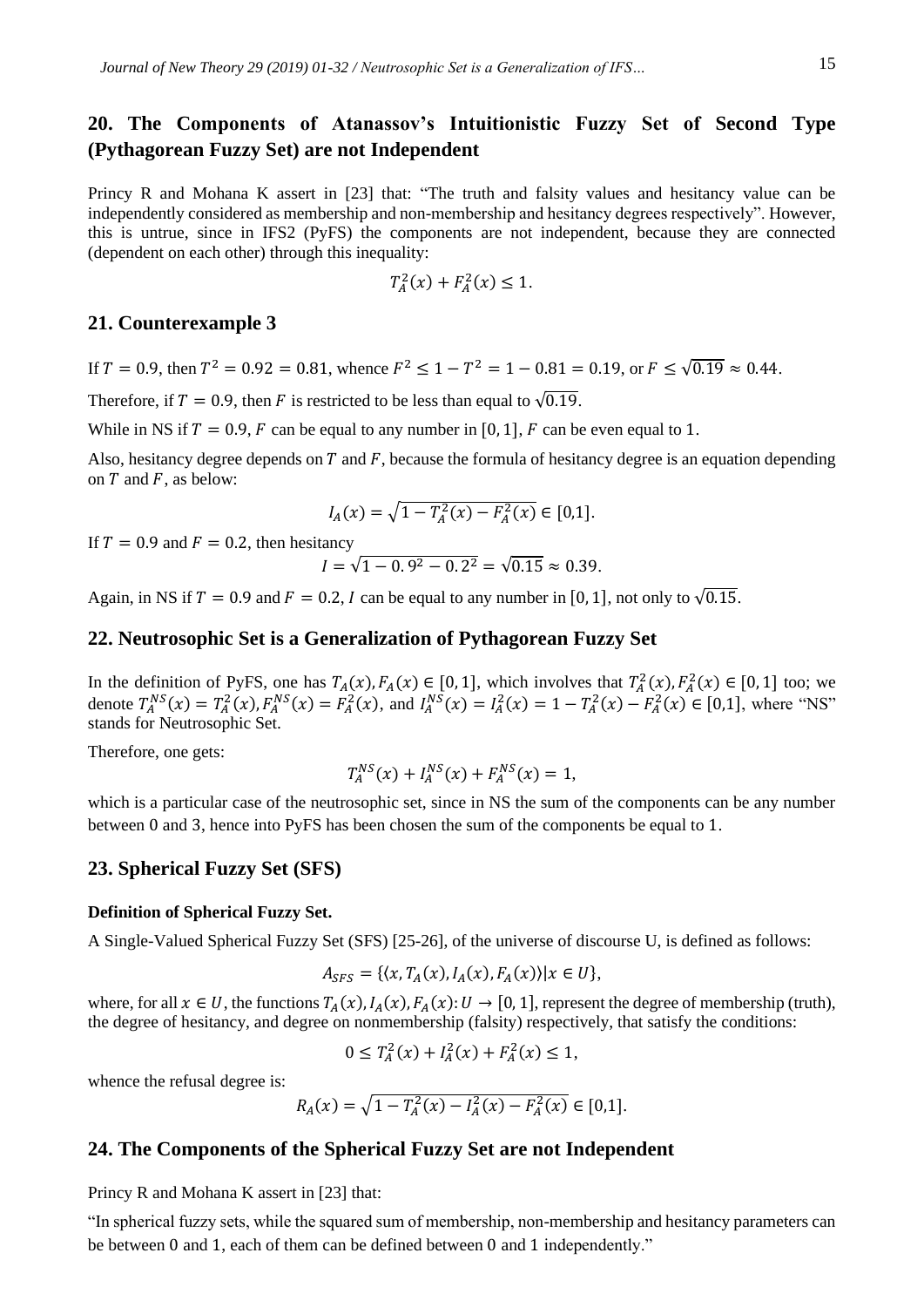However, this is again, untrue.

## **25. Counterexample 4**

also:

If  $T = 0.9$  then F cannot be for example equal to 0.8, since  $0.9^2 + 0.8^2 = 1.45 > 1$ , but the sum of the squares of components is not allowed to be greater than 1.

So  $F$  depends on  $T$  in this example.

Two components are independent if no matter what value gets one component will not affect the other component's value.

## **26. Neutrosophic Set is a Generalization of the Spherical Fuzzy Set**

In [25], Gündoğdu and Kahraman assert about:

"superiority of SFS [i.e. Spherical Fuzzy Set] concerning Pythagorean, intuitionistic fuzzy and neutrosophic

sets":

"SFSs are a generalisation of Pythagorean Fuzzy Sets (PFS) and neutrosophic sets".

While it is *true* that the spherical fuzzy set is a generalisation of Pythagorean fuzzy set and intuitionistic fuzzy set, it is *false* that spherical fuzzy set is a generalisation of the neutrosophic set.

It is the opposite: neutrosophic set is a generalisation of spherical fuzzy set. We prove it bellow.

In the definition of the spherical fuzzy set, one has:  $T_A(x)$ ,  $I_A(x)$ ,  $F_A(x) \in [0, 1]$ , which involves that  $T_A^2(x)$ ,  $I_A^2(x)$ ,  $F_A^2(x) \in [0, 1]$  too.

Let us denote:  $T_A^{NS}(x) = T_A^2(x)$ ,  $I_A^{NS}(x) = I_A^2(x)$ ,  $F_A^{NS}(x) = F_A^2(x)$ , where "NS" stands for neutrosophic set, whence we obtain, using SFS definition:

$$
0 \le T_A^{NS}(x) + I_A^{NS}(x) + F_A^{NS}(x) \le 1,
$$

which is a particular case of the single-valued neutrosophic set, where the sum of the components  $T$ ,  $I$ ,  $F$  can be any number between 0 and 3. So now we can choose the sum up to 1.

As a **counterexample**, if we choose  $T_A(x) = 0.9$ ,  $I_A(x) = 0.4$ ,  $F_A(x) = 0.5$ , for some given element x, which are neutrosophic components, they are not spherical fuzzy set components because  $0.9^2 + 0.4^2 + 0.5^2 =$  $1.22 > 1.$ 

The elements of a spherical fuzzy set form a 1/8 of a sphere of radius 1, centred into the origin  $\theta = (0,0,0)$  of the Cartesian system of coordinates, on the positive  $\alpha x(T)$ ,  $\alpha y(I)$ ,  $\alpha z(F)$  axes. While the standard neutrosophic set is a cube of side 1, that has the vertexes:  $(0,0,0)$ ,  $(1,0,0)$ ,  $(0,1,0)$ ,  $(0,0,1)$ ,  $(1,1,0)$ ,  $(1,0,1)$ ,  $(0,1,1), (1,1,1).$ 

The neutrosophic cube strictly includes the 1/8 fuzzy sphere.

## **27. Spherical Neutrosophic Set is Also a Generalization of Spherical Fuzzy Set**

Spherical Neutrosophic Set (SNS) was introduced by Smarandache [27] in 2017.

## **Definition of Spherical Neutrosophic Set.**

A Single-Valued Spherical Neutrosophic Set (SNS), of the universe of discourse  $U$ , is defined as follows:

$$
A_{SNS} = \{ (x, T_A(x), I_A(x), F_A(x)) | x \in U \},\
$$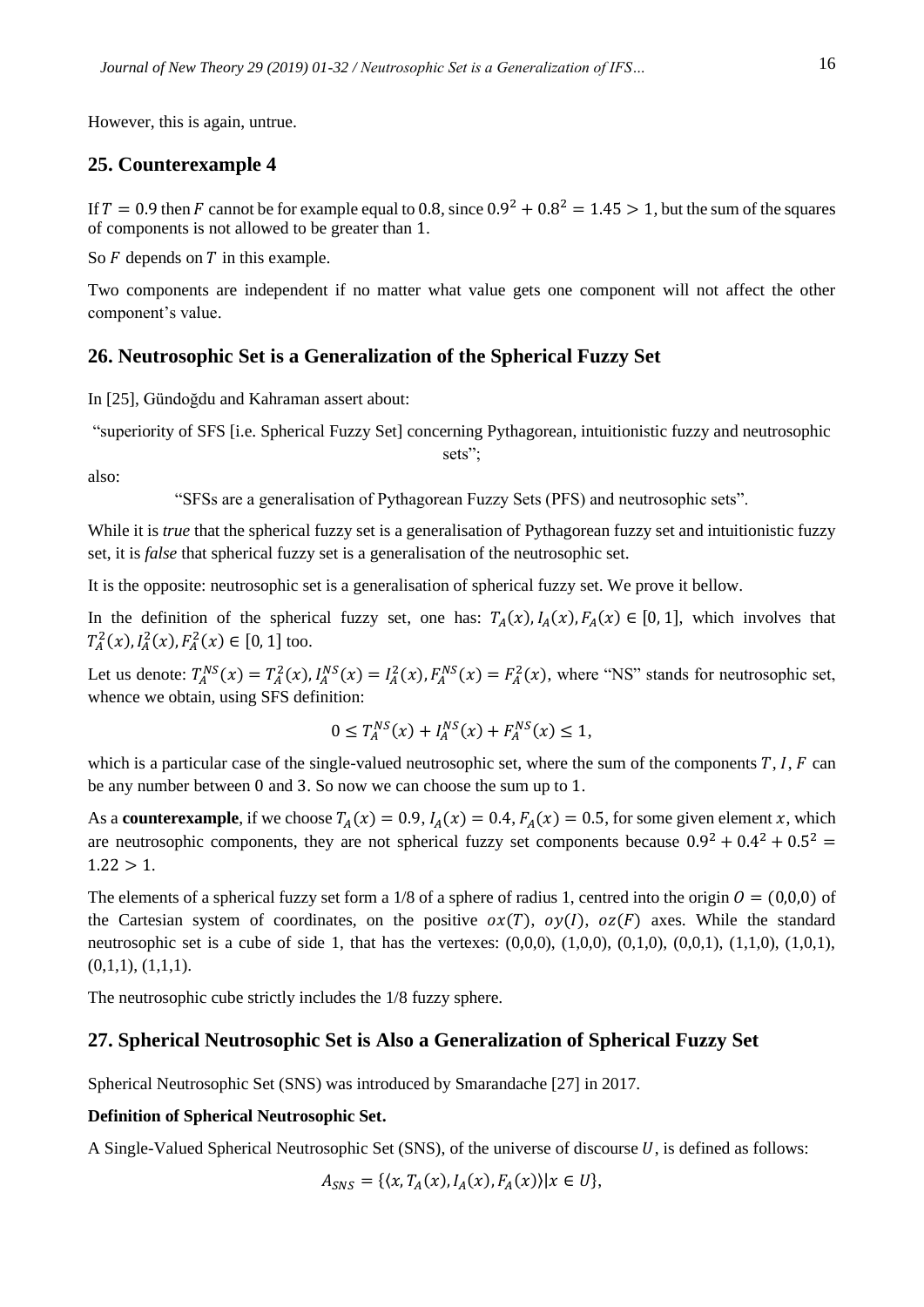where, for all  $x \in U$ , the functions  $T_A(x)$ ,  $I_A(x)$ ,  $F_A(x): U \to [0, \sqrt{3}]$ , represent the degree of membership (truth), the degree of indeterminacy, and degree on nonmembership (falsity) respectively, that satisfy the conditions:

$$
0 \le T_A^2(x) + I_A^2(x) + F_A^2(x) \le 3.
$$

The Spherical Neutrosophic Set is a generalisation of Spherical Fuzzy Set, because we may restrain the SNS's components to the unit interval  $T_A(x)$ ,  $I_A(x)$ ,  $F_A(x) \in [0, 1]$ , and the sum of the squared components to 1, i.e.  $0 \leq T_A^2(x) + I_A^2(x) + F_A^2(x) \leq 1.$ 

Further on, if replacing  $I_A(x) = 0$  into the Spherical Fuzzy Set; we obtain as a particular case the Pythagorean Fuzzy Set.

## **28. n-Hyper Spherical Neutrosophic Set**

#### **Definition of n-Hyper Spherical Neutrosophic Set.**

We introduce now for the first time the Single-Valued **n-Hyper Spherical Neutrosophic Set** (n-HSNS), which is a generalisation of the Spherical Neutrosophic Set, of the universe of discourse U, for  $n \ge 1$ , is defined as follows:

$$
A_{n-HNS} = \{ (x, T_A(x), I_A(x), F_A(x)) | x \in U \},
$$

where, for all  $x \in U$ , the functions  $T_A(x)$ ,  $I_A(x)$ ,  $F_A(x)$ :  $U \to [0, \sqrt[n]{3}]$ , represent the degree of membership (truth), the degree of indeterminacy, and degree on nonmembership (falsity) respectively, that satisfy the conditions:

$$
0 \le T_A^n(x) + I_A^n(x) + F_A^n(x) \le 3.
$$

## **29. Neutrosophic Set is a Generalization of q-Rung Orthopair Fuzzy Set (q-ROFS)**

## **Definition of q-Rung Orthopair Fuzzy Set.**

Using the same *T*, *I*, *F* notations, one has as follows.

A Single-Valued  $q$ -Rung Orthopair Fuzzy Set  $(q-ROFS)$  [28], of the universe of discourse  $U$ , for a given real number  $q \ge 1$ , is defined as follows:

$$
A_{q-ROFS} = \{ (x, T_A(x), F_A(x)) | x \in U \},\
$$

where, for all  $x \in U$ , the functions  $T_A(x)$ ,  $F_A(x): U \to [0, 1]$ , represent the degree of membership (truth), and degree on nonmembership (falsity) respectively, that satisfy the conditions:

$$
0 \leq T_A(x)^q + F_A(x)^q \leq 1.
$$

Since  $T_A(x)$ ,  $F_A(x) \in [0, 1]$ , then for any real number,  $q \ge 1$  one has  $T_A(x)^q$ ,  $F_A(x)^q \in [0, 1]$  too.

Let us denote:  $T_A^{NS}(x) = T_A(x)^q$ ,  $F_A^{NS}(x) = F_A(x)^q$ , whence it results in that:  $0 \le T_A^{NS}(x) + F_A^{NS}(x) \le 1$ , where what is left may be Indeterminacy.

However, this is a particular case of the neutrosophic set, where the sum of components  $T$ ,  $I$ ,  $F$  can be any number between 0 and 3, and for q-ROFS is it taken to be up to 1. Therefore, any Single-Valued q-Rung Orthopair Fuzzy Set is also a Neutrosophic Set, but the reciprocal is not true. See next counterexample.

#### **30. Counterexample 5**

Let us consider a real number  $1 \le q < \infty$ , and a set of single-valued triplets of the form  $(T, I, F)$ , with  $T, I$ ,  $F \in [0, 1]$  that represent the components of the elements of a given set. The components of the form  $(1, F)$ , with  $F > 0$ , and of the form  $(T, 1)$ , with  $T > 0$ , constitute NS components as follows:  $(1, I, F)$ , with  $F > 0$ and any  $I \in [0, 1]$ , and respectively  $(T, I, 1)$ , with  $T > 0$  and any  $I \in [0, 1]$ , since the sum of the components is allowed to be greater than 1, i.e.  $1 + I + F > 1$  and respectively  $T + I + 1 > 1$ .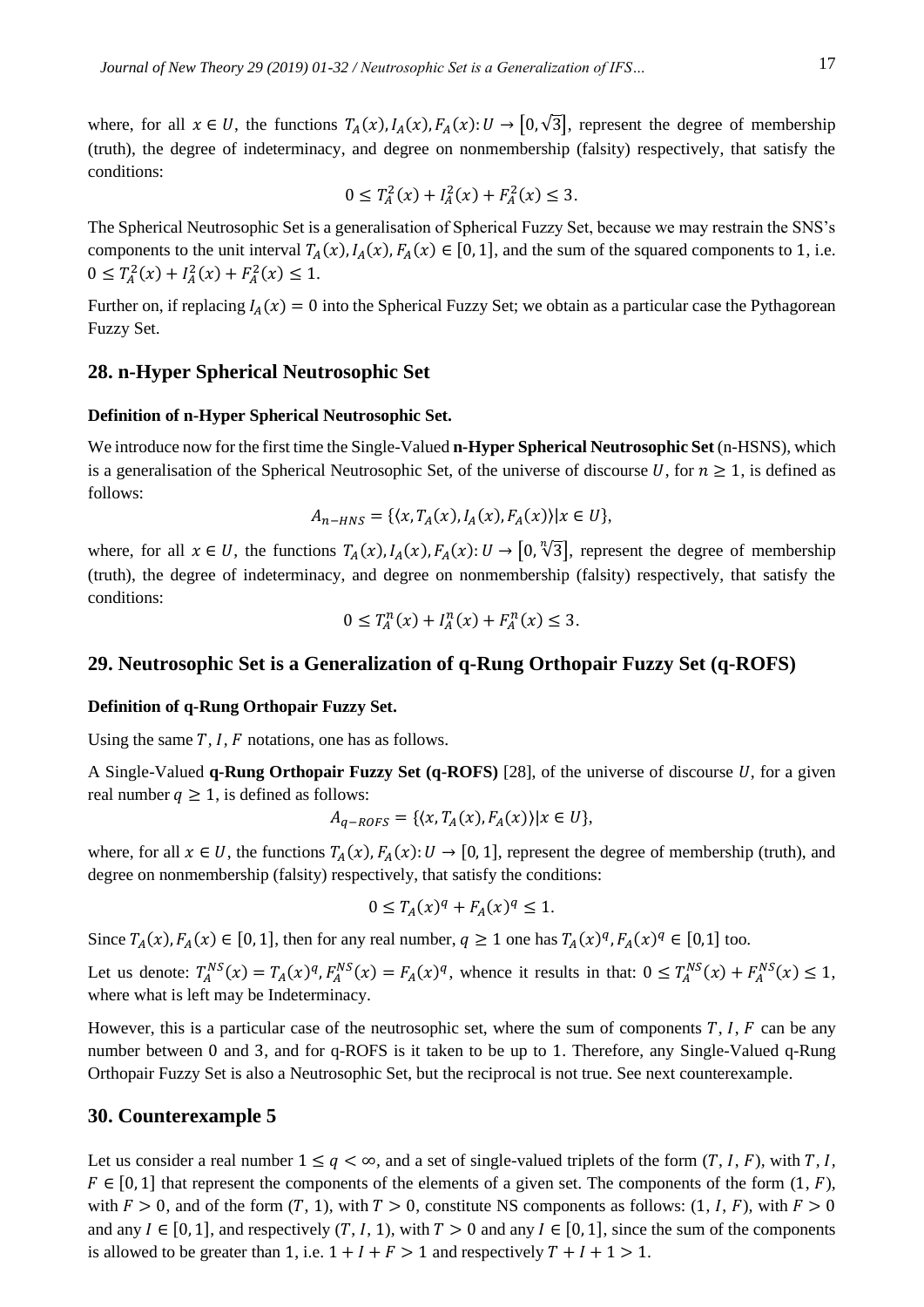However, they cannot be components of the elements of a q-ROFS set, since:  $1^q + F^q = 1 + F^q > 1$ , because  $F > 0$  and  $1 \le q < \infty$ ; but in q-ROFS the sum has to be  $\le 1$ .

Similarly,  $T^q + 1^q = T^q + 1 > 1$ , because  $T > 0$  and  $1 \le q < \infty$ ; but in q-ROFS the sum has to be  $\le 1$ .

## **31. Regret Theory is a Neutrosophication Model**

Regret Theory (2010) [29] is a Neutrosophication (1998) Model when the decision-making area is split into three parts, the opposite ones (upper approximation area, and lower approximation area) and the neutral one (border area, in between the upper and lower area).

## **32. Grey System Theory as a Neutrosophication**

A Grey System [30] is referring to a *grey area* (as  $\lt$  *neutra*  $>$  in neutrosophy), between extremes (as  $\lt$  A  $>$ and  $\langle$  antiA  $>$  in neutrosophy). According to the Grey System Theory, a system with perfect information ( $\langle$  $A >$ ) may have a unique solution, while a system with no information (< antiA >) has no solution. In the middle  $(*neutA*>)$ , or a grey area, of these opposite systems, there may be many available solutions (with partial information known and partial information unknown) from which an approximate solution can be extracted.

## **33. Three-Ways Decision as Particular Cases of Neutrosophication and of Neutrosophic Probability** [31-36]

#### **33.1 Neutrosophication**

Let  $\langle A \rangle$  be an attribute value,  $\langle \text{anti} A \rangle$  the opposite of this attribute value, and  $\langle \text{neut} A \rangle$  the neutral (or indeterminate) attribute value between the opposites  $\lt A$   $>$  and  $\lt$  antiA  $>$ .

For examples:  $\lt A \gt = bi$ g, then  $\lt antiA \gt = small$ , and  $\lt neut A \gt = medium$ ; we may rewrite:

- *i.*  $(*A*)$ ,  $<$  *neutA*  $>$ ,  $<$  *antiA*  $>$ ) = (big, medium, small);
- *ii.* or  $(< A >, < \text{neut } A >, < \text{ant } A >) = (\text{truth (denoted as } T)$ , indeterminacy (denoted as *I*), falsehood  $(denoted as F)$  as in Neutrosophic Logic,
- *iii.* or  $(< A > <$  neutA $>$ ,  $<$  antiA $>$ ) = (membership, indeterminate-membership, nonmembership) as in Neutrosophic Set,
- *iv.* or  $(*A*)$ ,  $<$  neutA $>$ ,  $<$  antiA $>$ ) = (chance that an event occurs, indeterminate-chance that the *event occurs or not, chance that the event does not occur)* as in Neutrosophic Probability,

and so on.

Moreover, let us by "Concept" to mean: an item, object, idea, theory, region, universe, set, notion etc. this attribute characterises that.

The process of neutrosophication means:

*a)* converting a *Classical Concept*

{denoted as  $(1_{}, 0\_{}, 0\_{}, 0\_{}\)$ -*Classical Concept*, or *Classical Concept*  $(1_{}, 0\_{}\)$  $0_{\leq \pi n}$  ), which means that the concept is, concerning the above attribute,

 $100\% < A > 0\% < \text{neut}A >$ , and  $0\% < \text{anti}A >$ ,

into a *Neutrosophic Concept*

{denoted as  $(T_{< A>}$ ,  $I_{}$ ,  $F_{}$ }*-Neutrosophic Concept*, or *Neutrosophic Concept* ( $T_{< A>}$ ,  $I_{}$ ,  $F_{\leq \text{anti}(A)}$ , which means that the concept is, concerning the above attribute,

 $T\% < A > I\% < \text{neut}A >$ , and  $F\% < \text{anti}A >$ ,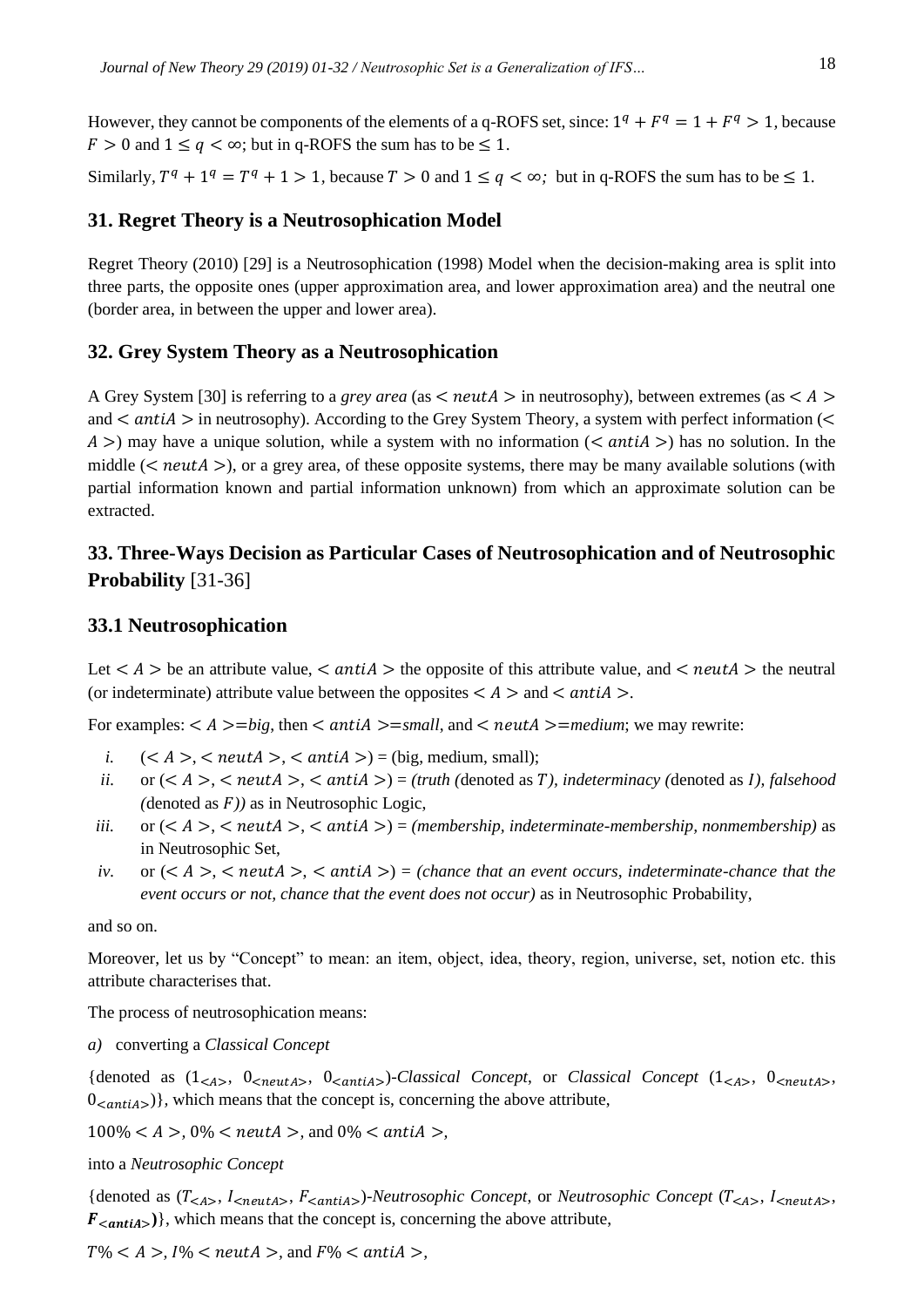where all  $T$ ,  $I$ ,  $F$  are subsets of [0, 1] with no other restriction;

- *b)* or converting a *Fuzzy Concept,* or *Intuitionistic Fuzzy Concept* into a *Neutrosophic Concept*;
- *c)* or converting other Concepts such as *Inconsistent Intuitionistic Fuzzy (Picture Fuzzy) Concept,* or *Pythagorean Fuzzy Concept,* or *Spherical Fuzzy Concept,* or *q-Rung Orthopair Fuzzy* etc. into a *Neutrosophic Concept or a Refined Neutrosophic Concept (i.e.*  $T_1\%$  *< A<sub>1</sub> >,*  $T_2\%$  *< A<sub>2</sub> >, ...;*  $I_1\%$  *< neutA*<sub>1</sub> >,  $I_2\%$  < *neutA*<sub>2</sub> >, ...; and  $F_1\%$  <  $antiA_1$  >,  $F_2\%$  <  $antiA_2$  >, ...), where all  $T_1, T_2, ..., I_1$ ,  $I_2, ..., F_1, F_2, ...$  are subsets of [0, 1] with no other restriction.
- *d)* or converting a *crisp real number* (*r*) into a *neutrosophic real number* of the form  $r = a + bI$ , where "*I*" means (literal or numerical) indeterminacy,  $a$  and  $b$  are real numbers, and " $a$ " represents the determinate part of the crisp real number  $r$ , while  $bI$  the indeterminate part of  $r$ ;
- *e*) or converting a *crisp, complex number* (*c*) into a *neutrosophic complex number* of the form  $c = a_1 + b_1 i$  $+(a_2 + b_2 i)I = a_1 + a_2 I + (b_1 + b_2 I)i$ , where "*I*" means (literal or numerical) indeterminacy,  $i = \sqrt{-1}$ , with  $a_1$ ,  $a_2$ ,  $b_1$ ,  $b_2$  real numbers, and " $a_1 + b_1i$ " represents the determinate part of the complex real number c, while  $a_2 + b_2 i$  the indeterminate part of c;

(we may also interpret that as:  $a_1$  is the determinate part of the real-part of *c*, and  $b_1$  is the determinate part of the imaginary-part of  $c$ ; while  $a_2$  is the indeterminate part of the real-part of  $c$ , and  $b_2$  is the indeterminate part of the imaginary-part of *)*;

*f)* converting a *crisp, fuzzy,* or *intuitionistic fuzzy,* or *inconsistent intuitionistic fuzzy (picture fuzzy),* or *Pythagorean fuzzy*, or *spherical fuzzy*, or *q-rung orthopair fuzzy number* and other numbers into a *quadruple neutrosophic number* of the form  $a + bT + cI + dF$ , where a, b, c, d are real or complex numbers, while *T*, *I*, *F* are the neutrosophic components.

While the process of **deneutrosophication** means going backwards concerning any of the above processes of neutrosophication.

#### *Example 1.*

Let the attribute  $\langle A \rangle$  =cold temperature, then  $\langle antiA \rangle$ =hot temperature, and  $\langle neutral \rangle$ =medium temperature.

Let the concept be a country  $M$ , such that its northern part (30% of country's territory) is cold, its southern part is hot (50%), and in the middle, there is a buffer zone with medium temperature (20%). We write:

 $M(0.3_{cold~temperature}, 0.2_{medium~temperature}, 0.5_{hot~temperature})$ 

where we took single-valued numbers for the neutrosophic components  $T_M = 0.3$ ,  $I_M = 0.2$ ,  $F_M = 0.5$  and the neutrosophic components are considered dependent, so their sum is equal to 1.

## **33.2 Three-Ways Decision is a Particular Case of Neutrosophication**

Neutrosophy (based on  $\langle A \rangle$ ,  $\langle \text{neut } A \rangle$ ,  $\langle \text{anti } A \rangle$ ) was proposed by Smarandache [1] in 1998, and Three-Ways Decision by Yao [31] in 2009.

In Three-Ways Decision, the universe set is split into three different distinct areas, regarding the decision process, representing:

*Acceptance, Noncommitment,* and *Rejection,* respectively.

In this case, the decision attribute value  $\lt A \gt =$ Acceptance, whence  $\lt n \cdot \text{multA} \gt =$ Noncommitment, and  $\lt$  $antiA \geq R$ ejection.

The classical concept=*UniverseSet*.

Therefore, we got the *NeutrosophicConcept*  $(T_{\leq A}$ ,  $I_{\leq neutral}$ ,  $F_{\leq antiA}$ ), denoted as: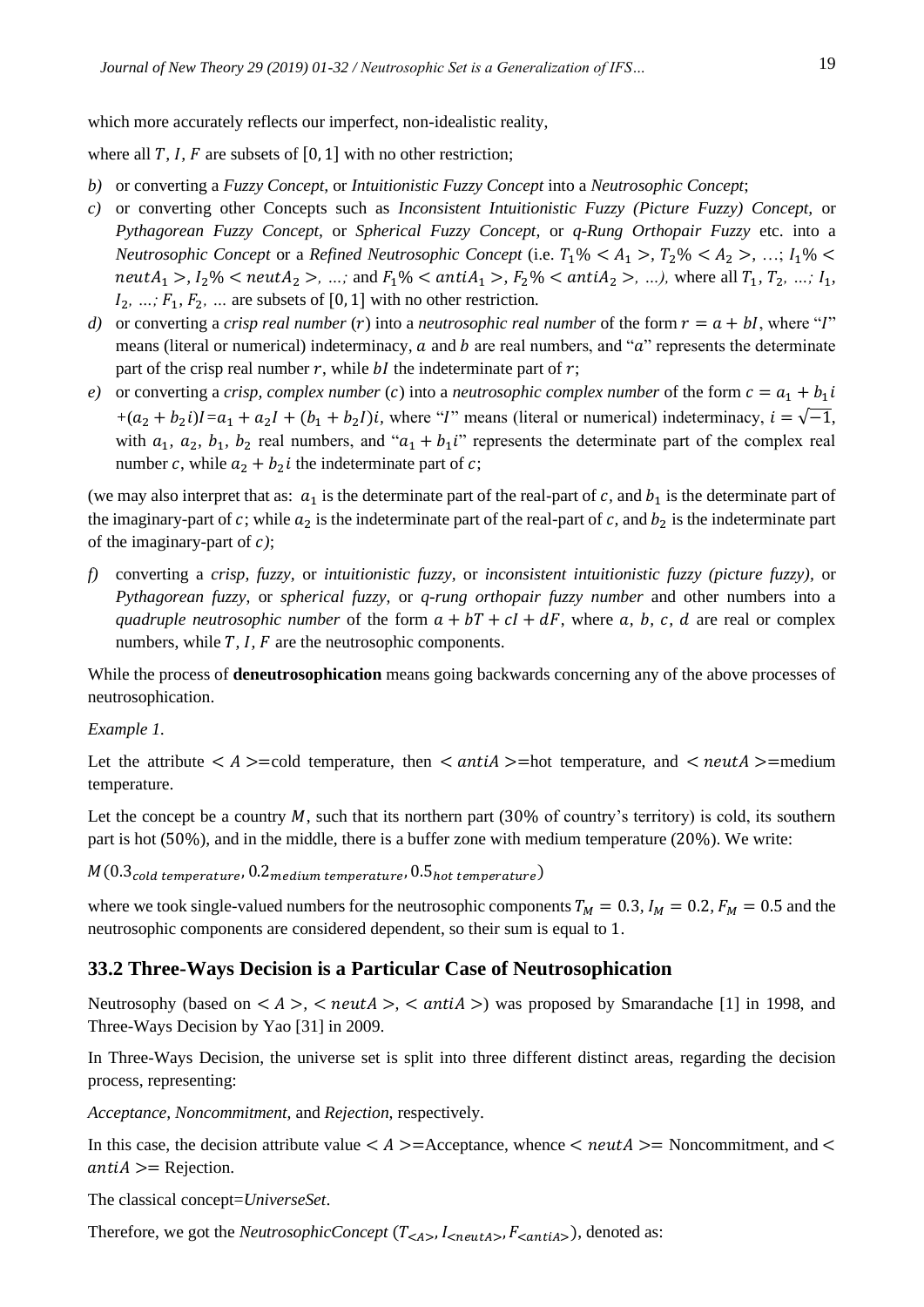*UniverseSet*( $T_{Acceptance}$ ,  $I_{Noncommitment}$ ,  $F_{Rejection}$ ),

where  $T_{Acceptance}$  = universe set's zone of acceptance,  $I_{Noncommitment}$  = universe set's zone of noncomitment  $(indeterminacy), F_{Rejection} = universe set's zone of rejection.$ 

## **33.3 Three-Ways Decision as a Particular Case of Neutrosophic Probability**

Let us consider the event, deciding on a universe set.

According to Neutrosophic Probability (NP) [1, 11] one has:

*NP(decision) =* (the universe set's elements for which the chance of the decision may be accepted; the universe set's elements for which there may be an indeterminate-chance of the decision; the universe set's elements for which the chance of the decision may be rejected).

## **33.4 Refined Neutrosophy**

*Refined Neutrosophy* was introduced by Smarandache [9] in 2013, and it is described as follows:

- *i.*  $\langle A \rangle$  is refined (split) into subcomponents  $\langle A_1 \rangle$ ,  $\langle A_2 \rangle$ , ...,  $\langle A_p \rangle$ ;
- *ii.*  $\langle$  neutA > is refined (split) into subcomponents  $\langle$  neutA<sub>1</sub> >,  $\langle$  neutA<sub>2</sub> >, ...,  $\langle$  neutA<sub>r</sub> >;
- *iii.* and  $\langle$  antiA  $>$  is refined (split) into subcomponents  $\langle$  antiA<sub>1</sub>  $>$ ,  $\langle$  antiA<sub>2</sub>  $>$ , ...,  $\langle$  antiA<sub>s</sub>  $>$ ;

where  $p, r, s \ge 1$  are integers, and  $p + r + s \ge 4$ .

*Example 2.*

If  $\lt A \gt \gt$  = voting in-country M, them  $\lt A_1 \gt \gt$  = voting in Region 1 of country M for a given candidate,  $\lt$  $A_2$  > = voting in Region 2 of country *M* for a given candidate, and so on.

Similarly,  $\lt$  neut $A_1 \gt$  = not voting (or casting a white or a black vote) in Region 1 of country  $M$ ,  $\lt A_2 \gt$ not voting in Region 2 of country M, and so on.

And  $\langle$  anti $A_1$   $\rangle$  = voting in Region 1 of country *M* against the given candidate,  $\langle A_2 \rangle$  = voting in Region 2 of country  $M$  against the given candidate, and so on.

## **33.5 Extension of Three-Ways Decision to n-Ways Decision**

*n-Way Decision* was introduced by Smarandache in 2019.

In n-Ways Decision, the universe set is split into  $n \geq 4$  different distinct areas, regarding the decision process, representing:

*Levels of Acceptance, Levels of Noncommitment,* and *Levels of Rejection,* respectively.

Levels of Acceptance may be: Very High Level of Acceptance ( $\lt A_1$ ), High Level of Acceptance ( $\lt A_2$ ), Medium Level of Acceptance ( $\lt A_3$ ), etc.

Similarly, Levels of Noncommitment may be: Very High Level of Noncommitment ( $\langle$  neut $A_1$ ), High Level of Noncommitment (<  $neut A_2$  >), Medium Level of Noncommitment (<  $neut A_3$  >), etc.

And Levels of Rejection may be: Very High Level of Rejection (<  $antiA_1$  >), High Level of Rejection (< *antiA*<sub>2</sub> >), Medium Level of Rejection (<  $antiA_3$  >), etc.

Then, the *Refined Neutrosophic Concept*

{denoted as  $(T1_{}, T2_{}, ..., Tp_{}; I1_{}, I2_{}, ..., Ir_{}; F1_{},$  $F2_{\le antiA2>}$ , ...,  $Fs_{\le antiAs>}$ )-RefinedNeutrosophicConcept, or *RefinedNeutrosophicConcept* (T1<sub><A1></sub>,  $T2_{}$ , ...,  $Tp_{}$ ;  $11_{}$ ,  $12_{}$ , ...,  $Ir_{}$ ;  $F1_{}$ ,  $F2_{}$ , ...,  $Fs_{}$ ),

which means that the concept is, concerning the above attribute value levels,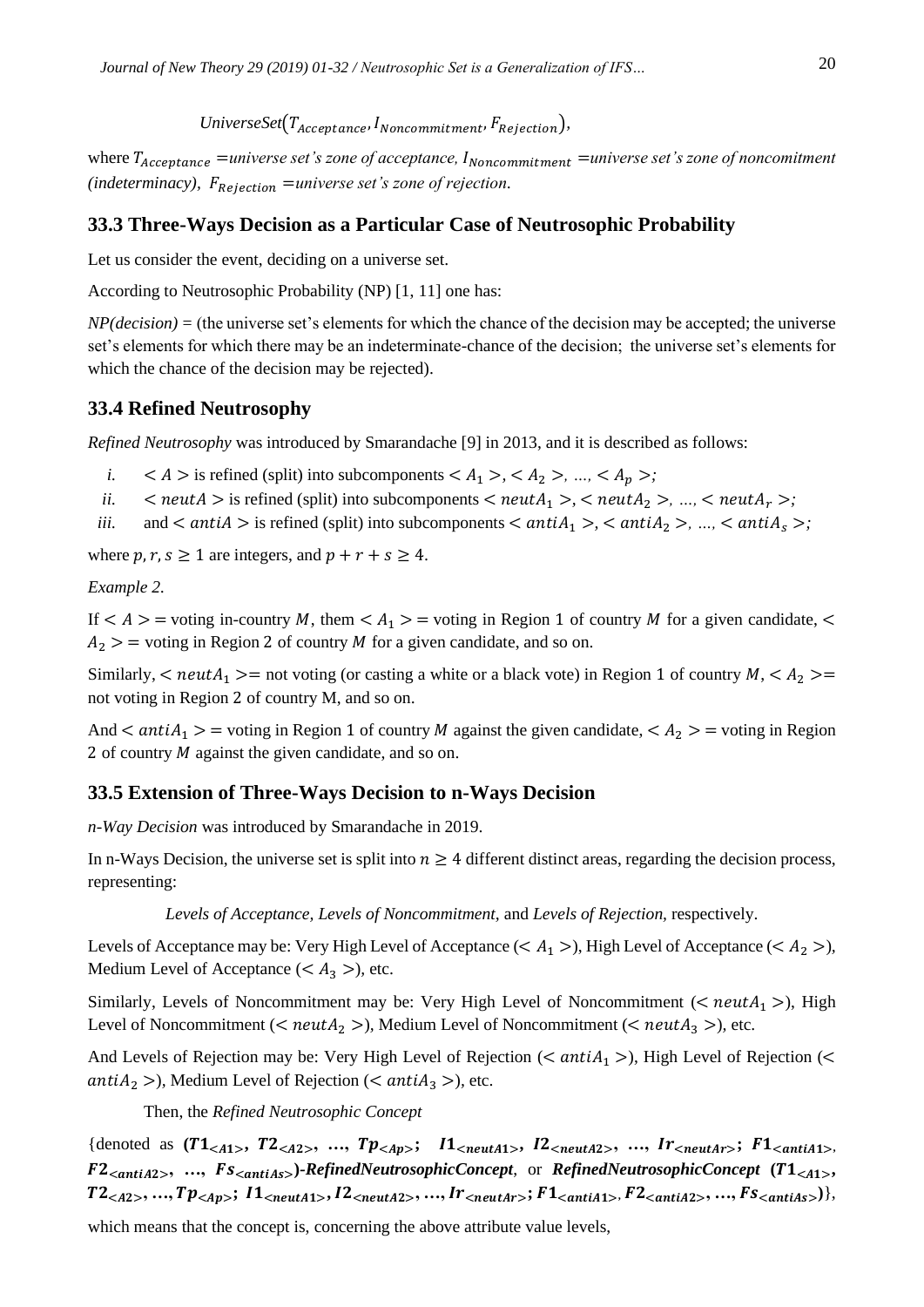$T1\% < A1 > T2\% < A2 > \ldots Tp\% < Ap >;$ 

$$
I1\% < neutral >, I2\% < neutral >, \dots, Ir\% < neutral >;
$$

$$
F1\% < antiA1 > F2\% < antiA2 > \ldots, Fs\% < antiAs > \ldots
$$

which more accurately reflects our imperfect, non-idealistic reality,

with where  $p, r, s \ge 1$  are integers, and  $p + r + s \ge 4$ ,

where all  $T_1, T_2, ..., T_p, I_1, I_2, ..., I_r, F_1, F_2, ..., F_s$  are subsets of [0, 1] with no other restriction.

## **34. Many More Distinctions between Neutrosophic Set (NS) and Intuitionistic Fuzzy Set (IFS) and other Type Sets** [37]

**34.1** Neutrosophic Set can distinguish between absolute and relative

- *i. absolute membership* (i.e. membership in all possible worlds; we have extended Leibniz's absolute truth to absolute membership), and
- *ii. relative membership* (membership in at least one world, but not in all), because NS (absolute membership element) =  $1^+$ , while
- *iii.* NS (relative membership element) = 1.

This has application in philosophy (see the *neutrosophy*). That is why the unitary standard interval [0, 1] used in IFS has been extended to the unitary non-standard interval  $]$ <sup>-</sup>0, 1<sup>+</sup>[ in NS.

Similar distinctions for *absolute* or *relative non-membership* and *absolute* or *relative indeterminate appurtenance* are allowed in NS.

While IFS cannot distinguish the absoluteness from relativeness of the components.

**34.2** In NS, there is <u>no restriction on T, I, F</u> other than they are subsets of  $]$ <sup>-</sup> 0, 1<sup>+</sup>[. Thus:  $\bar{0} \le \inf T + \inf I +$  $\inf F \leq \sup T + \sup I + \sup F \leq 3^+$ .

The inequalities (2.1) and (2.4) [17] of IFS are relaxed in NS.

This non-restriction allows paraconsistent, dialetheist, and incomplete information to be characterised in NS {i.e. the sum of all three components, if they are defined as points, or sum of superior limits of all three components if they are defined as subsets, can be  $> 1$  (for paraconsistent information coming from different sources), or  $\lt 1$  for incomplete information}, while that information cannot be described in IFS because in IFS the components T (membership), I (indeterminacy), F (non-membership) are restricted either to  $t + i$  +  $f = 1$  or to  $t^2 + f^2 \le 1$ , if T, I, F are all reduced to the points (single-valued numbers) t, i, f respectively, or  $supT + supI + supF = 1$  if T, I, F are subsets of [0, 1]. Of course, there are cases when paraconsistent and incomplete information can be normalised to 1, but this procedure is not always suitable.

In IFS paraconsistent, dialetheist, and incomplete information cannot be characterised.

This most important distinction between IFS and NS is showed in the below **Neutrosophic Cube** A'B'C'D'E'F'G'H' introduced by Dezert [38] in 2002.

Because in technical applications only the classical interval [0,1] is used as range for the neutrosophic parameters  $t$ ,  $i$ ,  $f$ , we call the cube  $ABCDEDGH$  the **technical neutrosophic cube** and its extension *A'B'C'D'E'D'G'H'* the **neutrosophic cube** (or **nonstandard neutrosophic cube**), used in the fields where we need to differentiate between *absolute* and *relative* (as in philosophy) notions.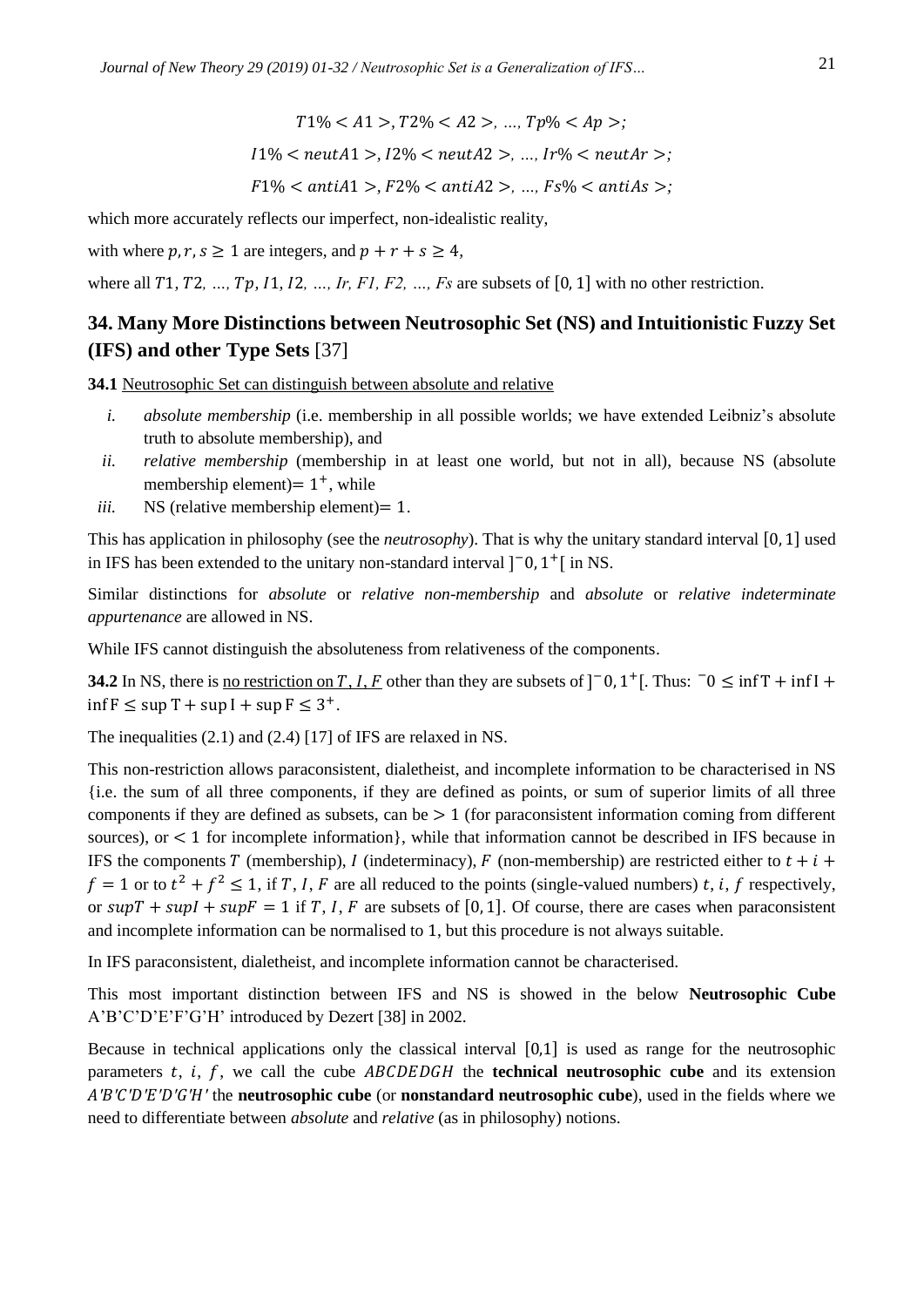

**Fig. 1.** Neutrosophic Cube

Let us consider a 3D Cartesian system of coordinates, where t is the truth axis with value range in  $]$ <sup>-</sup>0, 1<sup>+</sup>[, f is the false axis with value range in  $]$ <sup>-</sup>0, 1<sup>+</sup>[, and similarly, *i* is the indeterminate axis with value range in  $]$ <sup>-</sup>0, 1<sup>+</sup>[.

We now divide the technical neutrosophic cube  $ABCDEDGH$  into three disjoint regions:

a) The shaded equilateral triangle BDE, whose sides are equal to  $\sqrt{2}$ , which represents the geometrical locus of the points whose sum of the coordinates is 1.

If a point Q is situated on the sides or inside of the triangle BDE, then  $t_0 + i_0 + f_0 = 1$  as in Atanassovintuitionistic fuzzy set  $(A - IFS)$ .

IFS triangle is a restriction of (strictly included in) the NS cube.

b) The pyramid  $EABD$  {situated in the right side of the  $\triangle EBD$ , including its faces  $\triangle ABD$  (base),  $\Delta EBA$ , and  $\Delta EDA$  (lateral faces), but excluding its face  $\Delta BDE$  is the locus of the points whose sum of coordinates is less than 1.

If  $P \in EABD$  then  $t_P + t_P + f_P < 1$  as in inconsistent intuitionistic fuzzy set (with incomplete information).

c) In the left side of  $\triangle BDE$  in the cube, there is the solid EFGCDEBD (excluding  $\triangle BDE$ ) which is the locus of points whose sum of their coordinates is greater than 1 as in the paraconsistent set.

If a point  $R \in EFGCDEBD$ , then  $t_R + i_R + f_R > 1$ .

It is possible to get the sum of coordinates strictly less than 1 or strictly greater than 1. For example, having three independent sources of information:

- We have a source which is capable of finding only the degree of membership of an element, but it is unable to find the degree of non-membership;
- Another source which is capable of finding only the degree of non-membership of an element;
- Or a source which only computes the indeterminacy.

Thus, when we put the results together of these sources, it is possible that their sum is not 1, but smaller or greater.

Also, in information fusion, when dealing with indeterminate models (i.e. elements of the fusion space which are indeterminate/unknown, such as intersections we do not know if they are empty or not since we do not have enough information, similarly for complements of indeterminate elements, etc.): if we compute the believe in that element (truth), the disbelieve in that element (falsehood), and the indeterminacy part of that element, then the sum of these three components is strictly less than 1 (the difference to 1 is the missing information).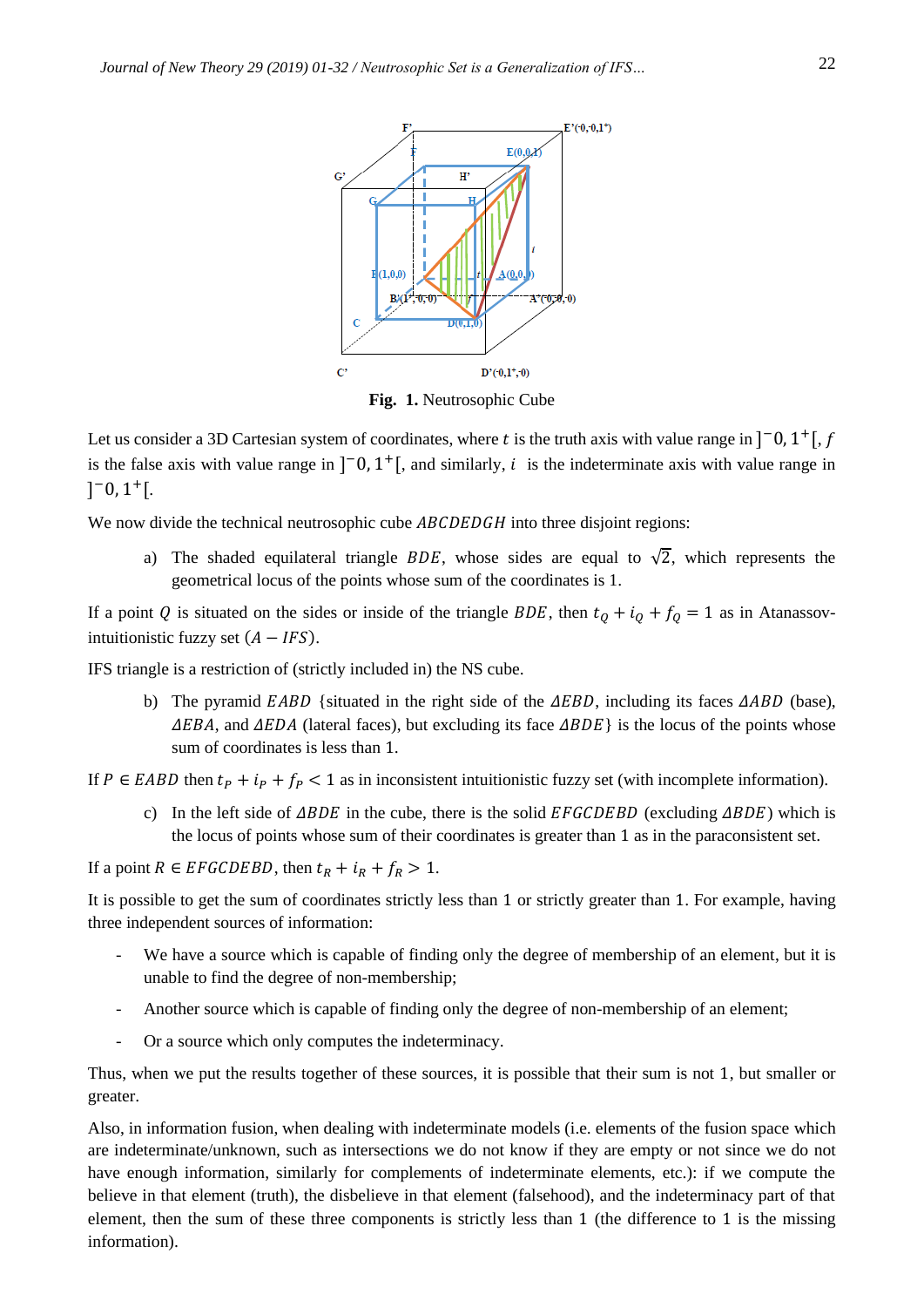**34.3** Relation (2.3) from interval-valued intuitionistic fuzzy set is relaxed in NS, i.e. the intervals do not necessarily belong to  $Int[0,1]$  but to [0,1], even more, general to  $]$ <sup>-</sup>0, 1<sup>+</sup>[.

**34.4** In NS the components T, I, F can also be *nonstandard subsets* included in the unitary non-standard interval ] <sup>−</sup>0, 1 <sup>+</sup>[, not only *standard* subsets included in the unitary standard interval [0, 1] as in IFS.

**34.5** NS, like dialetheism, can describe **paradoxist elements**, NS (paradoxist element) = (1, 1, 1), while IFL cannot describe a paradox because the sum of components should be 1 in IFS.

**34.6** The connectors/operators in IFS are defined concerning  $T$  and  $F$  only, i.e. membership and nonmembership only (hence the Indeterminacy is what is left from 1), while in NS they can be defined concerning any of them (no restriction).

However, for interval-valued intuitionistic fuzzy set, one cannot find any left indeterminacy.

**34.7** Component "*I*", indeterminacy, can be split into more subcomponents in order to better catch the vague information we work with, and such, for example, one can get more accurate answers to the *Question-Answering Systems* initiated by Zadeh (2003).

 ${\rm In}$  Belnap's four-valued logic (1977) indeterminacy is split into Uncertainty (U) and Contradiction (C), but they were interrelated.}

Even more, one can split "I" into Contradiction, Uncertainty, and Unknown, and we get a five-valued logic.

In a general Refined Neutrosophic Logic, T can be split into subcomponents  $T_1, T_2, ..., T_p$ , and I into  $I_1, I_2, ...,$  $I_r$ , and F into  $F_1, F_2, ..., F_s$ , where  $p, r, s \ge 1$  and  $p + r + s = n \ge 3$ . Even more: T, I, and/or F (or any of their subcomponents  $T_j$ ,  $I_k$ , and/or  $F_l$ ) can be countable or uncountable infinite sets.

**34.8** Indeterminacy is independent of membership/truth and non-membership/falsehood in NS/Nl, while in IFS/IFL it is not.

In neutrosophics there are two types of indeterminacies:

a) *Numerical Indeterminacy (or Degree of Indeterminacy)*, which has the form  $(t, i, f) \neq (1, 0, 0)$ , where  $t, i$ , f are numbers, intervals, or subsets included in the unit interval  $[0, 1]$ , and it is the base for the  $(t, i, f)$ -Neutrosophic Structures.

b) *Non-numerical Indeterminacy (or Literal Indeterminacy)*, which is the letter "" standing for unknown (nondeterminate), such that  $I^2 = I$ , and used in the composition of the neutrosophic number  $N = a + bI$ , where a and  $b$  are real or complex numbers, and  $a$  is the determinate part of number  $N$ , while  $bI$  is the indeterminate part of N. The neutrosophic numbers are the base for the *I*-Neutrosophic Structures.

**34.9** NS has a better and clear terminology (name) as "neutrosophic" (which means the neutral part: i.e. neither true/membership nor false/nonmembership), while IFS's name "intuitionistic" produces confusion with Intuitionistic Logic, which is something different (see the article by Didier Dubois et al. [39], 2005).

**34.10** The Neutrosophic Set was extended [8] to **Neutrosophic Overset** (when some neutrosophic component is  $> 1$ ), and to **Neutrosophic Underset** (when some neutrosophic component is  $< 0$ ), and to and to **Neutrosophic Offset** (when some neutrosophic components are off the interval [0, 1], i.e. some neutrosophic component  $> 1$  and some neutrosophic component  $< 0$ ). In IFS the degree of a component is not allowed to be outside of the classical interval [0, 1].

This is no surprise concerning the classical fuzzy set/logic, intuitionistic fuzzy set/logic, or classical and imprecise probability where the values are not allowed outside the interval  $[0, 1]$ , since our real-world has numerous examples and applications of over/under/off neutrosophic components.

*Example:* In a given company, a full-time employer works 40 hours per week. Let us consider the last week period. Helen worked part-time, only 30 hours, and the other 10 hours she was absent without payment; hence, her membership degree was  $\frac{30}{40} = 0.75 < 1$ .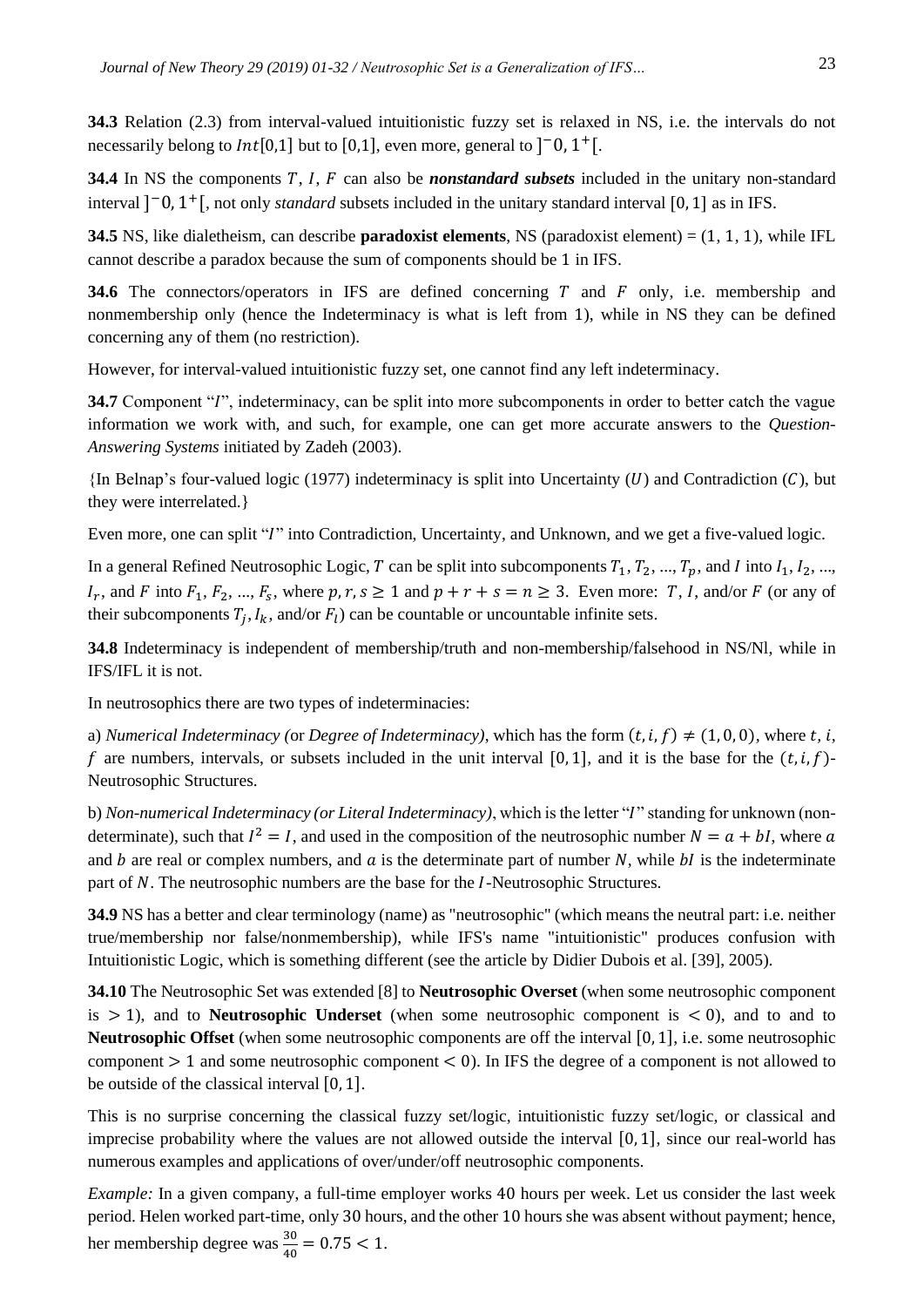John worked full-time, 40 hours, so he had the membership degree  $\frac{40}{40} = 1$ , concerning this company. But George worked 5 hours overtime, so his membership degree was  $\frac{40+5}{40} = \frac{45}{40}$  $\frac{45}{40}$  = 1.125 > 1. Thus, we need to make a distinction between employees who work overtime and those who work full-time or part-time. That is why we need to associate a degree of membership greater than 1 to the overtime workers.

Now, another employee, Jane, was absent without pay for the whole week, so her degree of membership was 0  $\frac{0}{40} = 0.$ 

However, Richard, who was also hired as a full-time, not only did not come to work last week at all (0 worked hours), but he produced, by accidentally starting a devastating fire, much damage to the company, which was estimated at a value half of his salary (i.e. as he would have gotten for working 20 hours). Therefore, his membership degree has to be less than Jane's (since Jane produced no damage). Whence, Richard's degree of membership concerning this company was  $-\frac{20}{40}$  $\frac{20}{40} = -0.50 < 0.$ 

Therefore, the membership degrees  $> 1$  and  $< 0$  are real in our world, so we have to consider them.

Then, similarly, the Neutrosophic Logic/Measure/Probability/Statistics etc. were extended to respectively Neutrosophic Over/Under/Off Logic, Measure, Probability, Statistics etc. [8].

**34.11 Neutrosophic Tripolar** (and in general **Multipolar**) **Set** and **Logic** [8] of the form:

$$
(T1+, T2+, ..., Tn+; T0; T-n-, ..., T-2, T-1->, I1+, I2+, ..., In+; I0; I-n-, ..., I-2, I-1 >,F1+, F2+, ..., Fn+; F0; F-n, ..., F-2, F-1-)
$$

where we have multiple positive/neutral/negative degrees of  $T$ ,  $I$ , and  $F$ , respectively.

**34.12** The **Neutrosophic Numbers** have been introduced by W.B. Vasantha Kandasamy and F. Smarandache [40] in 2003, which are numbers of the form  $N = a + bI$ , where a, b are real or complex numbers, while "I" is the indeterminacy part of the neutrosophic number N, such that  $I^2 = I$  and  $\alpha I + \beta I = (\alpha + \beta)I$ .

Of course, indeterminacy "*I*" is different from the imaginary unit  $i = \sqrt{-1}$ .

In general, one has  $I^n = I$  if  $n > 0$ , and it is undefined if  $n \le 0$ 

**34.13** Also, **Neutrosophic Refined Numbers** were introduced [41] as:

 $a + b_1I_1 + b_2I_2 + \cdots + b_mI_m$ , where  $a, b_1, b_2, \ldots, b_m$  are real or complex numbers, while the  $I_1, I_2, \ldots, I_m$  are types of sub-indeterminacies, for  $m \geq 1$ .

**34.14** The algebraic structures using neutrosophic numbers gave birth to the *-***Neutrosophic Algebraic Structures** [see for example "neutrosophic groups", "neutrosophic rings", "neutrosophic vector space", "neutrosophic matrices, bimatrices, …, n-matrices", etc.], introduced by W.B. Vasantha Kandasamy, F. Smarandache [40] et al. since 2003.

Example of Neutrosophic Matrix: 
$$
\begin{bmatrix} 1 & 2+I & -5 \ 0 & 1/3 & I \ -1+4I & 6 & 5I \end{bmatrix}
$$
.

Example of Neutrosophic Ring:  $({a + bl, with a, b \in \mathbb{R}}, +, \cdot)$ , where of course  $(a + bl) + (c + dl) =$  $(a + c) + (b + d)I$ , and  $(a + bl) \cdot (c + dl) = (ac) + (ad + bc + bd)I$ .

**34.15** Also, to **Refined** *I-***Neutrosophic Algebraic Structures**, which are structures using sets of refined neutrosophic numbers [41].

**34.16** Types of Neutrosophic Graphs (and Trees):

a-c) Indeterminacy "" led to the definition of the **Neutrosophic Graphs** (graphs which have: either at least one indeterminate edge, or at least one indeterminate vertex, or both some indeterminate edge and some indeterminate vertex), and **Neutrosophic Trees** (trees which have: either at least one indeterminate edge, or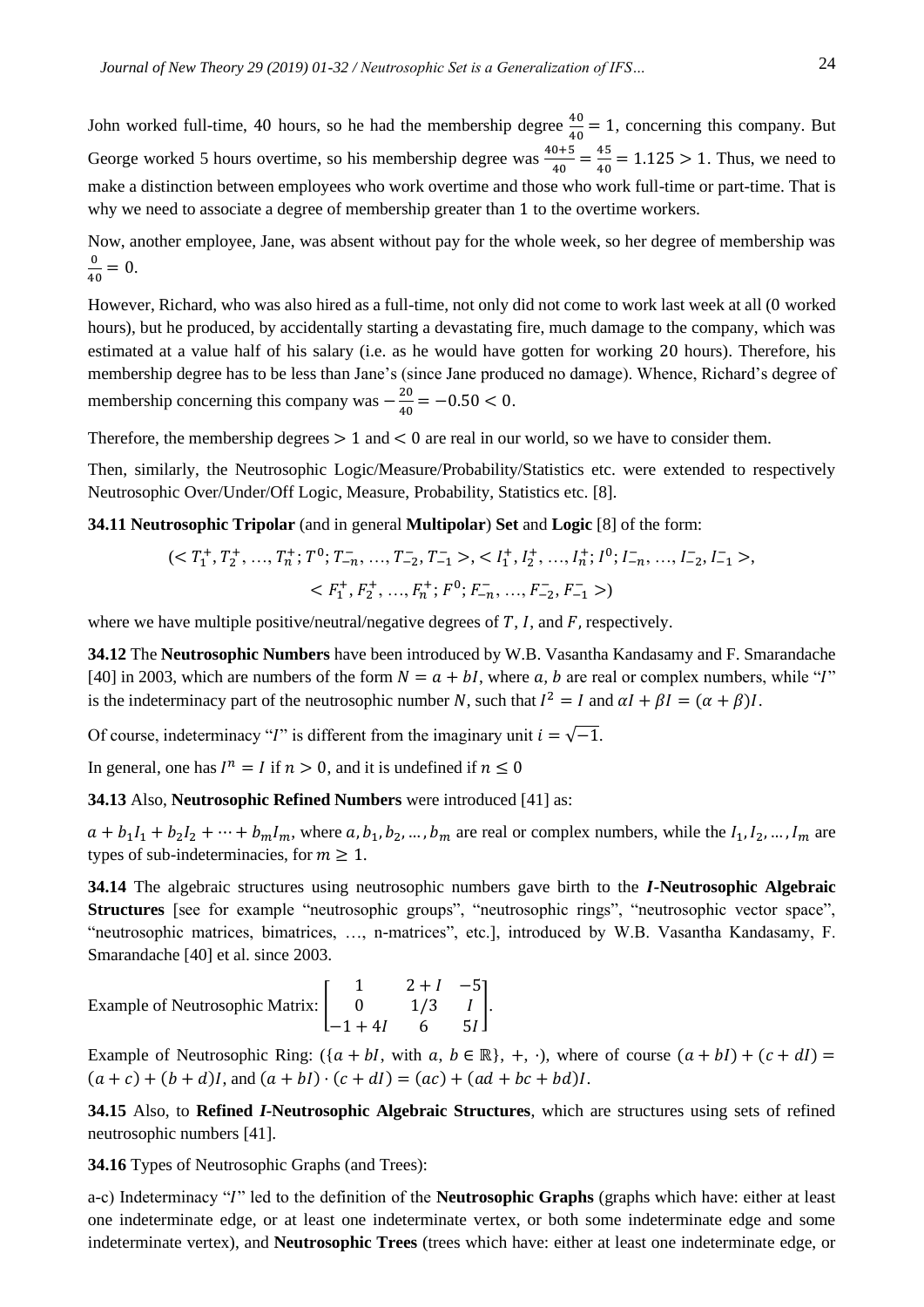at least one indeterminate vertex, or both some indeterminate edge and some indeterminate vertex), which have many applications in social sciences.

Another type of neutrosophic graph is when at least one edge has a neutrosophic  $(t, i, f)$  truth-value.

As a consequence, the Neutrosophic Cognitive Maps [40] and Neutrosophic Relational Maps [40] are generalisations of fuzzy cognitive maps and respectively fuzzy relational maps, Neutrosophic Relational Equations [40], Neutrosophic Relational Data [42], etc.

A Neutrosophic Cognitive Map is a neutrosophic directed graph with concepts like policies, events etc. as vertices, and causalities or indeterminates as edges. It represents the causal relationship between concepts.

An edge is said indeterminate if we do not know if it is any relationship between the vertices it connects, or for a directed graph we do not know if it is a directly or inversely proportional relationship. We may write for such edge that  $(t, i, f) = (0, 1, 0)$ .

A vertex is indeterminate if we do not know what kind of vertex it is since we have incomplete information. We may write for such vertex that  $(t, i, f) = (0, 1, 0)$ .

Example of Neutrosophic Graph (edges  $V_1V_3$ ,  $V_1V_5$ ,  $V_2V_3$  are indeterminate, and they are drawn as dotted):



**Fig. 2.** Neutrosophic Graph {with *I* (indeterminate) edges}

Moreover, its neutrosophic adjacency matrix is:

|                                                       |                                     |                | 0                               |                                                       |
|-------------------------------------------------------|-------------------------------------|----------------|---------------------------------|-------------------------------------------------------|
| $\begin{bmatrix} 0 \\ 1 \\ I \\ 0 \\ I \end{bmatrix}$ | $\begin{matrix} 1 \ 0 \end{matrix}$ |                | $\overline{0}$                  | $\begin{bmatrix} I \\ 0 \\ 1 \\ 1 \\ 0 \end{bmatrix}$ |
|                                                       |                                     | $\overline{0}$ | $\begin{matrix}1\0\end{matrix}$ |                                                       |
|                                                       | $\stackrel{\cdot}{0}$               | $\frac{1}{1}$  |                                 |                                                       |
|                                                       | $\overline{0}$                      |                | 1                               |                                                       |

**Fig. 3.** Neutrosophic Adjacency Matrix of the Neutrosophic Graph

The edges mean  $0 =$  no connection between vertices,  $1 =$  connection between vertices,  $I =$  indeterminate connection (not known if it is, or if it is not).

Such notions are not used in the fuzzy theory.

Example of Neutrosophic Cognitive Map (NCM), which is a generalisation of the Fuzzy Cognitive Maps.

Let us have the following vertices:

C1 - Child Labor

- C2 Political Leaders
- C3 Good Teachers
- C4 Poverty
- C5 Industrialists
- C6 Public practising/encouraging Child Labor
- C7 Good Non-Governmental Organizations (NGOs)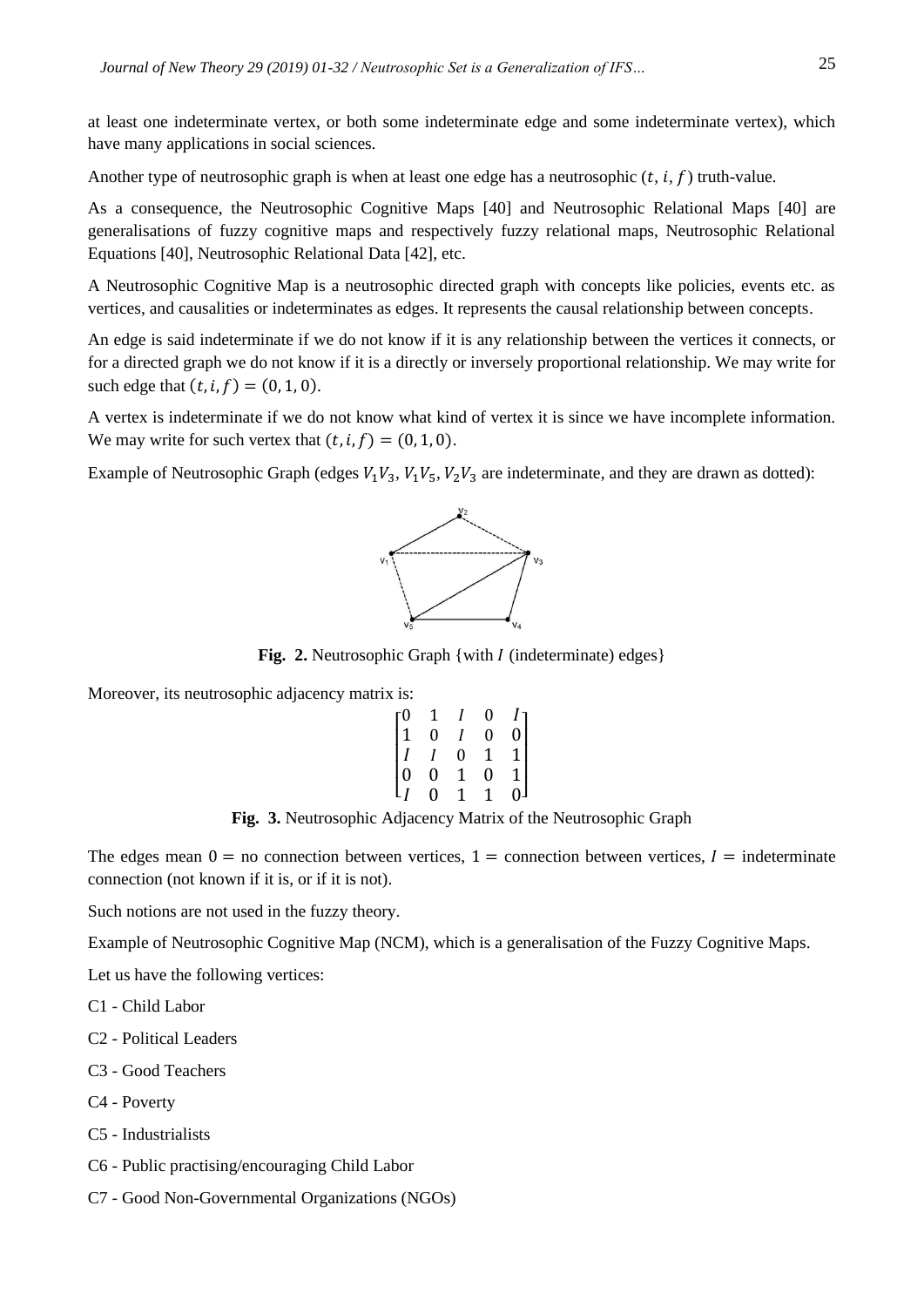

**Fig. 4.** Neutrosophic Cognitive Map

The corresponding neutrosophic adjacency matrix related to this neutrosophic cognitive map is:

 $\lfloor$ I I I I I I 0  $I$  -1 1 1 0 0 *I* 0 *I* 0 0 0 0 −1 0 0 0 0 1 0 0 0 0 0 0 1 0 0 0 0 0 0 0 0 0 0 0 0 0  $-1$ −1 0 0 0 0 0 0 ] I  $\overline{\phantom{a}}$  $\overline{\phantom{a}}$  $\overline{\phantom{a}}$  $\overline{\phantom{a}}$ I

**Fig. 5.** Neutrosophic Adjacency Matrix of the Neutrosophic Cognitive Map

The edges mean:  $0 =$  no connection between vertices,  $1 =$  directly proportional connection,  $-1 =$  inversely proportionally connection, and  $I =$  indeterminate connection (not knowing what kind of relationship is between the vertices that the edge connects).

Such **literal indeterminacy** (letter I) does not occur in previous set theories, including intuitionistic fuzzy set; they had only *numerical indeterminacy*.

d) Another type of neutrosophic graphs (and trees) [41]:

An edge of a graph, let us say from A to B (i.e. how A influences B), may have a neutrosophic value  $(t, i, f)$ ,

where  $t$  means the positive influence of  $A$  on  $B$ ,

 $i$  means the indeterminate influence of  $A$  on  $B$ , and

f means the negative influence of  $A$  on  $B$ .

Then, if we have, let us say: A->B->C such that A->B has the neutrosophic value  $(t_1, i_1, f_1)$ and B->C has the neutrosophic value  $(t_2, i_2, f_2)$ , then A->C has the neutrosophic value  $(t_1, i_1, f_1) \wedge (t_2, i_2, f_2)$ , where ∧ is the AND neutrosophic operator.

e) Also, again a different type of graph: we can consider a vertex A as  $t\%$  belonging/membership to the graph,  $i\%$  indeterminate membership to the graph, and  $f\%$  nonmembership to the graph.

f) Any of the previous types of graphs (or trees) put together.

g) **Tripolar (**and **Multipolar) Graph**, which is a graph whose vertexes or edges have the form (<  $T^+, T^0, T^-$ ,  $\langle I^+, I^0, I^- \rangle, \langle F^+, F^0, F^- \rangle$  and respectively:  $\langle \langle T_j^+, T^0, T_j^- \rangle, \langle I_j^+, I^0, I_j^- \rangle, \langle I_j^-, I_j^0, I_j^- \rangle, \langle I_j^-, I_j^0, I_j^- \rangle, \langle I_j^-, I_j^0, I_j^- \rangle$  $F_j^+, F^0, F_j^-$  >).

**34.17** The **Neutrosophic Probability** (NP), introduced in 1995, was extended and developed as a generalisation of the classical and imprecise probabilities [11]. NP of an event  $E$  is the chance that event  $E$ occurs, the chance that event  $E$  does not occur, and the chance of indeterminacy (not knowing if the event  $E$ occurs or not).

In classical probability  $n_{sup} \leq 1$ , while in neutrosophic probability  $n_{sup} \leq 3^+$ .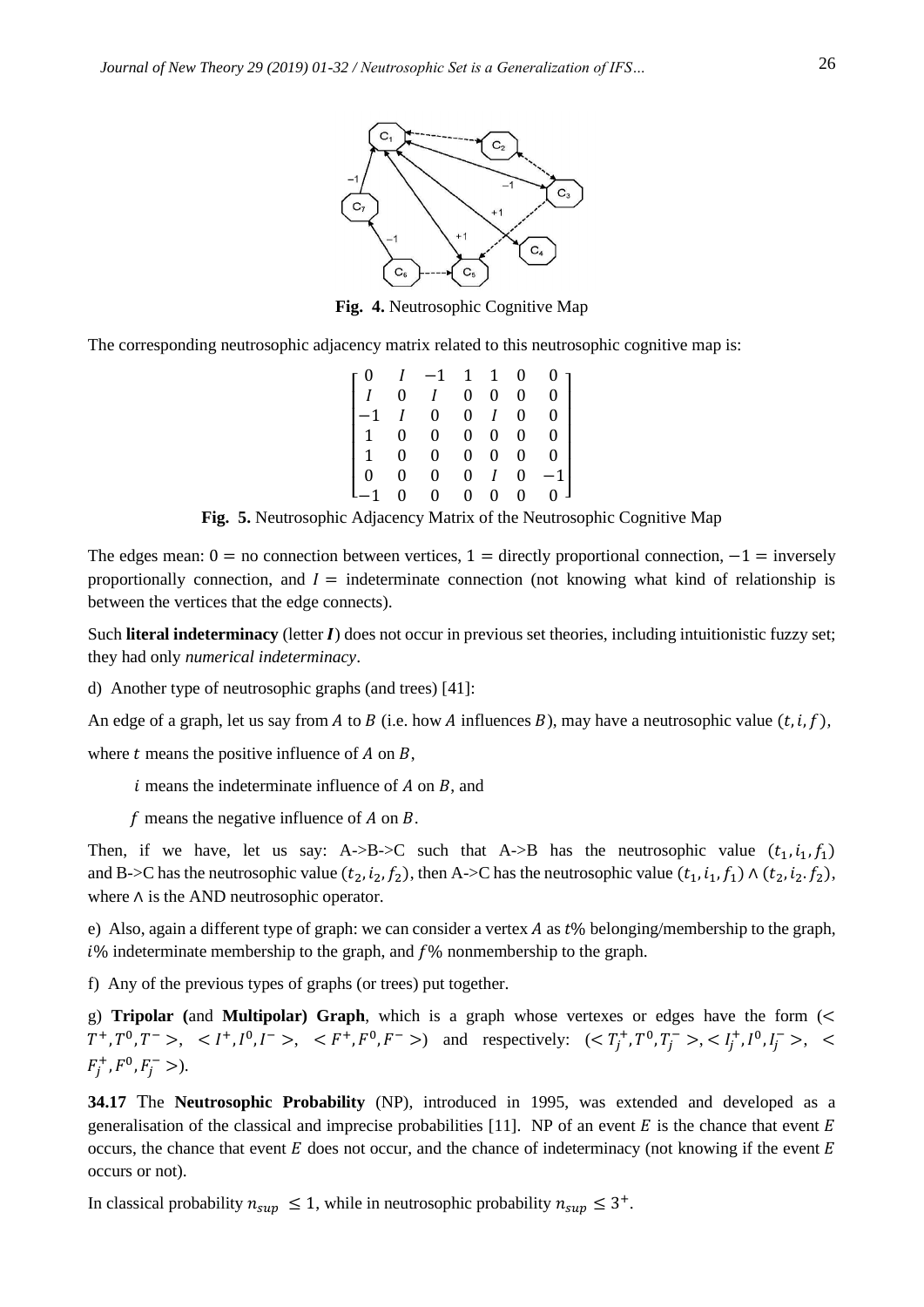In imprecise probability: the probability of an event is a subset T in [0, 1], not a number p in [0, 1], what is left is supposed to be the opposite, subset  $F$  (also from the unit interval [0, 1]); there is no indeterminate subset  $I$  in imprecise probability.

In neutrosophic probability, one has, besides randomness, indeterminacy due to construction materials and shapes of the probability elements and space.

In consequence, neutrosophic probability deals with two types of variables: random variables and indeterminacy variables, and two types of processes: stochastic process and respectively indeterminate process.

**34.18** And consequently the **Neutrosophic Statistics**, introduced in 1995 and developed in [12], which is the analysis of the neutrosophic events.

Neutrosophic Statistics means statistical analysis of population or sample that has indeterminate (imprecise, ambiguous, vague, incomplete, unknown) data. For example, the population or sample size might not be exactly determinate because of some individuals that partially belong to the population or sample, and partially they do not belong, or individuals whose appurtenance is completely unknown. Also, there are population or sample individuals whose data could be indeterminate. It is possible to define the neutrosophic statistics in many ways, because there are various types of indeterminacies, depending on the problem to solve.

Neutrosophic statistics deals with neutrosophic numbers, neutrosophic probability distribution, neutrosophic estimation, neutrosophic regression. The function that models the neutrosophic probability of a random variable x is called *neutrosophic distribution*:  $NP(x) = (T(x), I(x), F(x))$ , where  $T(x)$  represents the probability that value x occurs,  $F(x)$  represents the probability that value x does not occur, and  $I(x)$  represents the indeterminate/unknown probability of value  $x$ .

**34.19** Also, **Neutrosophic Measure** and **Neutrosophic Integral** were introduced [11].

**34.20 Neutrosophy** {Smarandache, since 1995 [7, 13, 14]} opened a new field in philosophy.

Neutrosophy is a new branch of philosophy that studies the origin, nature, and scope of neutralities, as well as their interactions with different ideational spectra.

This theory considers every notion or idea  $\lt A$  > together with its opposite or negation  $\lt Anti - A >$  and the spectrum of "neutralities"  $\langle Neut - A \rangle$  (i.e. notions or ideas located between the two extremes, supporting neither  $\langle A \rangle$  nor  $\langle Anti - A \rangle$ . The  $\langle Neut - A \rangle$  and  $\langle Anti - A \rangle$  ideas together are referred to as  $\langle A \rangle$  $Non - A >$ .

According to this theory, every idea  $\lt A$  > tends to be neutralised and balanced by  $\lt Anti - A >$  and  $\lt$  $Non - A > ideas - as a state of equilibrium. Classically  $\langle A \rangle$ ,  $\langle Neut - A \rangle$ ,  $\langle Anti - A \rangle$  are disjoint$ two by two.

However, since in many cases the borders between notions are vague, imprecise, Sorites, it is possible that <  $A > A > A$ ret  $-A > A$  and  $A > A$  and  $A > A$  of course) have common parts two by two as well.

Neutrosophy is the base of neutrosophic logic, neutrosophic set, neutrosophic probability and statistics used in engineering applications (especially for software and information fusion), medicine, military, cybernetics, physics.

We have extended dialectics (based on the opposites  $\lt A >$  and  $\lt antiA >$ ) to neutrosophy (based on  $\lt A >$ ,  $\langle$  antiA  $>$  and  $\langle$  neutA  $>$ .

**34.21** In consequence, we extended the thesis-antithesis-synthesis to thesis-antithesis-neutrothesis-neutron synthesis [41].

**34.22** Neutrosophy extended the Law of Included Middle to the **Law of Included Multiple-Middle** [10] in accordance with the n-valued refined neutrosophic logic.

**34.23** Smarandache [41] introduced the **Neutrosophic Axiomatic System** and **Neutrosophic Deducibility**.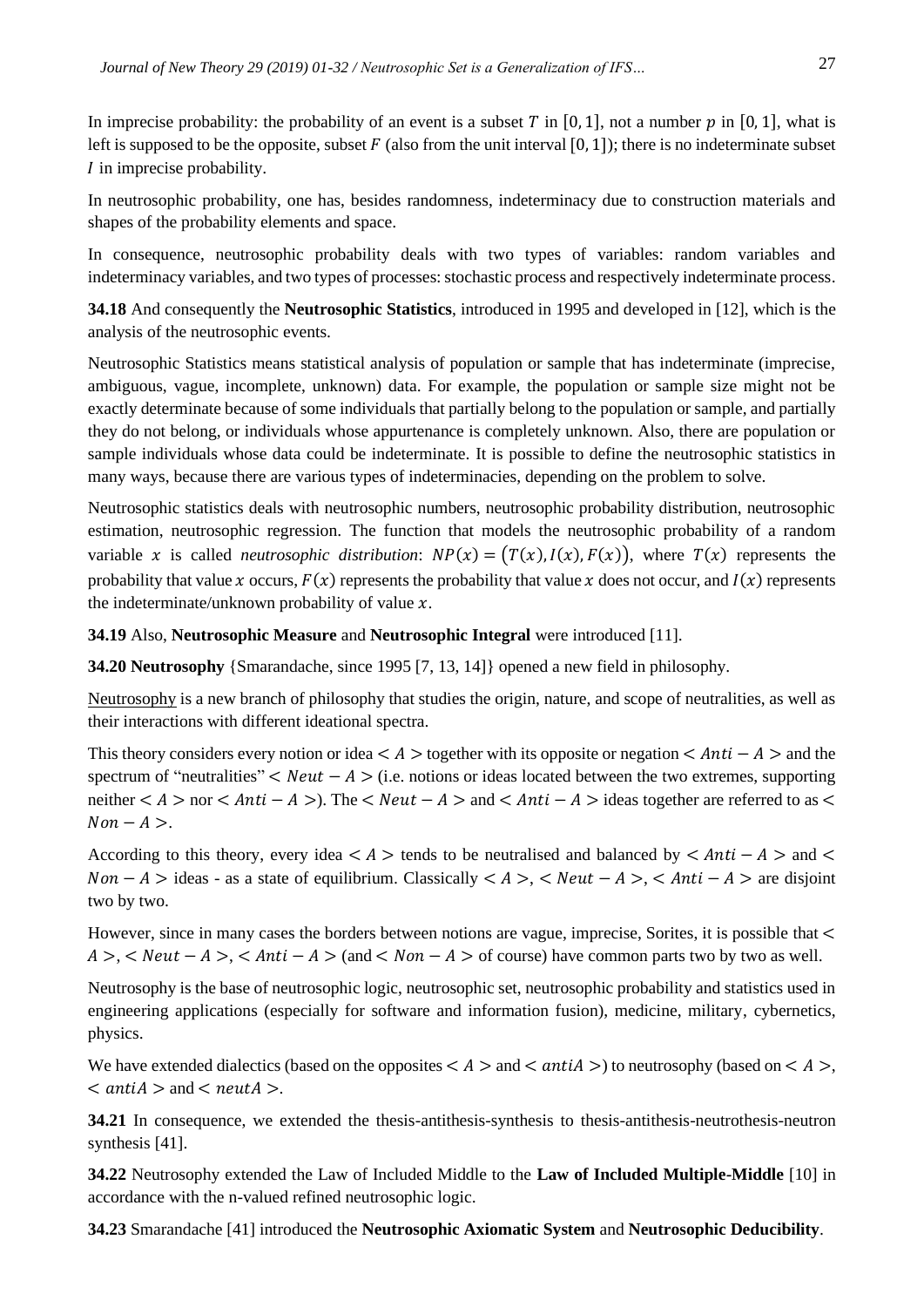**34.24** He then introduced the  $(t, i, f)$ -Neutrosophic Structure [41], which is a structure whose space, or at least one of its axioms (laws), has some indeterminacy of the form  $(t, i, f) \neq (1, 0, 0)$ .

Also, we defined the combined  $(t, i, f)$ -*I-Neutrosophic Algebraic Structures*, i.e. algebraic structures based on neutrosophic numbers of the form  $a + bI$ , but also having some indeterminacy [of the form  $(t, i, f) \neq (1, 0, 0)$ ] related to the structure space (i.e. elements which only partially belong to the space or elements we know nothing if they belong to the space or not) or indeterminacy [of the form  $(t, i, f) \neq (1, 0, 0)$ ] related to at least one axiom (or law) acting on the structure space).

Even more, we generalised them to *Refined* (t, i, f)-Refined I-Neutrosophic Algebraic Structures, or  $(t_j, i_k, f_l)$ -*i<sub>s</sub>*-Neutrosophic Algebraic Structures; where  $t_j$  means that t has been refined to j subcomponents  $t_1, t_2, ..., t_j$ ; similarly for  $i_k, f_l$  and respectively  $i_s$ .

**34.25** Smarandache and Ali, in 2014-2016 [43, 44, 45], introduced the *Neutrosophic Triplet Structures*.

A *Neutrosophic Triplet* is a triplet of the form:

 $\langle a, \text{neut}(a), \text{anti}(a) \rangle$ 

where  $neut(a)$  is the neutral of a, i.e. an element (different from the identity element of the operation  $*$ ) such that  $a * neut(a) = neut(a) * a = a$ , while anti(a) is the opposite of a, i.e. an element such that  $a *$  $anti(a) = anti(a) * a = neut(a)$ . Neutrosophy means not only indeterminacy but also neutral (i.e. neither true nor false). For example, we can have neutrosophic triplet semigroups, neutrosophic triplet loops, etc.

Further on Smarandache extended the neutrosophic triplet  $\lt a$ , neut(a), anti(a)  $>$  to a **m-valued refined neutrosophic triplet**, in a similar way as it was done for  $T_1, T_2, ..., I_1, I_2, ..., F_1, F_2, ...$  (i.e. the refinement of neutrosophic components). It will work in some cases, depending on the composition law ∗. It depends on each  $*$  how many neutrals, and anti's there is for each element " $a$ ".

We may have an m-tuple concerning the element " $a$ " in the following way:

$$
(a; neut1(a), neut2(a), ..., neutp(a); anti1(a), anti2(a), ..., antip(a)),
$$

where  $m = 1 + 2p$ , such that:

- all neut<sub>1</sub>(a), neut<sub>2</sub>(a), ..., neut<sub>p</sub>(a) are distinct two by two, and each one is different from the unitary element concerning the composition law ∗;

- also:

$$
a * neut1(a) = neut1(a) * a = a
$$
  
\n
$$
a * neut2(a) = neut2(a) * a = a
$$
  
\n
$$
\vdots
$$
  
\n
$$
a * neutp(a) = neutp(a) * a = a; and
$$
  
\n
$$
a * anti1(a) = anti1(a) * a = neut1(a)
$$
  
\n
$$
a * anti2(a) = anti2(a) * a = neut2(a)
$$
  
\n
$$
\vdots
$$
  
\n
$$
a * antip(a) = antip(a) * a = neutp(a);
$$

- where all  $anti_1(a)$ ,  $anti_2(a)$ , ...,  $anti_p(a)$  are distinct two by two, and in a case when there are duplicates, the duplicates are discarded.

**34.26** As latest minute development, the crisp, fuzzy, intuitionistic fuzzy, picture fuzzy, and neutrosophic sets were extended by Smarandache [46] in 2017 to **plithogenic set**, which is:

A set P whose elements are characterised by many attributes' values. An attribute value  $\nu$  has a corresponding (fuzzy, intuitionistic fuzzy, picture fuzzy, or neutrosophic) degree of appurtenance  $d(x, v)$  of the element x, to the set P, concerning some given criteria. In order to obtain a better accuracy for the *plithogenic aggregation operators* in the plithogenic set, and for a more exact inclusion (partial order), a (fuzzy, intuitionistic fuzzy, picture fuzzy, or neutrosophic) *contradiction (dissimilarity) degree* is defined between each attribute value and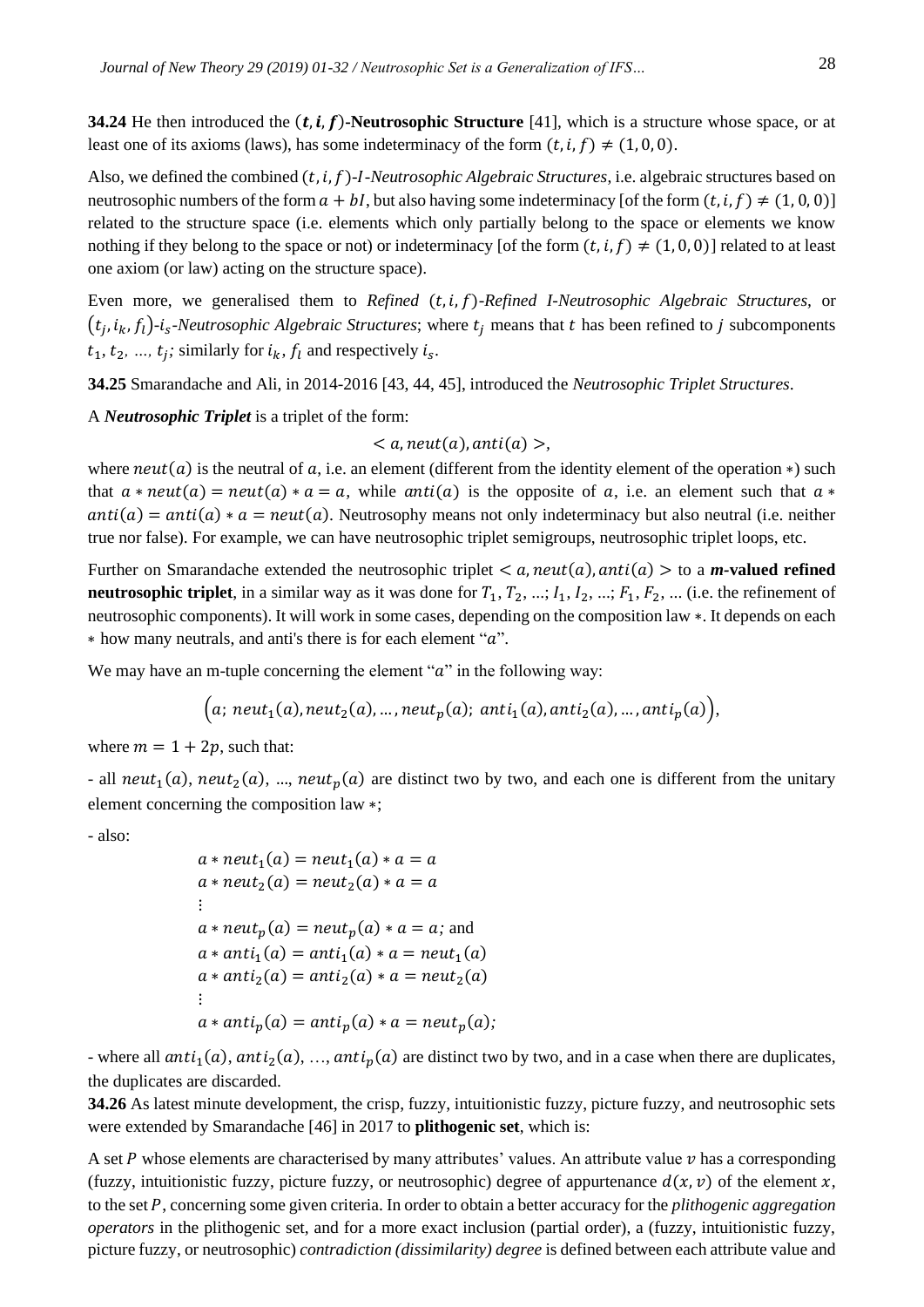the dominant (most important) attribute value. The plithogenic intersection and union are *linear combinations of the fuzzy operators t-norm and t-conorm*, while the plithogenic complement (negation), inclusion (inequality), equality (equivalence) are influenced by the attribute values contradiction (dissimilarity) degrees.

## **35. Conclusion**

In this paper, we proved that neutrosophic set is a generalisation of intuitionistic fuzzy set and inconsistent intuitionistic fuzzy set (picture fuzzy set).

By transforming (restraining) the neutrosophic components into intuitionistic fuzzy components, as Atanassov and Vassiliev proposed, the independence of the components is lost, and the intuitionistic fuzzy aggregation operators ignore the indeterminacy. Also, the result after applying the neutrosophic operators is different from the result obtained after applying the intuitionistic fuzzy operators (concerning the same problem to solve).

We presented many distinctions between neutrosophic set and intuitionistic fuzzy set, and we showed that neutrosophic set is more general and more flexible than previous set theories. Neutrosophy's applications in various fields such as neutrosophic probability, neutrosophic statistics, neutrosophic algebraic structures, and so on were also listed.

## **Acknowledgement**

The author deeply thanks Dr Said Broumi for revealing Atanassov and Vassiliev's paper [6] and for his comments.

## **References**

[1] F. Smarandache, *Definition of Neutrosophic Logic – A Generalization of the Intuitionistic Fuzzy Logic*, Proceedings of the Third Conference of the European Society for Fuzzy Logic and Technology, EUSFLAT 2003, September 10-12, 2003, Zittau, Germany, University of Applied Sciences at Zittau/Goerlitz, (2003) 141- 146.

[2] F. Smarandache, *Neutrosophic Set, A Generalization of the Intuitionistic Fuzzy Set*, International Journal of Pure and Applied Mathematics 24(3) (2005) 287-297.

[3] F. Smarandache, *Neutrosophic Set, A Generalization of the Intuitionistic Fuzzy Set*, in Proceedings of 2006 IEEE International Conference on Granular Computing, edited by Yan-Qing Zhang and Tsau Young Lin, Georgia State University, Atlanta, (2006) 38-42.

[4] F. Smarandache, *Neutrosophic Set, A Generalization of the Intuitionistic Fuzzy Set*, Journal of Defense Resources Management, Brasov, Romania, (1) (2010) 107-116.

[5] F. Smarandache, *A Geometric Interpretation of the Neutrosophic Set – A Generalization of the Intuitionistic Fuzzy Set*, 2011 IEEE International Conference on Granular Computing, edited by Tzung-Pei Hong, Yasuo Kudo, Mineichi Kudo, Tsau-Young Lin, Been-Chian Chien, Shyue-Liang Wang, Masahiro Inuiguchi, GuiLong Liu, IEEE Computer Society, National University of Kaohsiung, Taiwan, (2011) 602-606. <http://fs.unm.edu/IFS-generalized.pdf>

[6] K. Atanassov, P. Vassilev, *Intuitionistic Fuzzy Sets and other Fuzzy Sets Extensions Representable by Them*, Journal of Intelligent and Fuzzy Systems DOI: 10.3233/JIFS-179426 (In press).

[7] F. Smarandache, Neutrosophy, *A New Branch of Philosophy*, Multiple-Valued Logic 8(3) (2002) 297-384.

[8] F. Smarandache, *Neutrosophic Overset, Neutrosophic Underset, and Neutrosophic Offset. Similarly for Neutrosophic Over-/Under-/Off- Logic, Probability, and Statistics*, Pons Editions, Bruxelles, Belgique, (2016) 168 p.<https://arxiv.org/ftp/arxiv/papers/1607/1607.00234.pdf>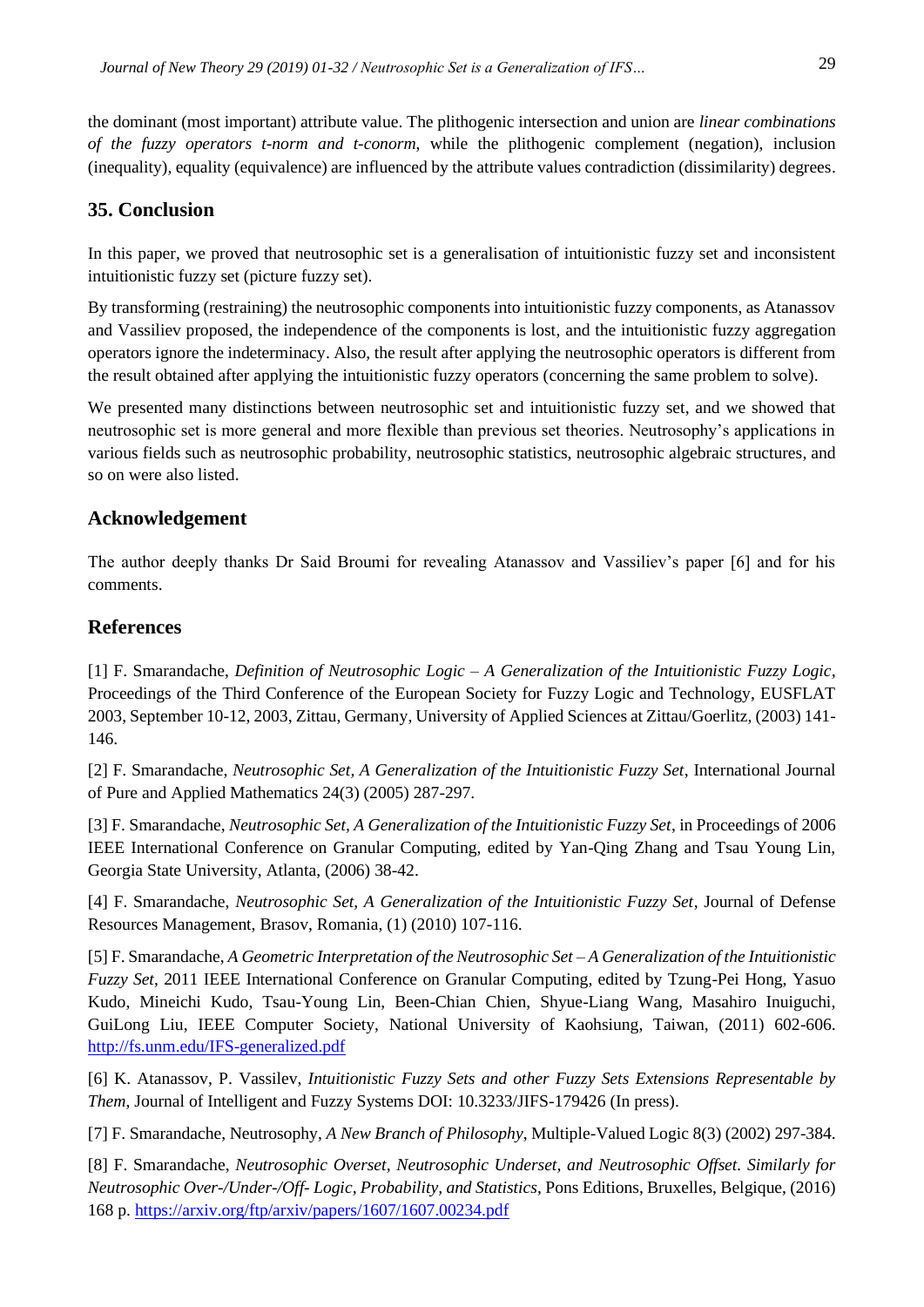[9] F. Smarandache, *n-Valued Refined Neutrosophic Logic and Its Applications in Physics*, Progress in Physics 4 (2013) 143-146. <https://arxiv.org/ftp/arxiv/papers/1407/1407.1041.pdf>

[10] F. Smarandache, *Law of Included Multiple-Middle & Principle of Dynamic Neutrosophic Opposition*, by Florentin Smarandache, EuropaNova & Educational, Brussels-Columbus (Belgium-USA), (2014) 136 p. <http://fs.unm.edu/LawIncludedMultiple-Middle.pdf>

[11] F. Smarandache, *Introduction to Neutrosophic Measure, Neutrosophic Integral and Neutrosophic Probability*, Sitech, 2013.<http://fs.gallup.unm.edu/NeutrosophicMeasureIntegralProbability.pdf>

[12] F. Smarandache, *Introduction to Neutrosophic Statistics*, Sitech, 2014. [http://fs.gallup.unm.edu/NeutrosophicStatistics.pdf.](http://fs.gallup.unm.edu/NeutrosophicStatistics.pdf)

[13] F. Smarandache, *Neutrosophy. Neutrosophic Probability, Set, and Logic*, ProQuest Information and Learning, Ann Arbor, Michigan, USA, (1998, 2000, 2002, 2005, 2006) 105 p.

[14] F. Smarandache, *A Unifying Field in Logics: Neutrosophic Logic, Multiple-Valued Logic* 8(3) (2002) 385- 438. <http://fs.unm.edu/eBook-Neutrosophics6.pdf>

[15] F. Smarandache, *Neutrosophic Logic, Neutrosophic Set, Neutrosophic Probability and Statistics,*  Proceedings of the First International Conference on Neutrosophy, University of New Mexico, Gallup Campus, Xiquan, Phoenix, 2002 147 p.<http://fs.unm.edu/NeutrosophicProceedings.pdf>

[16] K. Atanassov, *Intuitionistic Fuzzy Sets*, Fuzzy Sets and Systems 20 (1986) 87-96.

[17] K. Atanassov, *Intuitionistic Fuzzy Sets*, Physica-Verlag, Heidelberg, N.Y., 1999.

[18] K. Atanassov, *Intuitionistic Fuzzy Sets*, VII ITKR's Session, Sofia, June 1983 (Deposed in Central Sci. - Techn. Library of Bulg. Acad. of Sci., 1697/84) (in Bulgarian); Reprinted: Int J Bioautomation 20(S1) (2016) 1-6.

[19] C. Hinde, R. Patching, *Inconsistent Intuitionistic Fuzzy Sets. Developments in Fuzzy Sets, Intuitionistic Fuzzy Sets*, Generalized Nets and Related Topics 1 (2008) 133-153.

[20] B. C. Cuong, V. Kreinovich, *Picture Fuzzy Sets - a New Concept for Computational Intelligence Problems*, Proceedings of the Third World Congress on Information and Communication Technologies WICT'2013, December 15-18, Hanoi, Vietnam, (2013) 1-6.

[21] C. Wang, M. Ha, X. Liu, *A Mathematical Model of Ternary Fuzzy Set for Voting*, Journal of Intelligent and Fuzzy Systems 29 (2015) 2381-2386.

[22] F. Smarandache, *[Degree of Dependence and Independence of the \(Sub\)](http://fs.unm.edu/NSS/DegreeOfDependenceAndIndependence.pdf) Components of Fuzzy Set and Neutrosophic Set*[, Neutrosophic Sets and Systems](http://fs.unm.edu/NSS/DegreeOfDependenceAndIndependence.pdf) 11 (2016) 95-97. [doi.org/10.5281/zenodo.571359,](https://doi.org/10.5281/zenodo.571359) <http://fs.unm.edu/NSS/DegreeOfDependenceAndIndependence.pdf>

[23] R. Princy, K. Mohana, *Spherical Bipolar Fuzzy Sets and Its Application in Multi Criteria Decision Making Problem*, Journal of New Theory, 2019 (In press).

[24] R. R. Yager, *Pythagorean Fuzzy Subsets*, Joint IFSA World Congress and NAFIPS Annual Meeting (IFSA/NAFIPS), Edmonton, AB, Canada, pp. 57-61.

[25] F. K. Gündoğdu, C. Kahraman, *A Novel Spherical Fuzzy QFD Method and Its Application to the Linear Delta Robot Technology Development*, Engineering Applications of Artificial Intelligence 87 (2020) 103348.

[26] A. Guleria, R.K. Bajaj, *T-Spherical Fuzzy Graphs: Operations and Applications in Various Selection Processes*, Arabian Journal for Science and Engineering. <https://doi.org/10.1007/s13369-019-04107-y>

[27] F. Smarandache, *Neutrosophic Perspectives: Triplets, Duplets, Multisets, Hybrid Operators, Modal Logic, Hedge Algebras, and Applications*, Second extended and improved edition, Pons Publishing House Brussels, 2017,<http://fs.unm.edu/NeutrosophicPerspectives-ed2.pdf>

[28] R. R. Yager, *Generalized Orthopair Fuzzy Sets*, IEEE Trans on Fuzzy Systems 25(5) (2017) 1222-1230.